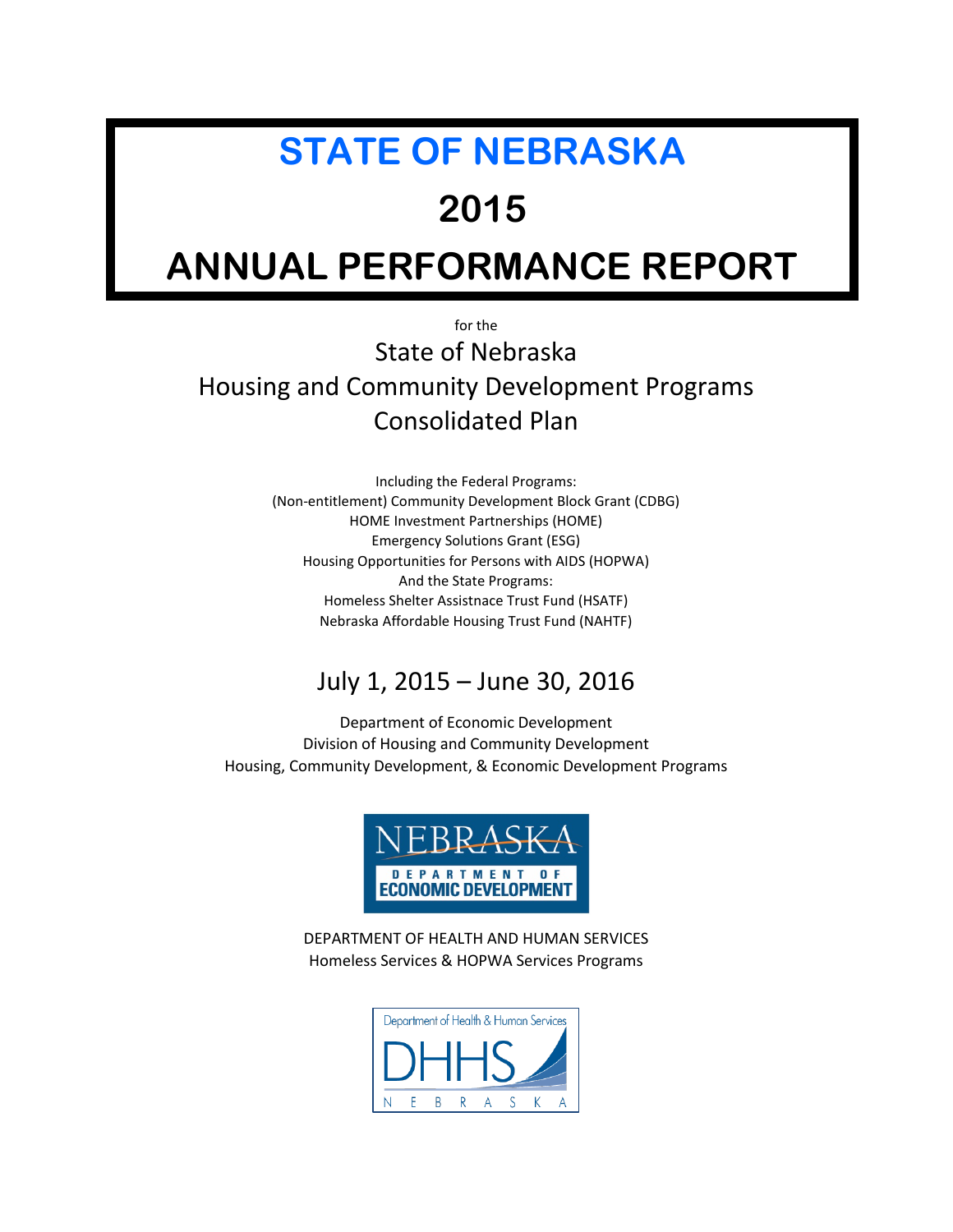#### **Nebraska Department of Economic Development Housing and Community Development Division**

| Home Office and Central, Northeast, and Southeast Nebraska Housing Field Offices |                          |  |
|----------------------------------------------------------------------------------|--------------------------|--|
| PO Box 94666                                                                     | Toll Free (800) 426-6505 |  |
| 301 Centennial Mall South                                                        | Fax (402) 471-8405       |  |
| Lincoln, NE 68509-4666                                                           | http://www.neded.org     |  |
| Western Nebraska Housing Field Office                                            |                          |  |
| PO Box 258                                                                       | (308) 889-3420           |  |
| Big Springs, NE 69122-0258                                                       | Fax (308) 889-3485       |  |
|                                                                                  | http://www.neded.org     |  |
|                                                                                  |                          |  |

#### **Housing and Community Development (HCD) Division Staff:**

|--|--|--|--|

#### **Community Development (CD) Team**

#### **Economic Development (ED) Team**

#### **Housing Team**

| Kristi McClung, Western & Central Region Housing Representative (Big Springs Office) 308-889-3420 |  |
|---------------------------------------------------------------------------------------------------|--|

All email addresses are generally [firstname.lastname@nebraska.gov](mailto:firstname.lastname@nebraska.gov) Please visit the department's website at: <http://www.neded.org/staff-directory> for a current listing of all DED staff.

Below is a summary of the application due date regarding any of the CD programs. For additional information please visit the Department's website a[t http://www.neded.org](http://www.neded.org/)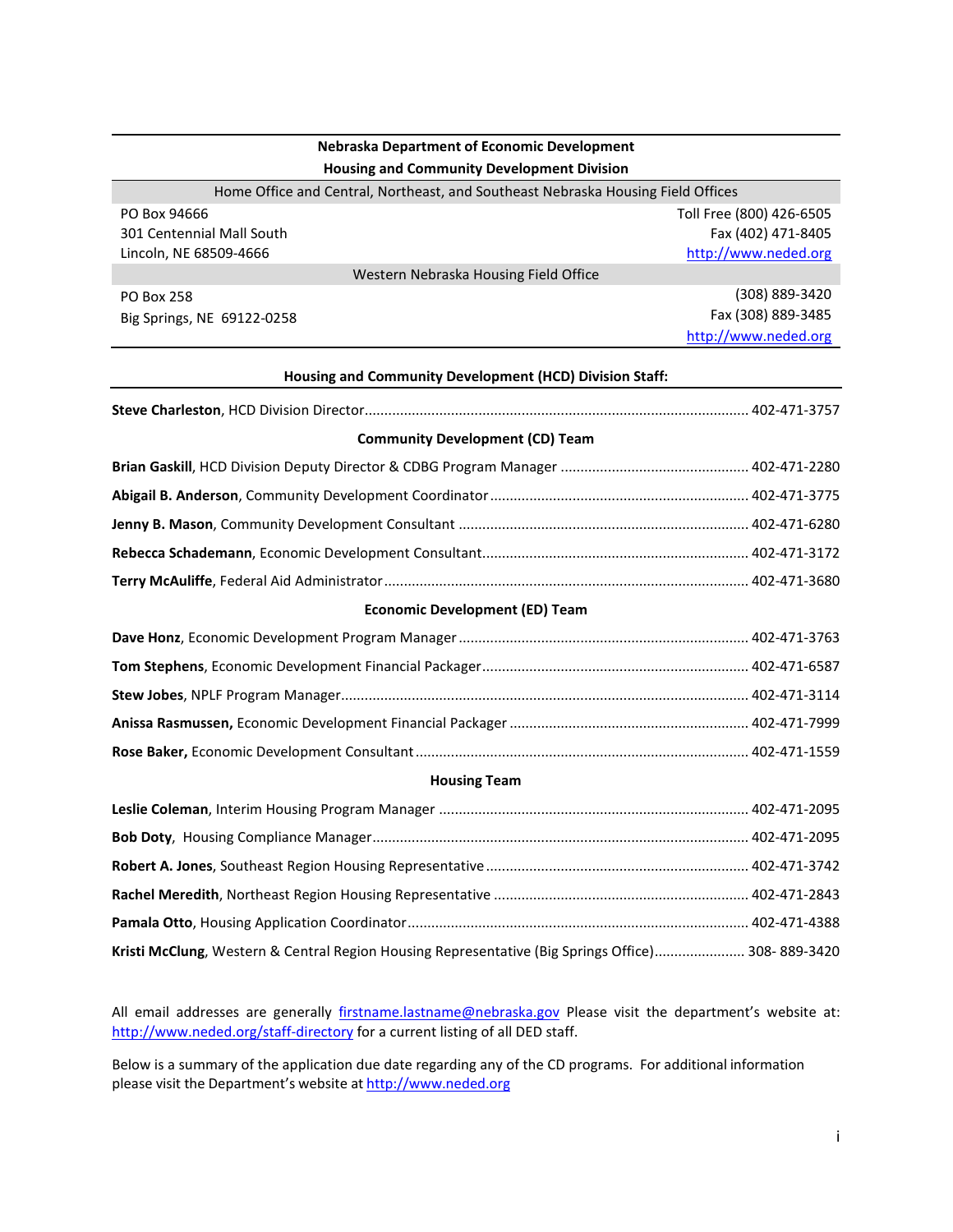#### **Nebraska Department of Health and Human Services**

#### **Division of Children and Family Services**

Nebraska Homeless Assistance Program

Jodie Williams, Economic Assistance Administrator PO Box 95026 220 South 17<sup>th</sup> Street, 2<sup>nd</sup> Floor Lincoln, NE 68509-5026

Nikki Swope, NHAP Coordinator PO Box 95026 301 Centennial Mall South Lincoln, NE 68509-5026

Phone (402) 471-1069 [Jodie.Williams@nebraska.gov](mailto:Jodie.Williams@nebraska.gov)

Phone (402) 471-9258 [Nikki.Swope@nebraska.gov](mailto:Nikki.Swope@nebraska.gov)

| Nebraska Department of Health and Human Services       |                                  |    |
|--------------------------------------------------------|----------------------------------|----|
|                                                        | <b>Division of Public Health</b> |    |
| Housing Opportunities for Persons With AIDS<br>Program |                                  |    |
| Heather Krisser, Drearam Manager II, Infectious        |                                  | Dh |

Heather Krieger, Program Manager II, Infectious Disease Prevention Unit PO Box 95026 301 Centennial Mall South Lincoln, NE 68509-5026

Lois Versaw, HOPWA Program Manager & Ryan White Quality Management PO Box 95026 Lincoln, NE 68509-5026

Phone (402) 471-0193 [heather.krieger@nebraska.gov](mailto:heather.krieger@nebraska.gov)

> Phone (402) 471-0937 [lois.versaw@nebraska.gov](mailto:lois.versaw@nebraska.gov)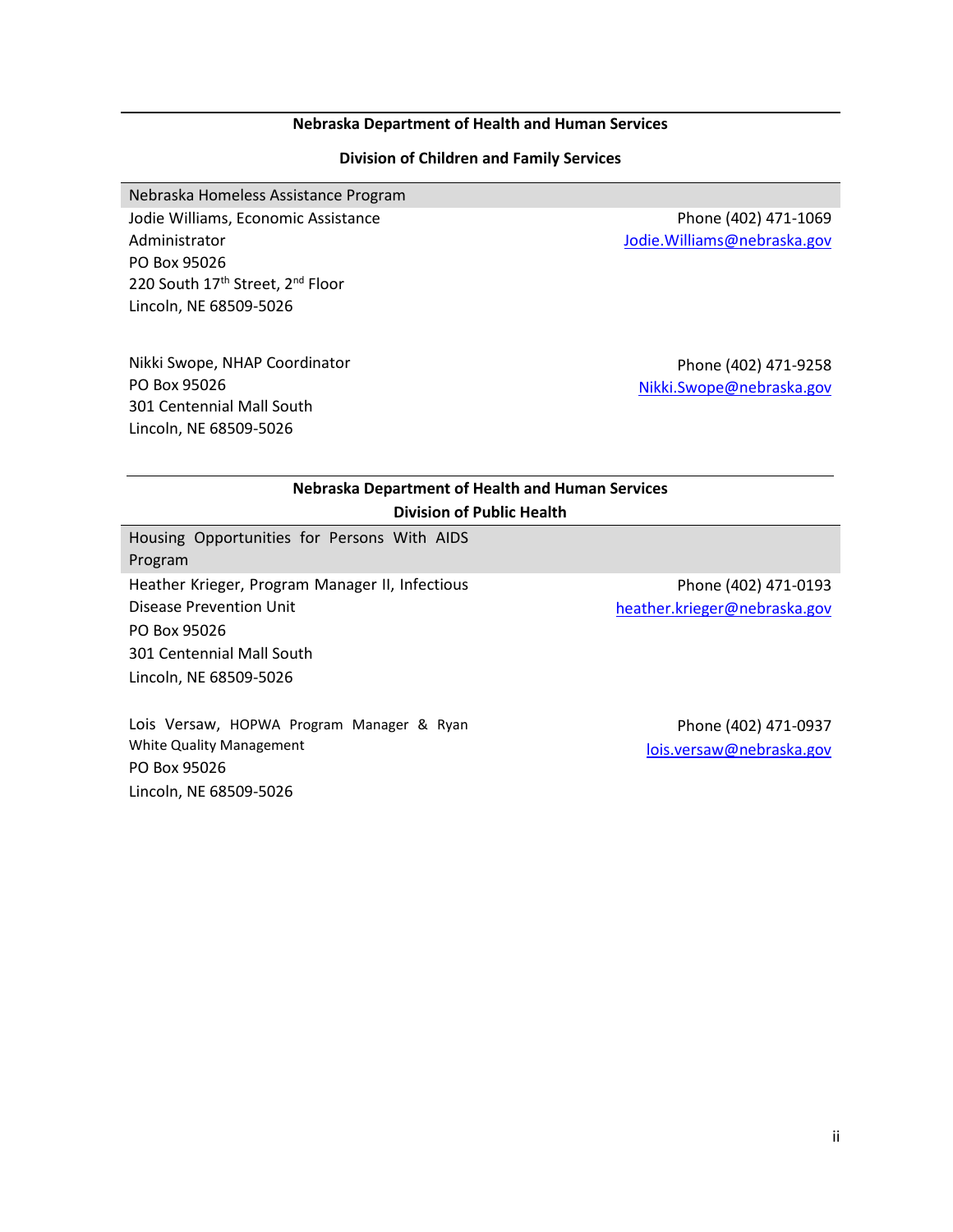|                             | <b>ACRONYM LIST</b>                               |
|-----------------------------|---------------------------------------------------|
| <b>AIDS</b>                 | Acquired Immune Deficiency Syndrome               |
| <b>APR</b>                  | Annual Performance Report                         |
| <b>CDBG</b>                 | Community Development Block Grant                 |
| <b>CFR</b>                  | Code of Federal Regulations                       |
| <b>CHAS</b>                 | Comprehensive Housing Affordability Strategy      |
| <b>CHDO</b>                 | Community Housing Development Organization        |
| <b>CNF</b>                  | <b>Community Need Factors</b>                     |
| CoC                         | Continuum of Care                                 |
| <b>CR</b>                   | Comprehensive Revitalization                      |
| <b>CRD</b>                  | Community and Rural Development                   |
| <b>CWSRF</b>                | Clean Water State Revolving Fund                  |
| <b>DED or NDED</b>          | Nebraska Department of Economic Development       |
| <b>DEQ</b>                  | Nebraska Department of Environmental Quality      |
| <b>DHHS or NDHHS or HHS</b> | Nebraska Department of Health and Human Services  |
| <b>DTR</b>                  | Downtown Revitalization                           |
| <b>DWSRF</b>                | Drinking Water State Revolving Fund               |
| <b>ED</b>                   | Economic Development                              |
| <b>ESG</b>                  | <b>Emergency Solutions Grant</b>                  |
| <b>HCDA</b>                 | Housing and Community Development Act             |
| <b>HIV</b>                  | Human Immunodeficiency Virus                      |
| <b>HMIS</b>                 | Homeless Management Information System            |
| <b>HOPWA</b>                | Housing Opportunities for Persons With AIDS       |
| <b>HSATF</b>                | Homeless Shelter Assistance Trust Fund            |
| <b>HUD</b>                  | U. S. Department of Housing and Urban Development |
| <b>LMA</b>                  | Low to Moderate Income Area Benefit               |
| <b>LMC</b>                  | Low to Moderate Income Limited Clientele          |
| <b>LMH</b>                  | Low to Moderate Income Housing                    |
| <b>LMI</b>                  | Persons with Low to Moderate Income               |
| <b>LMJ</b>                  | Low to Moderate Income Jobs                       |
| <b>MOU</b>                  | Memorandum of Understanding                       |
| <b>NAHP</b>                 | Nebraska Affordable Housing Program               |
| <b>NAHTF</b>                | Nebraska Affordable Housing Trust Fund            |
| <b>NCHH</b>                 | Nebraska Commission on Housing and Homelessness   |
| <b>NDO</b>                  | Nonprofit Development Organization                |
| <b>NHAP</b>                 | Nebraska Homeless Assistance Program              |
| <b>NIFA</b>                 | Nebraska Investment Finance Authority             |
| <b>NMIS</b>                 | Nebraska Management Information System            |
| <b>NOFA</b>                 | Notice of Funding Availability                    |
| PW                          | <b>Public Works</b>                               |
| <b>RFA</b>                  | <b>Request For Applications</b>                   |
| <b>RLF</b>                  | Revolving Loan Fund                               |
| TA                          | <b>Technical Assistance</b>                       |
| <b>USDA</b>                 | <b>U.S. Department of Agriculture</b>             |
| <b>WW</b>                   | Water Wastewater                                  |
| <b>WWAC</b>                 | Water Wastewater Advisory Committee               |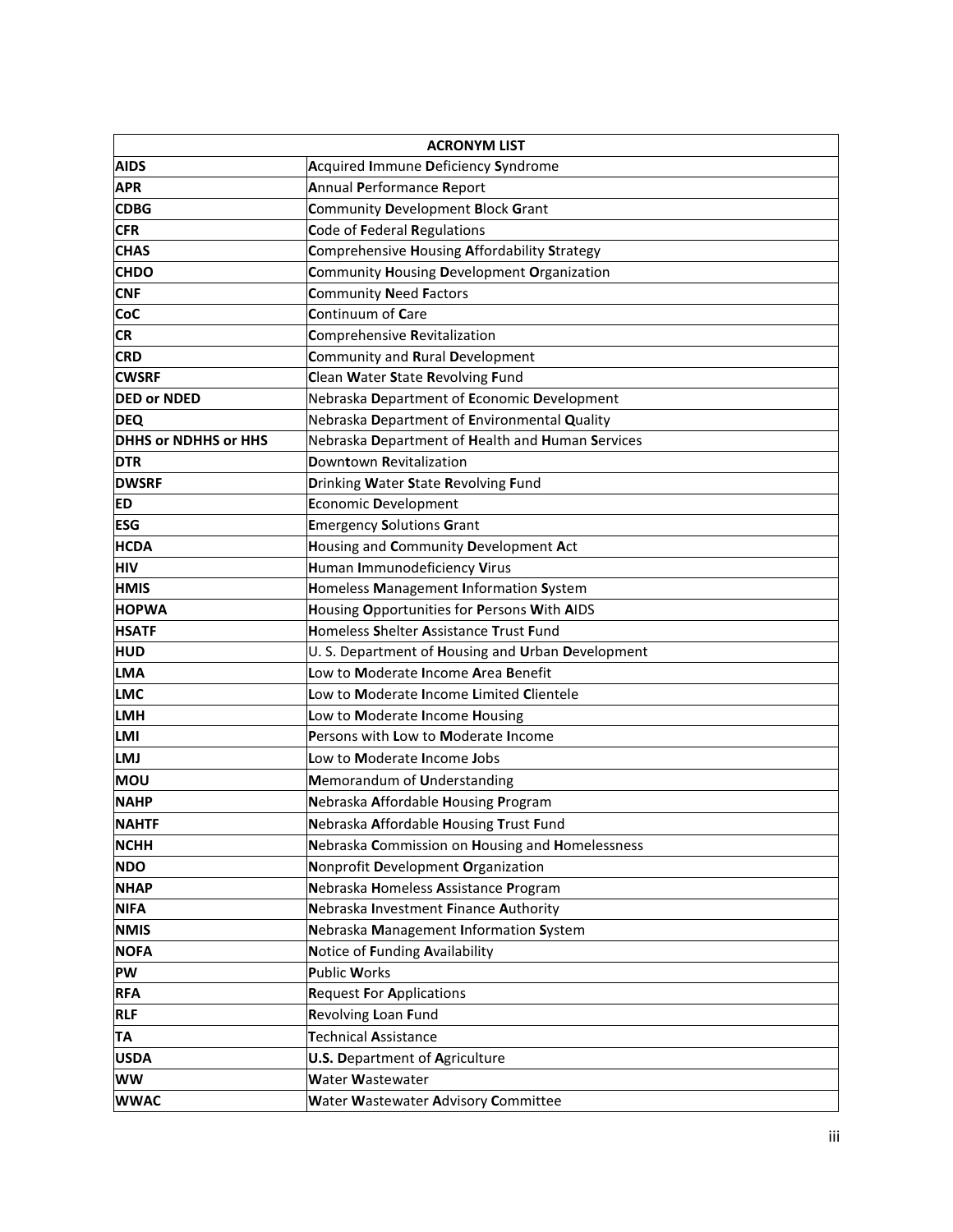# **TABLE OF CONTENTS**

| Use of Funds, Plan Priorities & Specific Objectives, & Identified Highest Priority Activities7                                                                                                                                                                                                                  |  |
|-----------------------------------------------------------------------------------------------------------------------------------------------------------------------------------------------------------------------------------------------------------------------------------------------------------------|--|
|                                                                                                                                                                                                                                                                                                                 |  |
|                                                                                                                                                                                                                                                                                                                 |  |
|                                                                                                                                                                                                                                                                                                                 |  |
|                                                                                                                                                                                                                                                                                                                 |  |
|                                                                                                                                                                                                                                                                                                                 |  |
|                                                                                                                                                                                                                                                                                                                 |  |
|                                                                                                                                                                                                                                                                                                                 |  |
|                                                                                                                                                                                                                                                                                                                 |  |
| The chart in CR-10 within IDIS does not include fields to enter client responses for "multiple races"<br>and client refusal to provide race and ethnicity information. Complete racial and ethnicity data for<br>ESG/HSATF recipients is in the eCart attachment under CR-00. Further racial and ethnicity data |  |
|                                                                                                                                                                                                                                                                                                                 |  |
|                                                                                                                                                                                                                                                                                                                 |  |
|                                                                                                                                                                                                                                                                                                                 |  |
|                                                                                                                                                                                                                                                                                                                 |  |
|                                                                                                                                                                                                                                                                                                                 |  |
|                                                                                                                                                                                                                                                                                                                 |  |
|                                                                                                                                                                                                                                                                                                                 |  |
|                                                                                                                                                                                                                                                                                                                 |  |
|                                                                                                                                                                                                                                                                                                                 |  |
|                                                                                                                                                                                                                                                                                                                 |  |
|                                                                                                                                                                                                                                                                                                                 |  |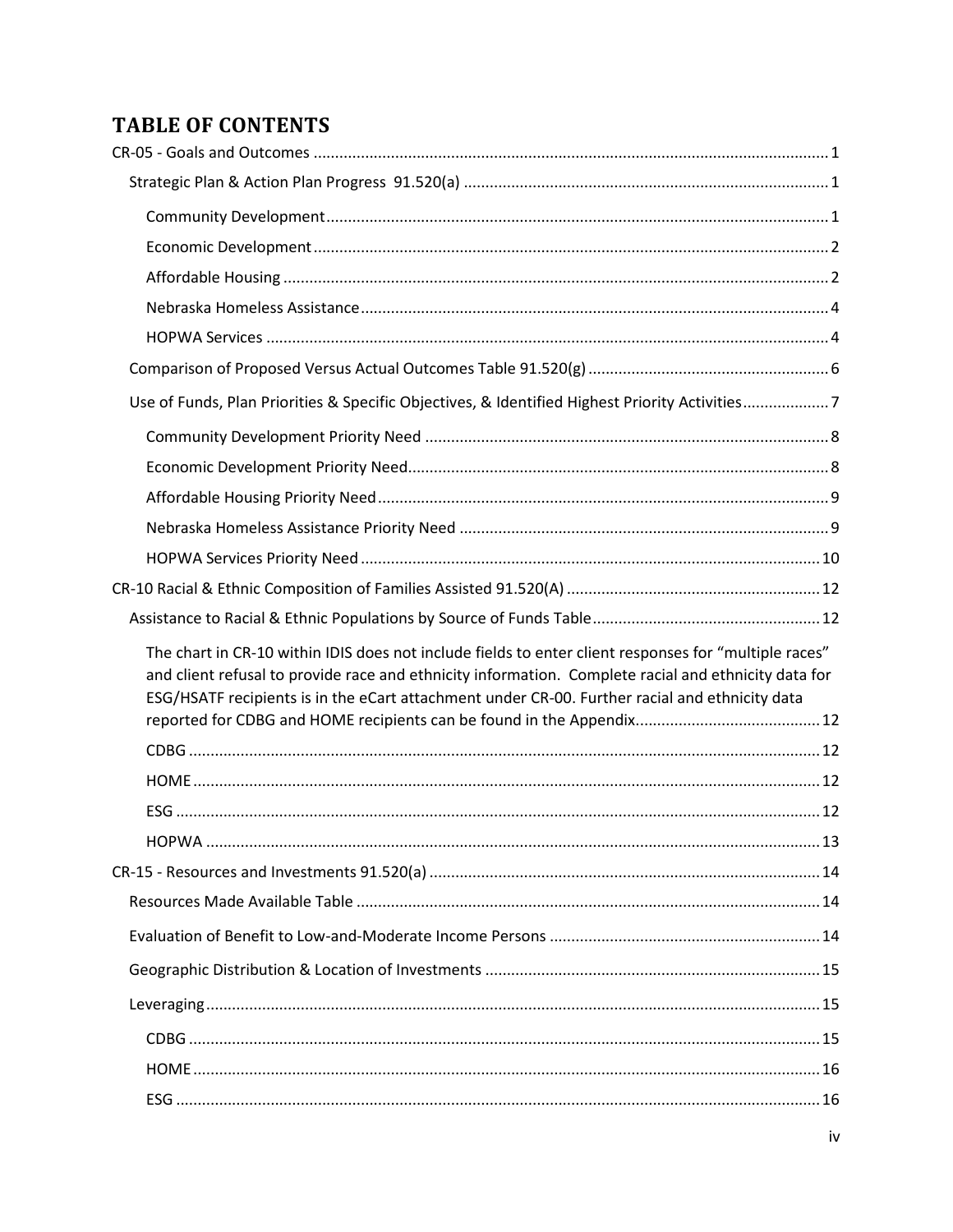| CR-25 - Homeless and Other Special Needs 91.220(d, e); 91.320(d, e); 91.520(c) 24                  |
|----------------------------------------------------------------------------------------------------|
| Progress on Objectives for Reducing & Ending Homelessness: Reaching out & Assessing Individual     |
|                                                                                                    |
| Assistance to Low & Extremely Low Income Individuals & Families: Homelessness Prevention In        |
| Assistance to Homeless Persons: Addressing Chronic Homelessness, Transitions to Permanent Housing, |
|                                                                                                    |
|                                                                                                    |
| Encouraging Involvement in Management & Home Ownership of Public Housing Residents 25              |
|                                                                                                    |
|                                                                                                    |
| Removing/Ameliorating Negative Effects of Barriers Created by Public Policies26                    |
|                                                                                                    |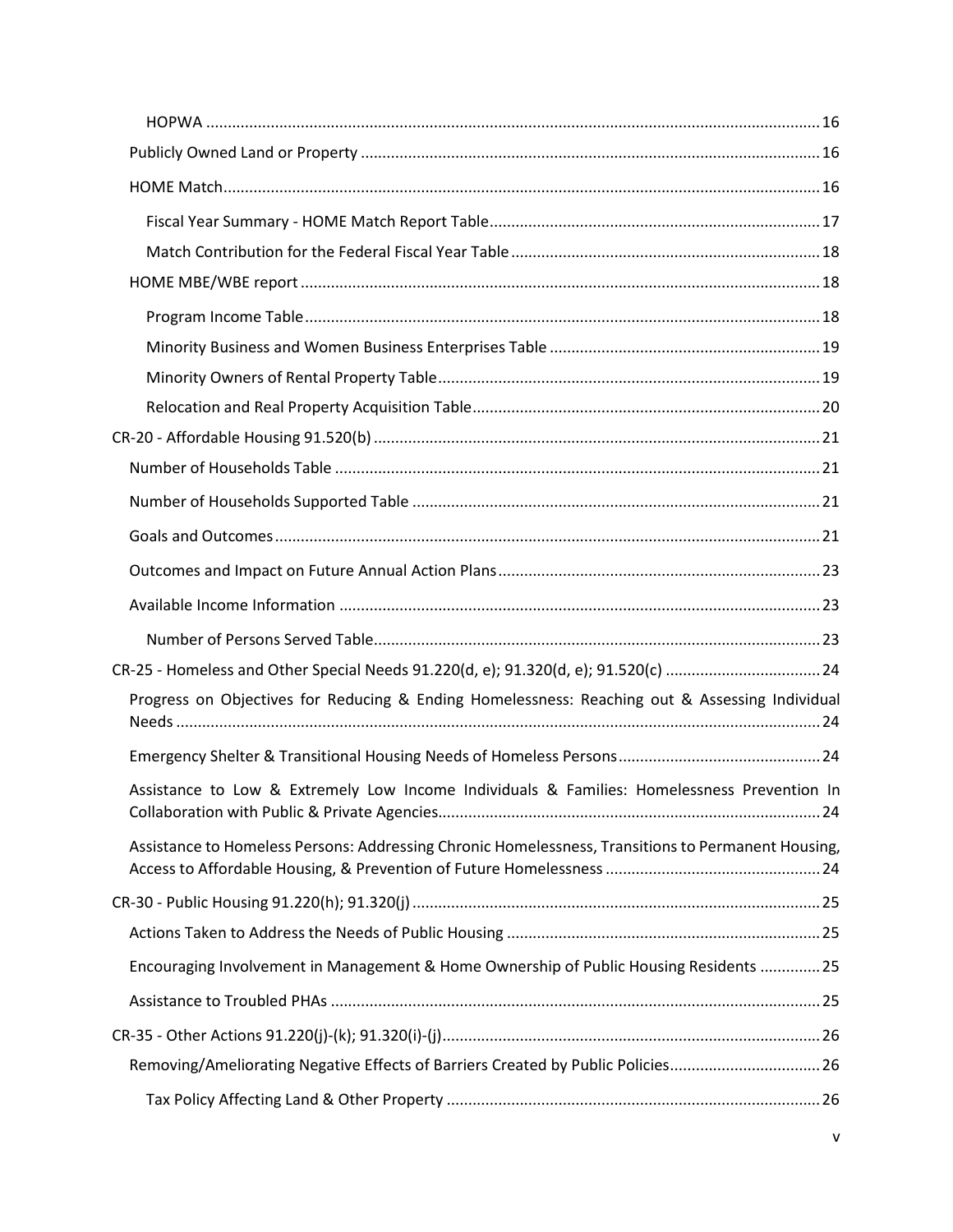| Other Effects of Public Policy on Affordable Housing & Residential Investment28                 |
|-------------------------------------------------------------------------------------------------|
|                                                                                                 |
|                                                                                                 |
|                                                                                                 |
|                                                                                                 |
|                                                                                                 |
|                                                                                                 |
|                                                                                                 |
|                                                                                                 |
|                                                                                                 |
|                                                                                                 |
|                                                                                                 |
|                                                                                                 |
|                                                                                                 |
|                                                                                                 |
| Coordination between Public & Private Housing & Social Service Agencies 91.220(k); 91.320(j) 32 |
| Overcoming Effects of Impediments Identified in the AI to Fair Housing Choice 91.520(a) 33      |
| Outreach Effort: Minority, Women and Disabled Owned Business Enterprises 33                     |
|                                                                                                 |
|                                                                                                 |
|                                                                                                 |
|                                                                                                 |
|                                                                                                 |
|                                                                                                 |
|                                                                                                 |
|                                                                                                 |
|                                                                                                 |
|                                                                                                 |
|                                                                                                 |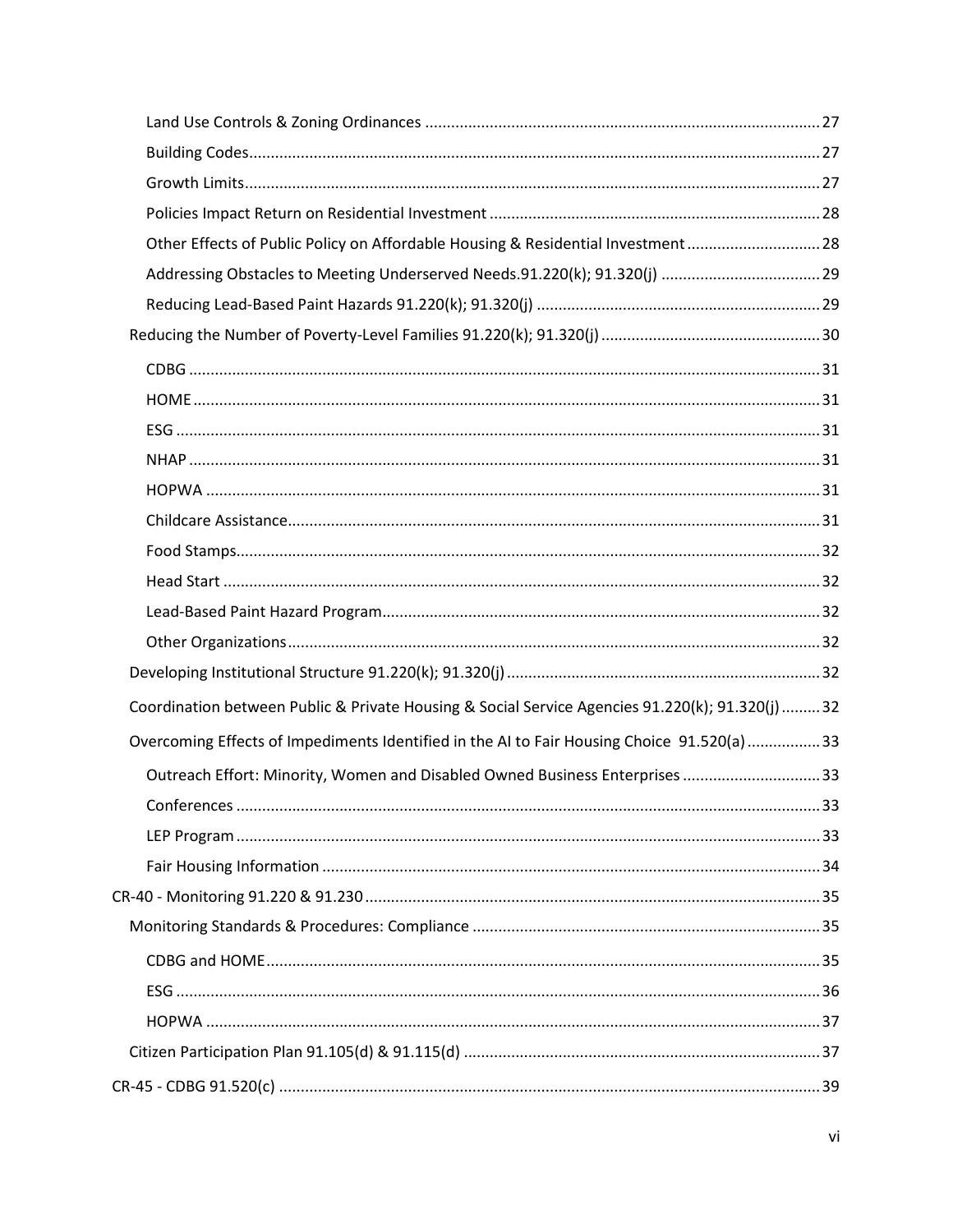| Project Outcomes Data measured: Performance Standards Development in Consultation with the |  |
|--------------------------------------------------------------------------------------------|--|
|                                                                                            |  |
|                                                                                            |  |
|                                                                                            |  |
|                                                                                            |  |
|                                                                                            |  |
|                                                                                            |  |
|                                                                                            |  |
|                                                                                            |  |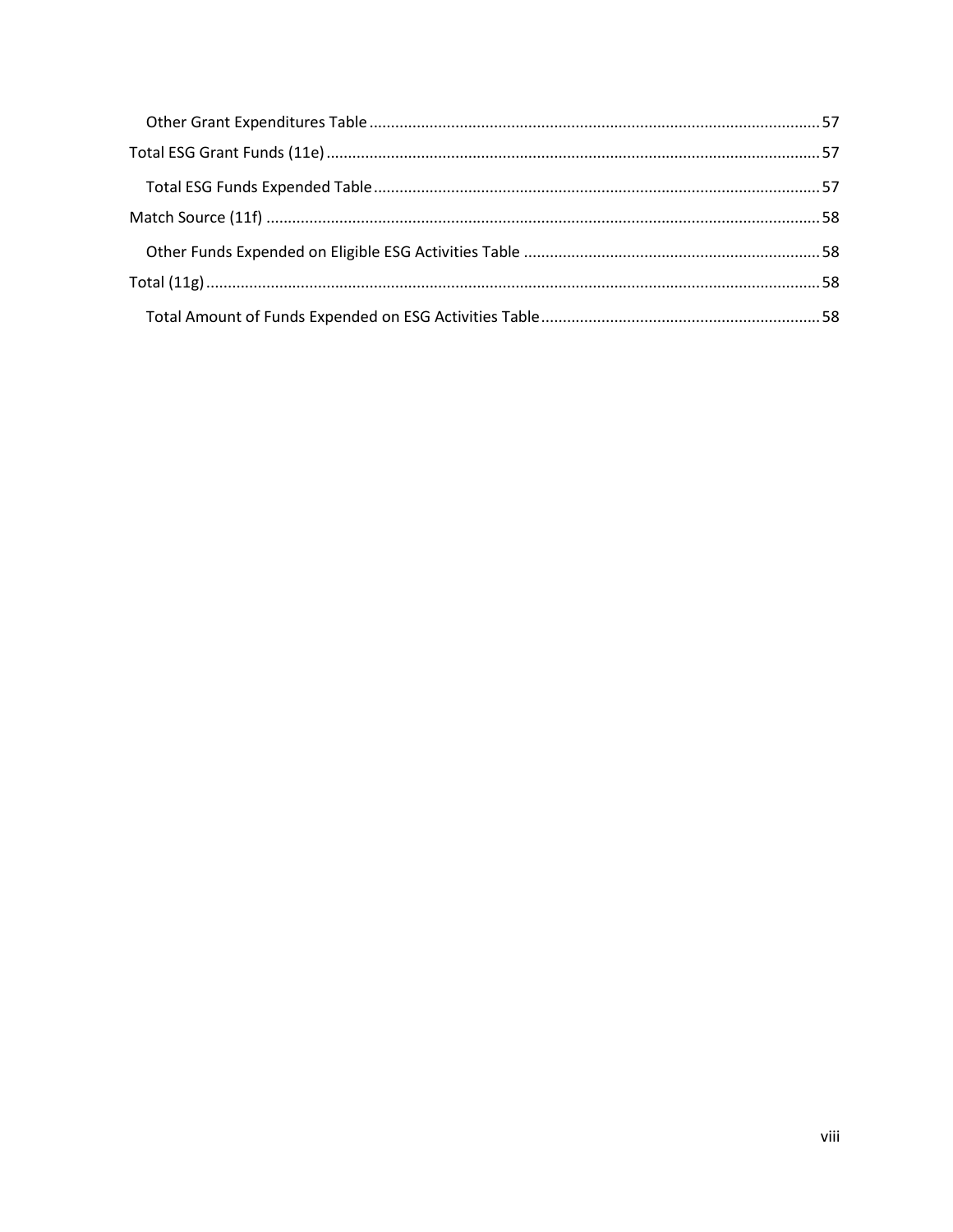# <span id="page-9-0"></span>**CR-05 - GOALS AND OUTCOMES**

# <span id="page-9-1"></span>**Strategic Plan & Action Plan Progress 91.520(a)**

The State made significant progress during the 2015 Program Year in carrying out its strategic plan and action plan for the CDBG, HOME, ESG, and HOPWA programs. Several project awards were made for these programs and "actual accomplishments" are identified within the CAPER information below. In addition, through the State's use of Nebraska Affordable Housing Trust Fund (NAHTF) and Homeless Shelter Assistance Trust Fund (HSATF) resources the State was able to award additional funds and produce additional accomplishments.

Nebraska progress on the strategic and action plan is discussed below in an overview, or summary. Included in the overview are the significant activities conducted underneath and within the five uniquely identified Nebraskan Priority Needs of Community Development, Economic Development, Housing, Homeless Services, and HOPWA Services identified in the State of Nebraska 2015-2019 Consolidated Plan of the Department of Economic Development, Division of Housing and Community Development. 2015 program year project activities have successfully supported at least one objective and one outcome as described in the five-year consolidated plan, in addition to the more detailed objectives under each state priority need described in the annual action plan for this program year.

#### **The Three Overarching Nebraskan Objectives Guiding Proposed Activities:**

- Provide Decent Housing
- Provide a Suitable Living Environment
- Expand Economic Opportunity

#### **The Three Overarching Nebraskan Outcomes Illustrating Benefits of Activities funded by CDBG, HOME, ESG and HOPWA Programs:**

- Improved Availability/Accessibility
- Improved Affordability
- Improved Sustainability

#### <span id="page-9-2"></span>Community Development

The action plan for 2015 program year Community Development Program activities supported at least one objective and one outcome as described in the consolidated plan. Specifically for the Community Development priority need, the objective of providing a suitable living environment and the outcomes of improved availability /accessibility and improved sustainability are supported by the seven (7) public works projects, four (4) water/wastewater projects, six (6) comprehensive revitalization projects, six (6) comprehensive investment and stabilization projects, and one downtown revitalization, phase two project awarded and initiated in 2015. These projects included public facility or infrastructure activities other than low/moderate income housing benefit and a goal outcome indicator of 55,500 persons assisted in 2015 was determined in the consolidated plan. The projects that were actually implemented assisted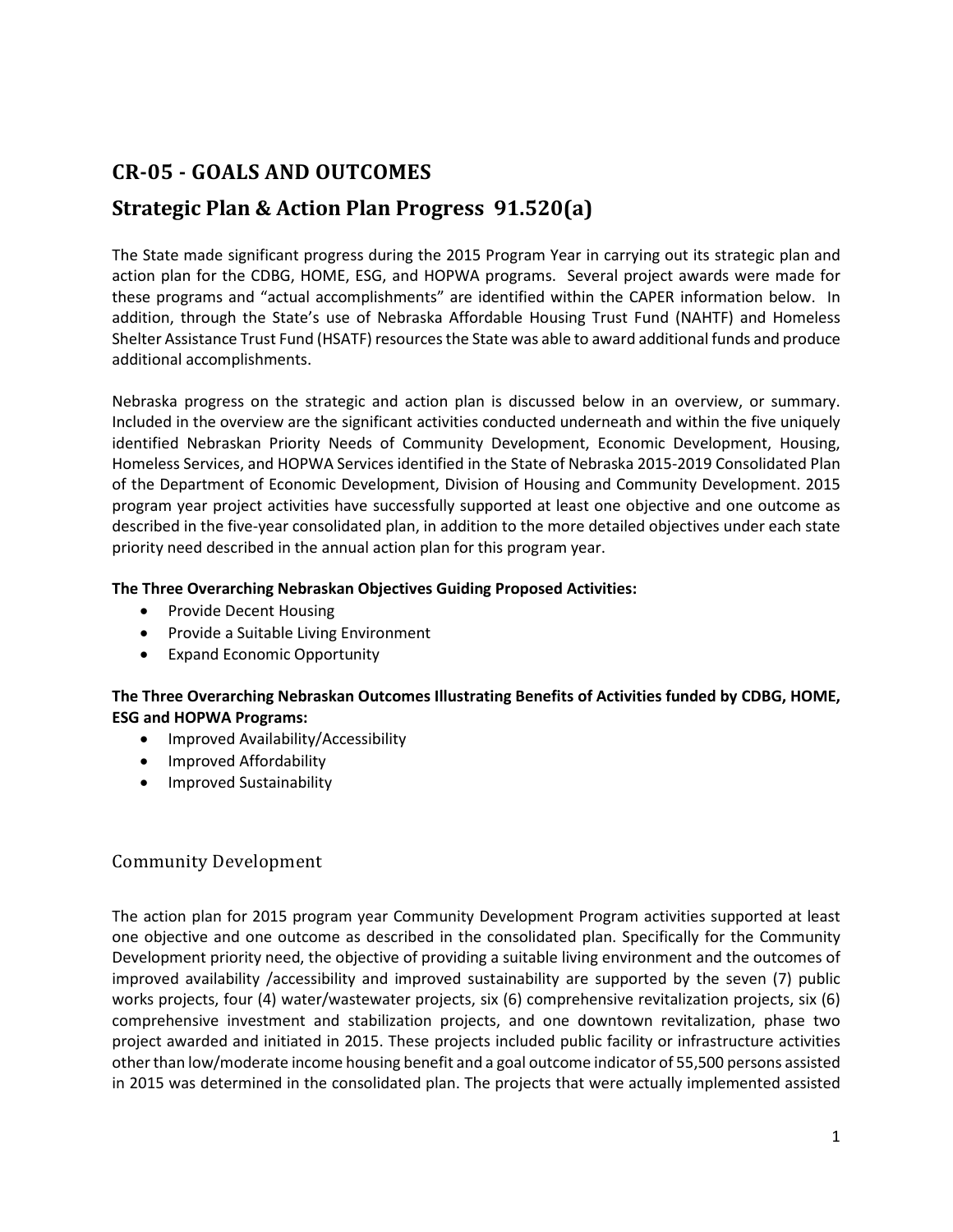51,770 persons, which fell short of the outcome indicator of 55,500 for this program year, but still shows significant progress. For more information see Appendix.

Some major initiatives and highlights that were proposed and executed throughout the 2015 program year included:

- In Red Cloud a new non-profit Child Care Facility will be built to serve the needs of up to 65 children between the ages of 6 weeks and 12 years with a building the size of approximately 6,000 square feet.
- In Walthill the former fire barn will be renovated into a new library which will serve 780 persons.
- Edgar residents of 450 persons will receive the installation of 200 inside water meters with radio read and 80 outside installation water meters in pit with radio read on all unmetered water users within the community.
- Lexington has initiated a street improvement project that is part of a larger project to improve street, water, and storm sewer infrastructure for a low and moderate income neighborhood, assisting 1,595 persons.
- A public facilities Central City project will benefit 2,885 persons.

#### <span id="page-10-0"></span>Economic Development

The goal outcome indicators for the Economic Development and Tourism Programs for 2015-2019 of the Consolidated Plan and for 2015 of this program year of creating/retaining 500 jobs during the timeframe of 2015-2019, and 100 of those created /retained in the 2015 program year; and of assisting 35 businesses during the timeframe of 2015-2019, and 7 of those businesses assisted within the 2015 program year were not met. This is due to the fact that no Economic Development funds were utilized during the Program Year to award new ED projects, which resulted in no jobs being created or newly awarded businesses assisted for the Program Year. For more information see Appendix.

#### <span id="page-10-1"></span>Affordable Housing

There were a number of housing projects which were awarded HOME funds during this program year under the Housing Priority Need, fulfilling the objectives of providing decent housing and providing a suitable living environment, with the outcomes of improved availability/accessibility, improved affordability, and improved sustainability of housing in Nebraska. Four (4) projects are Rental Housing projects and two (2) are Home Buyer projects. The Rental Housing projects included working with the awardees of Nebraska Housing Developers, Schuyler Community Development, Inc., PreservingUs, Inc., Building A Better Tomorrow, Inc., and the projects were located in Omaha, Schuyler, Hastings, and David City. The Home Buyer projects awarded HOME funding during this program year included NeighborWorks Lincoln and NeighborWorks Northeast NE in Lincoln, Madison and Schuyler. For more information see Appendix.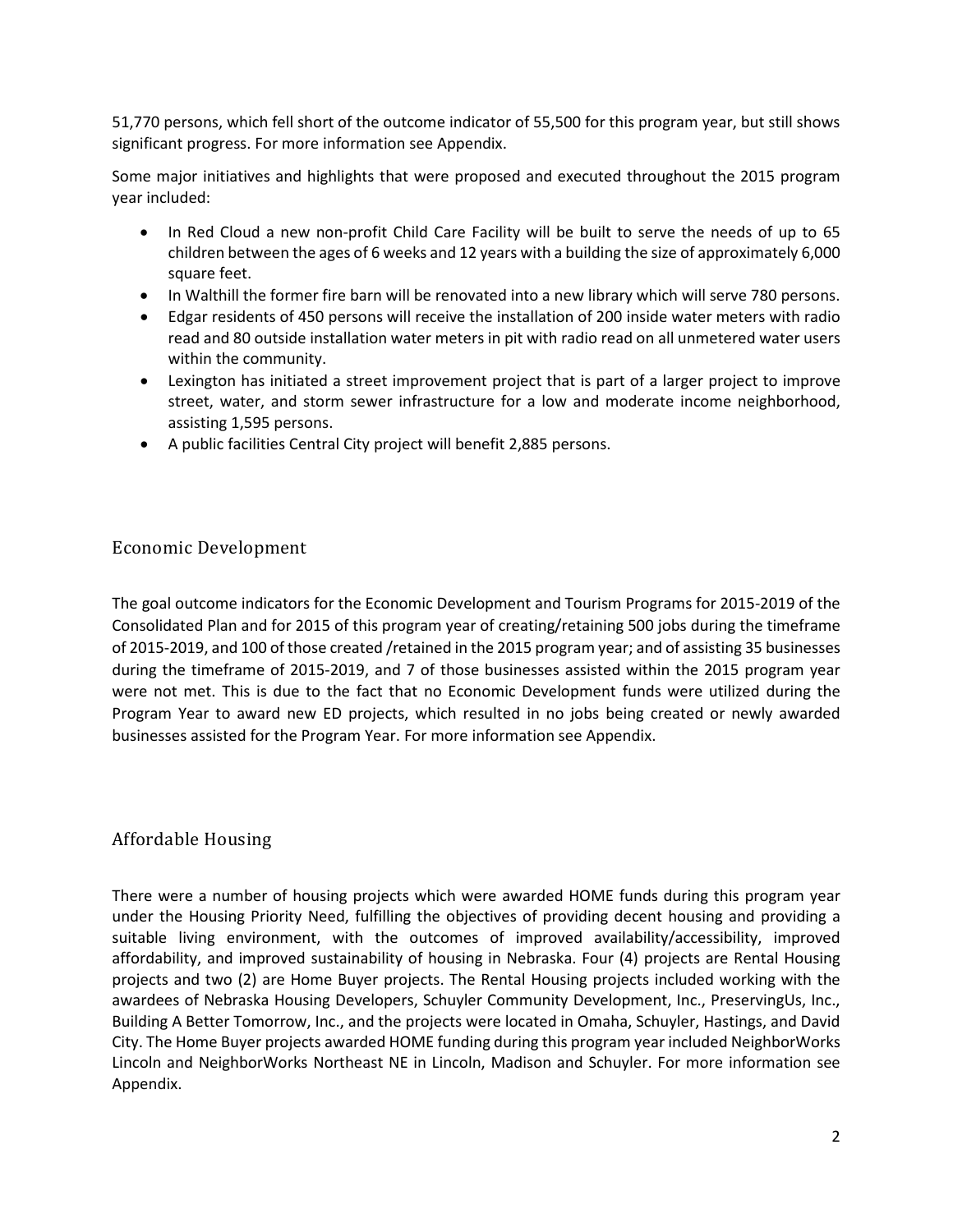A few HOME funded project highlights are:

- The historic Hastings Brewery and Hastings Bottle Company in the city of Hastings is being rehabilitated into rental housing which will be rented at or below 60% AMI.
- In David City there will be the construction of of Sabata Estate, which will hold 12 units of rental housing for elderly households.
- NeighborWorks in Lincoln will assist 3 households at or below 80% AMI by completing a project involving demoltion, new construction and down payment assistance for single-family housing.

Analysis of Consolidated Plan Affordable Housing Strategies

HOME, CDBG, and NAHTF resources were distributed according to the various categories identified in the 2015 Annual Action Plan. The plan explained that the production of new units would be completed primarily through HOME resources that would be utilized through the NIFA/DED Low Income Housing Tax Credit (LIHTC) Application Cycle which utilizes LIHTCs and HOME funds in order to provide additional affordable housing. In addition, NAHTF resources were also to be considered to be used for this activity. As planned, HOME resources were utilized for the production of new units, as 123 new rental units were constructed and 5 new homebuyer units were constructed using HOME. In addition, NAHTF resources were also utilized, producing 15 new rental units constructed and 104 homebuyer units added. The types of assistance which NAHTF assisted with included new construction, down-payment assistance, rehabilitation, and purchase, rehabilitation, and resale activities, all of which contributed to additional units being newly added or made available in communities across Nebraska.

The 2015 Annual Action Plan discussed that the rehabilitation of existing units would be completed primarily through CDBG resources within the Owner Occupied Rehabilitation Program administered by the Nebraska Affordable Housing Program. Additional rehabilitation activities could occur through the NIFA/DED Low Income Housing Tax Credit (LIHTC) Application Cycle which utilizes LIHTCs and HOME funds in order to provide additional affordable housing. In addition, NAHTF resources may also be used for this activity. As planned, CDBG resources were utilized for rehabilitation of an existing 61 units NAHTF resources were used for additional rehabilitation activities involving 86 homeowner-occupied units.

It was anticipated that additional households would be supported through NAHTF projects which would likely include those that involve acquisition of existing units, which did occur, through the purchase, rehabilitation, and resale of 23 units this program year.

In addition, based on the findings within the "Opening Doors: 10 Year Plan to Prevent and End Homelessness in the State of Nebraska" there was found and documented in the annual plan the significant need for the development of additional Permanent Supportive Housing (PSH) throughout the state. Collaboration and partnerships should be developed and evaluated in order to address these continued needs in order to serve persons who are homeless or at risk of homelessness. During the Program Year initial organizing and networking to strengthen partnerships both within the State of Nebraska Departments and among interested community agencies and organizations concerning PSH was initiated by the DED Housing Team.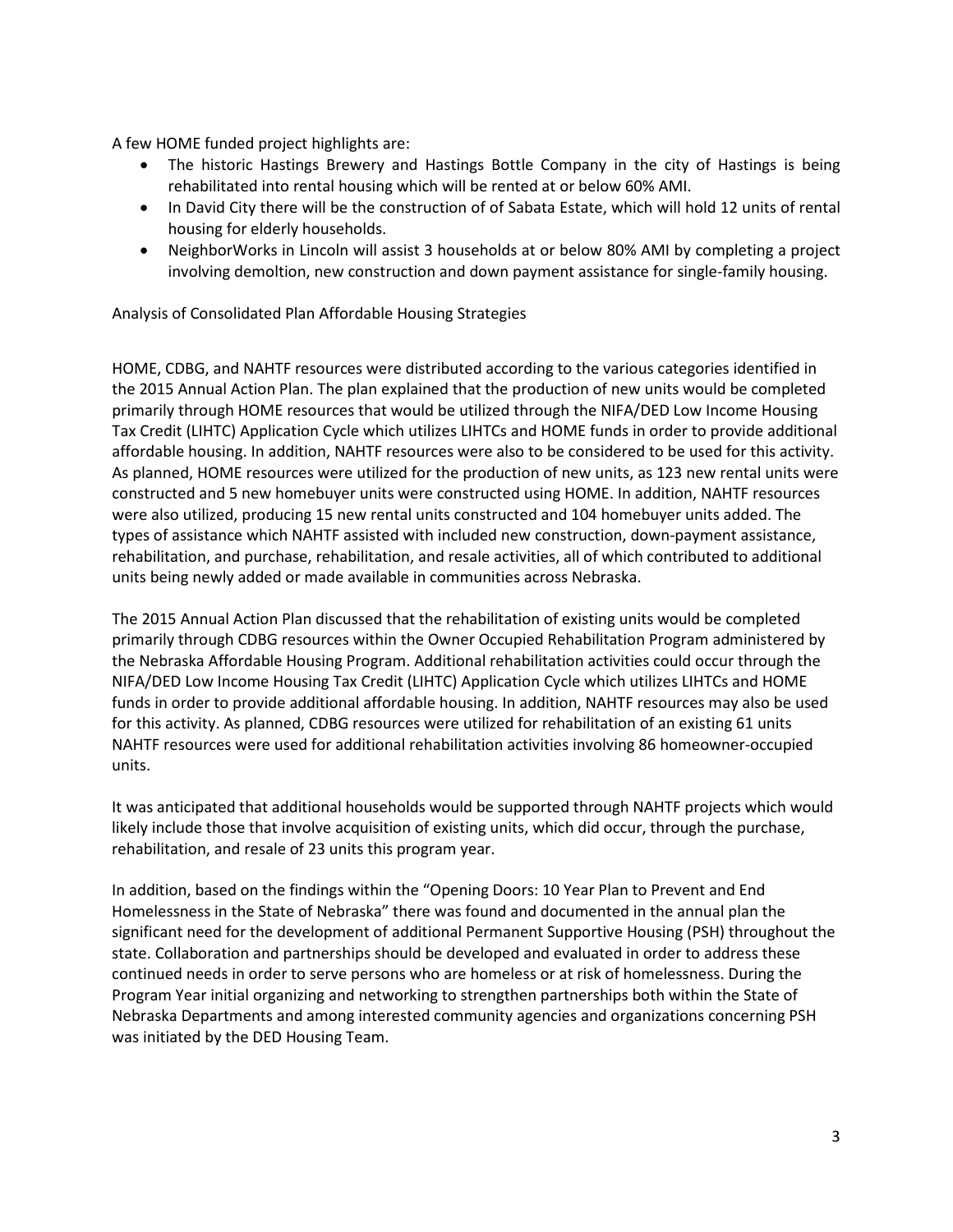#### <span id="page-12-0"></span>Nebraska Homeless Assistance

Utilizing the HUD supported best practice of the "Housing First" model, there has been a notable trend by subrecipients of reallocating funding for homeless services from short-term emergency housing to the expansion of Homelessness Prevention and permanent Rapid Rehousing programs. In addition, several NHAP funded agencies are currently in the process of reallocating existing transitional housing projects to Rapid Rehousing programs. This shift has resulted in a higher than expected number of households moving into permanent housing through Rapid Rehousing, reducing the number of individuals served in emergency shelter. The "expected" outcomes were based on previous year's data as reported in the AAP. The increase in "actual outcomes" demonstrates the significant shift in the focus of homelessness services in Nebraska. With the reallocation of programs to coincide with the "Housing First" model that is being employed by many agencies across the state, it is expected that the trend towards a higher number of households served through financial assistance and services through Rapid Rehousing and Homelessness Prevention will continue into the indeterminate future.

In addition, another notable trend is an expected movement towards achieving higher shelter utilization rates. Over the past year, several of the victim service programs have discontinued operating their brick and mortar shelters and moving towards the use of hotel/hotel programs which resulted in increased cost effectiveness, higher shelter utilization rates, and a victim-centered approach of providing flexible options for the provision on emergency shelter for victims either in their home communities or an alternate safe location. As a result, the number of shelter beds are provided on an "on demand" basis to provide immediate emergency shelter needs to address victim safety rather than having under-utilized reserved beds in a brick and mortar facility. DHHS is also in the initial stages of coordinating with other federal funders (VOCA, VAWA, and SASP) and state funders within DHHS which provide funding to victim service providers who operate emergency shelters. The coordination efforts are part of developing a strategic plan to maximize the impact of funding to support programs who serve individuals who are in need of shelter due to fleeing domestic violence.

Emergency and transitional shelter remain a critical component of homeless services, however, NHAP and subrecipients with the guidance of the local Continuums of Care and the coordination with DHHS, are continuing to evaluate the array of resources in their communities to meet the housing solution needs of the populations they serve. DHHS is continuing to work with local CoCs and subrecipient agencies to identify gaps in services and promote coordination with subrecipients to meet these needs. For further information see Appendix.

#### <span id="page-12-1"></span>HOPWA Services

The NE HOPWA Program was successful in meeting housing and supportive service goals as indicated in the State of Nebraska 2015 Annual Action Plan. Overall, the program estimated serving 74 households statewide with housing and supportive services. During the reporting period, the program served 83 households. Supportive Service activities provided during the reporting period include standard/intensive case management services, outreach activities/events, and client transportation assistance. The program estimated serving 12 households with Tenant-Based Rental Assistance (TBRA) during the reporting period. The program did not meet this goal by serving only 10 households. This shortfall was identified quickly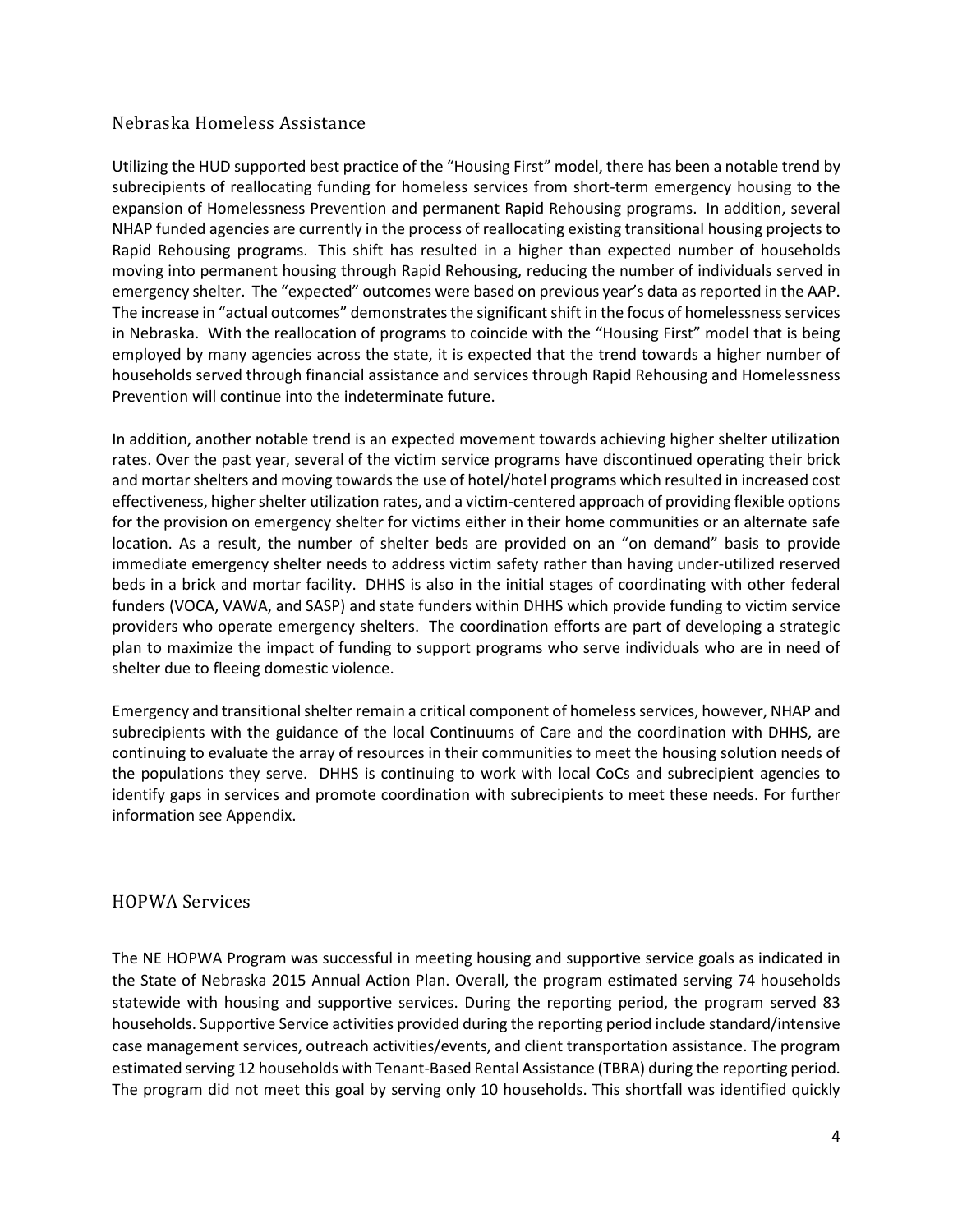after the change in program management towards the end of calendar year 2015. The program projected serving 13 households with Permanent Housing Placement activities. At program year end, 14 households were assisted with move-in expenses. This activity is essential in assisting clients obtain housing. Housing Information Services were on target with services provided to 60 households statewide. For more information see Appendix.

The Nebraska HOPWA Program focuses on meeting program and client outcomes to achieve and/or maintain housing stability and to provide housing information services throughout the state for clients and the newly-engaged. A recent review of the TBRA budget and program/client rent portion ratios will allow the program to serve an additional 3-5 households this coming year. The program currently has a waiting list for TBRA. Placement is made through an application process with those individuals scored at "Highest Need" placed at the top of the wait list. Priority placement is provided to individuals/households with little or no income, homeless, individuals discharging from institution(s), prison, etc. with no housing options and persons ineligible for Section 8 housing vouchers. An increase in funding to enhance the tenant-based rental assistance (TBRA) activity continues to be a priority. TBRA continues to be the most effective housing activity in maintaining housing stability.

A goal for FY 2015 was to identify appropriate employment/job training entities to assist the program in coordinating employment related activities to assist clients able to work succeed in gaining employment. Resources remain somewhat limited in the State (especially in rural areas), but the FY2015 subgrant with NAP did require case management staff to complete the "Getting to Work" Training Curriculum (developed by the U.S. Departments of Labor and Housing and Urban Development) and this is expected to be a valuable resource in the coming years. The curriculum reports positive employment outcomes for clients and knowledge of HIV/AIDS continues to be an important component in understanding the context of employment and in identifying alternate approaches in assisting clients who are ready to work identify and achieve their goals.

Nebraska data reveals 97% of HOPWA clients access their primary care from HIV service providers (only 2% utilize a hospital emergency room for primary care). In addition, 98% of HOPWA clients are "somewhat adherent" or "very adherent" in accessing ongoing HIV health care with 97% of HOPWA clients "somewhat adherent" or "very adherent" to medication adherence. Access to housing and supportive services is instrumental in reaching program/client specific outcomes. For more information see Appendix.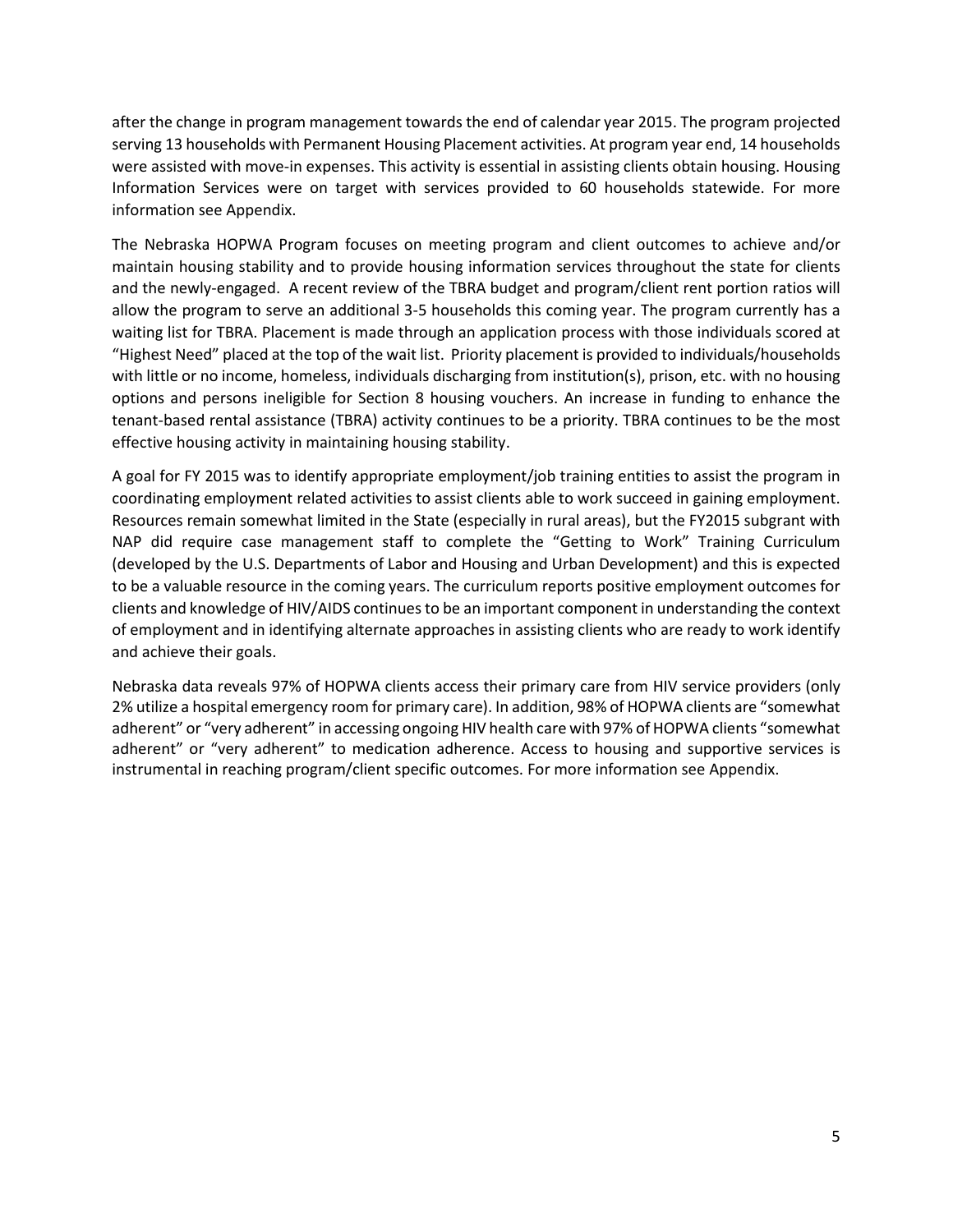<span id="page-14-0"></span>

| Goal                                | Category                                         | Source<br><b>Amount</b>                                  | Indicator                                                                                                                  | <b>Unit</b><br>of<br><b>Measure</b> | <b>Expected</b><br><b>Strategic</b><br>Plan | <b>Strategic</b><br>Actual<br>$\overline{\phantom{a}}$<br>Plan | Percent<br>Complet<br>e | <b>Expected</b><br>Program<br>Year | Actual -<br>Program<br>Year | Percent<br>Complete |
|-------------------------------------|--------------------------------------------------|----------------------------------------------------------|----------------------------------------------------------------------------------------------------------------------------|-------------------------------------|---------------------------------------------|----------------------------------------------------------------|-------------------------|------------------------------------|-----------------------------|---------------------|
| Community<br>Development<br>Program | Non-Housing<br>Community<br>Development          | CDBG: \$                                                 | Public<br>Facility<br>or<br>Infrastructure<br>Activities other than<br>Low/Moderate<br>Income<br>Housing<br><b>Benefit</b> | Persons<br>Assisted                 | 277,500                                     | 51,770                                                         | 18.66%                  | 55,500                             | 51,770                      | 93.28%              |
| Community<br>Development<br>Program | Non-Housing<br>Community<br>Development          | CDBG: \$                                                 | Facade<br>treatment/business<br>building rehabilitation                                                                    | <b>Business</b>                     | 175                                         | 32                                                             | 18.29%                  | 35                                 | 32                          | 91.43%              |
| Economic<br>Development<br>Program  | Non-Housing<br>Community<br>Development          | CDBG: \$                                                 | Jobs created/retained                                                                                                      | Jobs                                | 500                                         | $\mathbf 0$                                                    | 0.00%                   | 100                                | 0                           | 0.00%               |
| Economic<br>Development<br>Program  | Non-Housing<br>Community<br>Development          | CDBG: \$                                                 | <b>Businesses assisted</b>                                                                                                 | <b>Businesses</b><br>Assisted       | 35                                          | 0                                                              | 0.00%                   | $\overline{7}$                     | $\boldsymbol{0}$            | 0.00%               |
| <b>HOPWA</b><br>Program             | Homeless<br>Non-Homeless<br><b>Special Needs</b> | HOPWA: \$                                                | Tenant-based<br>rental<br>assistance<br>Rapid<br>Rehousing                                                                 | Households<br>Assisted              | 60                                          | 10                                                             | 16.66%                  | 12                                 | 10                          | 83.33%              |
| <b>HOPWA</b><br>Program             | Homeless<br>Non-Homeless<br><b>Special Needs</b> | HOPWA: \$                                                | Other                                                                                                                      | Other                               | 225                                         | 74                                                             | 32.88%                  | 45                                 | 74                          | 100.00%             |
| Housing<br>Program                  | Affordable<br>Housing                            | CDBG: $$/$<br>HOME: $$/$<br>Housing<br>Trust<br>Fund: \$ | Rental<br>Units<br>Constructed                                                                                             | Household<br>Housing Unit           | 250                                         | 138                                                            | 55.20%                  | 50                                 | 138                         | 100.00%             |

# **Comparison of Proposed Versus Actual Outcomes Table 91.520(g)**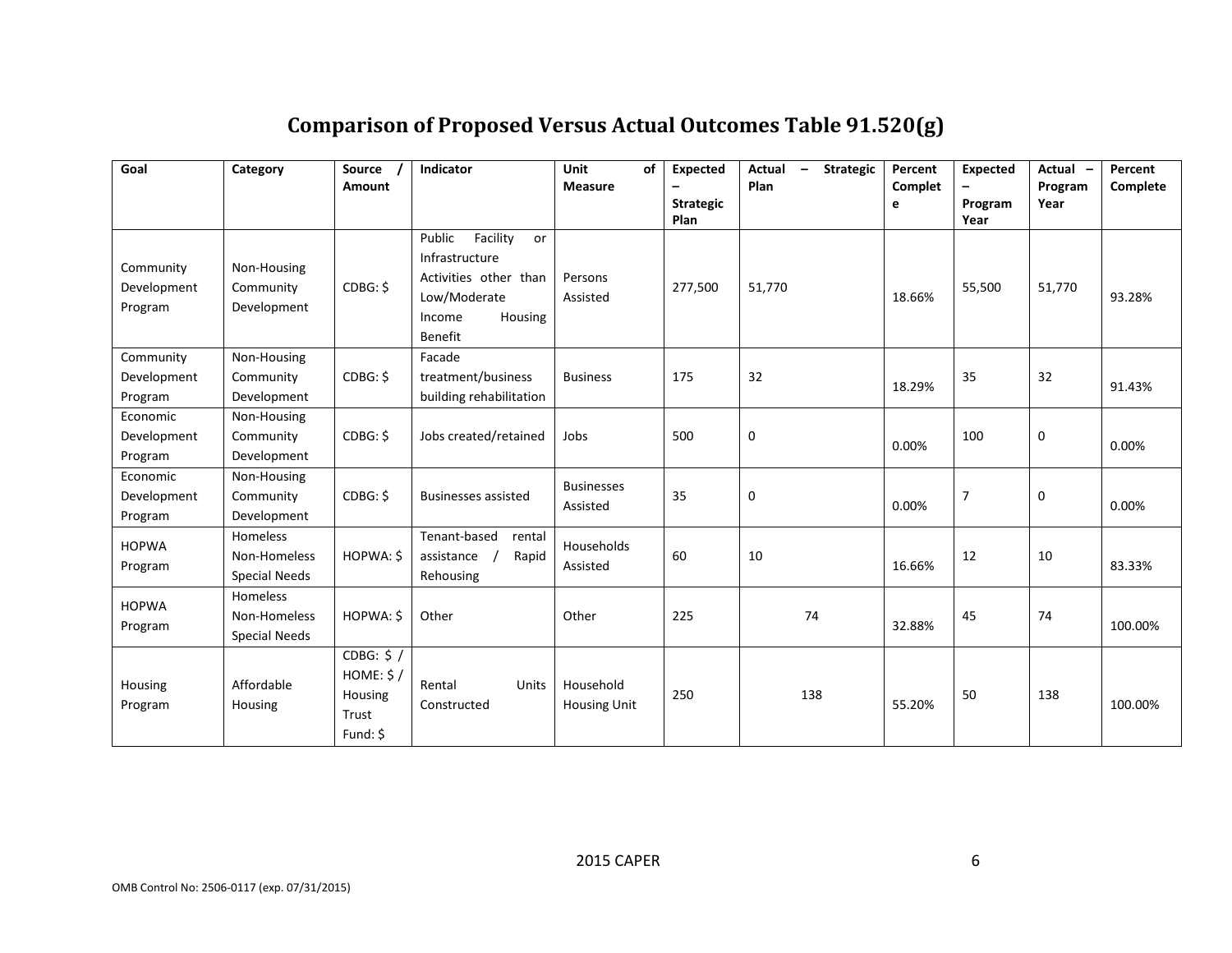| Housing<br>Program                                   | Affordable<br>Housing | CDBG: $$/$<br>HOME: $$/$<br>Housing<br>Trust<br>Fund: \$        | Homeowner Housing<br>Added                                 | Household<br>Housing Unit        | 125    | 109   | 87.20% | 25    | 109   | 100.00% |
|------------------------------------------------------|-----------------------|-----------------------------------------------------------------|------------------------------------------------------------|----------------------------------|--------|-------|--------|-------|-------|---------|
| Housing<br>Program                                   | Affordable<br>Housing | CDBG: $$/$<br>HOME: $$/$<br><b>Housing</b><br>Trust<br>Fund: \$ | Homeowner Housing<br>Rehabilitated                         | Household<br><b>Housing Unit</b> | 250    | 147   | 58.80% | 50    | 147   | 100.00% |
| Nebraska<br>Homeless<br>Assistance<br>Program (NHAP) | Homeless              | ESG: $$/$<br>HSATF: \$                                          | Tenant-based<br>rental<br>Rapid<br>assistance<br>Rehousing | Households<br>Assisted           | 2,260  | 2,091 | 92.52% | 452   | 2,091 | 100.00% |
| Nebraska<br>Homeless<br>Assistance<br>Program (NHAP) | Homeless              | ESG: $\frac{2}{3}$ /<br>HSATF: \$                               | Homeless<br>Person<br>Overnight Shelter                    | Persons<br>Assisted              | 36,120 | 4,218 | 11.68% | 7,224 | 4,218 | 58.39%  |
| Nebraska<br>Homeless<br>Assistance<br>Program (NHAP) | Homeless              | ESG: $\zeta$<br>HSATF: \$                                       | Homelessness<br>Prevention                                 | Persons<br>Assisted              | 7,415  | 1,596 | 21.52% | 1,483 | 1,596 | 100.00% |

**Accomplishments – Program Year & Strategic Plan to Date**

# **Use of Funds, Plan Priorities & Specific Objectives, & Identified Highest Priority Activities**

<span id="page-15-0"></span>The State of Nebraska 2015 Program Year was successful in many ways of addressing the priority needs and specific objectives identified in the consolidated plan and the 2015 annual action plan, specifically those highest priority activities identified in the table above. State and Federal resources, particularly CDBG funds, allocated for the Community Development Priority Need, the Economic Development Priority Need, and the Housing Priority Need, the HOPWA Services Priority Need, and the Homeless Services Priority Need were utilized to fund and support projects which were determined by Nebraska DED and Nebraska DHHS to address these priorities. Particularly, projects utilizing CDBG funds were awarded and activities conducted within the approved use of funds, state priorities and specific objectives upheld and reinforced by the State of Nebraska 2015 – 2019 Consolidated Plan, the State of Nebraska 2015 Annual Action Plan, and activities authorized in Section 105(a) of the amended 1974 Housing and Community Development Act that meet national CDBG objectives.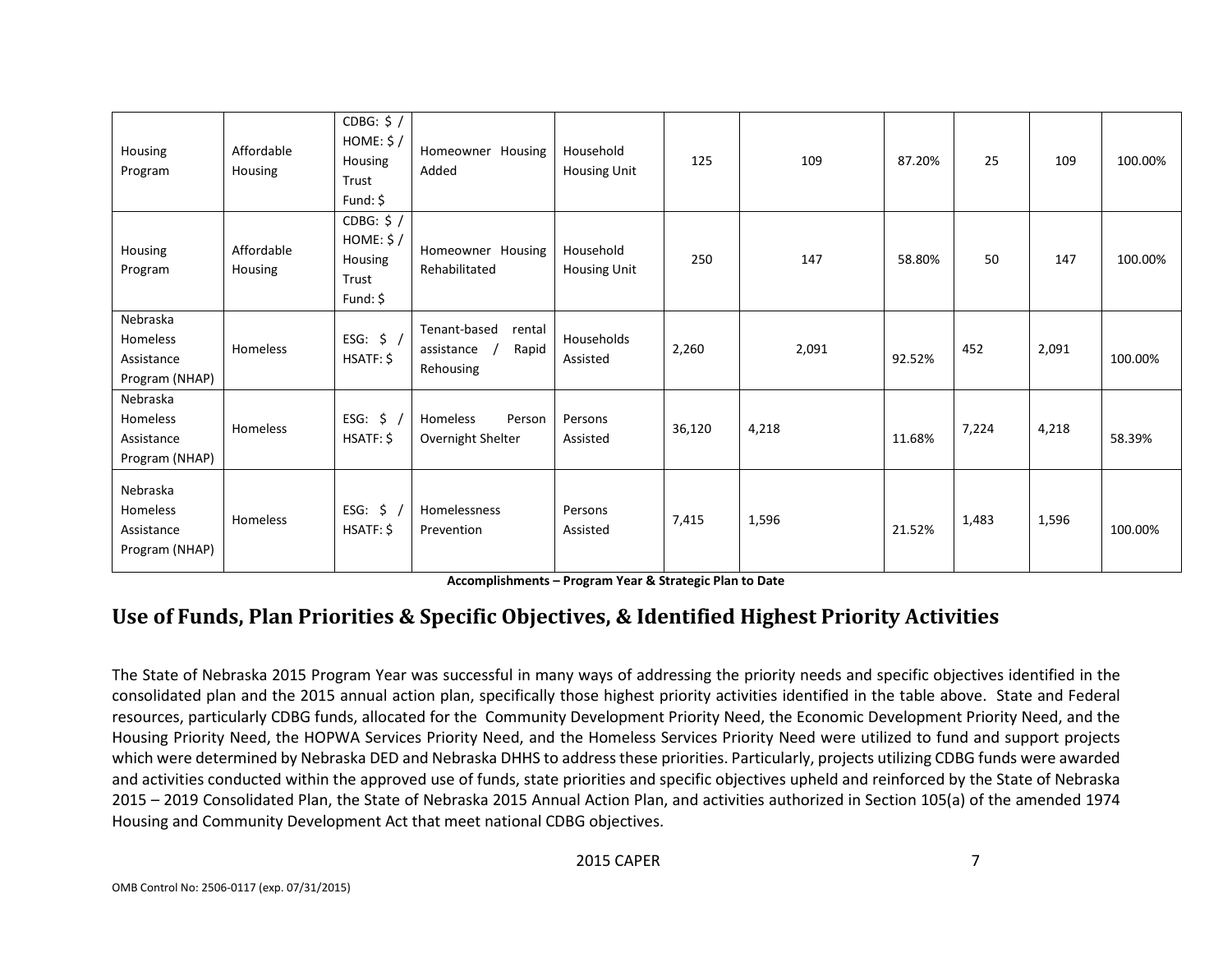#### <span id="page-16-0"></span>Community Development Priority Need

Community Development Priority Need was developed in order to strengthen Nebraska communities through community development programs and services in order to provide a stable platform for economic development. The table above describes how Program Year 2015 addressed two specific objectives of this priority. The objective of improving the quality of water and wastewater in Nebraska and assisting in developing and financing appropriate infrastructure and facilities for communities and counties that have planned and set priorities for long-term development was addressed by project activities including public works, water/wastewater, downtown revitalization phase-two projects which focus on public facilities and infrastructure, comprehensive revitalization and comprehensive investment and stabilization categories. 24 grants were awarded for approximately \$6,000,000 million. Of this amount, approximately \$1,700,000 million was awarded for 7 public works projects, approximately \$861,000 awarded for 4 water/wastewater projects, approximately \$530,000 awarded for 2 downtown revitalization projects, approximately \$1,800,000 awarded for 6 comprehensive revitalization projects, and approximately \$1,150,000 awarded for 5 comprehensive investment and stabilization projects. The outcome measure was met by 93.28%, as 51,770 persons were assisted of the 55,000 anticipated in the consolidated plan. Please see Appendix for further explanation.

The second primary state objective for the Community Development Priority Need, is investing in quality projects that are identified in a formal community development plan; to compliment or support related community investments; and to leverage maximum private and/or other investment; and to have reasonable plans for long-term operation and maintenance was supported by funding basic Nebraskan community needs in commercial rehabilitation, including facade treatment and business building rehabilitation, that are essential to the success of downtown revitalization across the state. The project activities include downtown revitalization phase-two projects which focus on commercial rehabilitation, including facade treatment and business building rehabilitation. 4 grants were awarded for approximately \$1,200,000. Please note that Falls City was awarded a downtown revitalization grant award of \$350,000, of which \$183,150 was used for public infrastructure, under the state's first objective, and \$166,850 was used for commercial rehabilitation, under the second state community development objective. The outcome measure was met by 91.43%, assisting 32 businesses of the 35 anticipated in the plan. Please see Appendix for further explanation and project tables.

#### <span id="page-16-1"></span>Economic Development Priority Need

Economic Development Priority Need includes the need to foster the competitiveness of Nebraska's business and industrial sector, and as a result, assist in the economic development of Nebraska's communities and people. Although the goal outcome indicators were not technically met of utilizing CDBG funds to 1.) Invest in public facilities and improvement activities that make economic opportunities available to low and moderate income persons, and to 2.) Promote the retention and expansion of existing businesses in Nebraska, and the startup of new businesses in Nebraska, and the immigration of out-ofstate businesses relocating or expanding into Nebraska by CDBG project awards this Program Year, these objectives were addressed in Nebraska by other state programs. There were no awards of Economic Development grants or Tourism Development grants during the Program Year.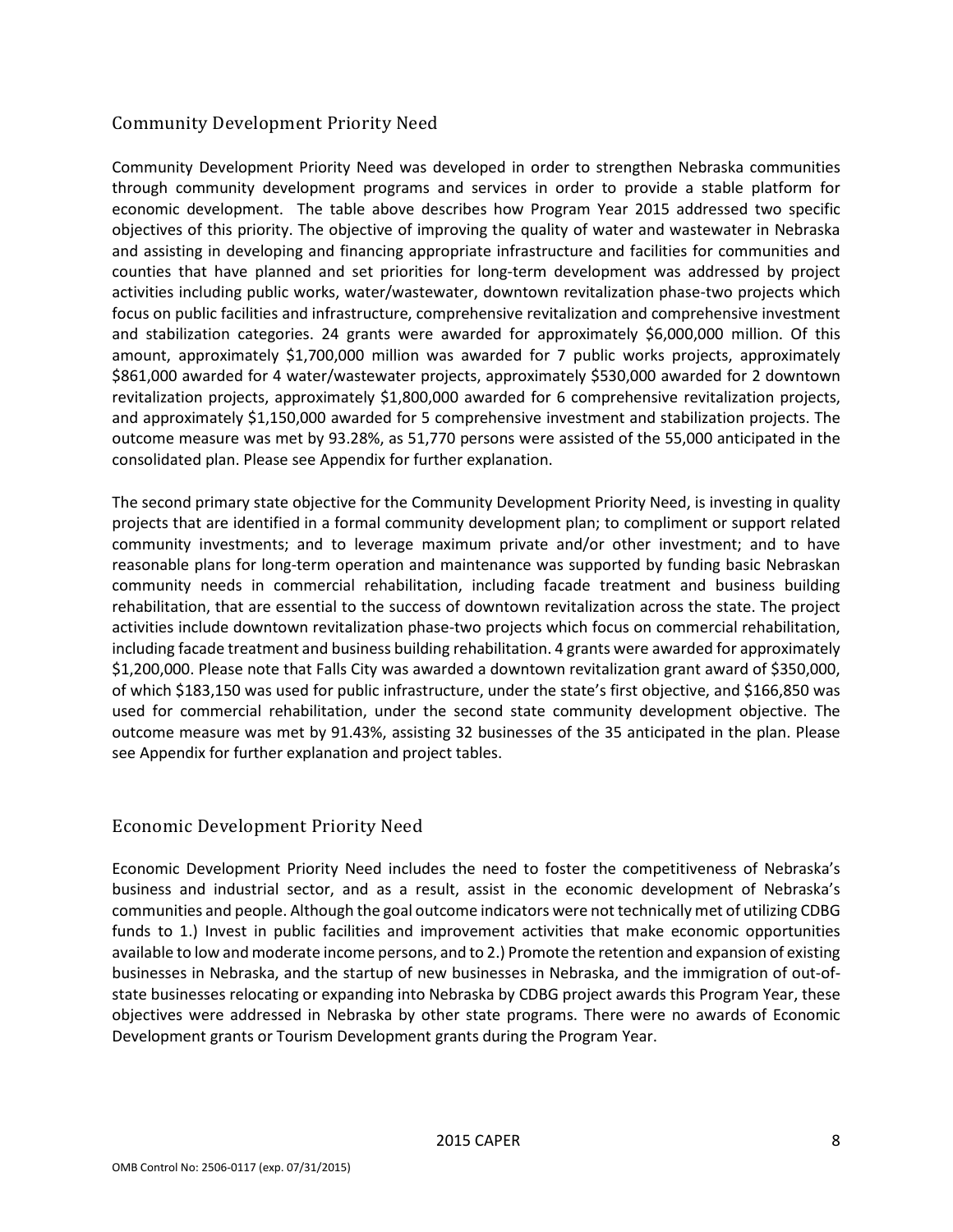#### <span id="page-17-0"></span>Affordable Housing Priority Need

The State's Housing Priority Need includes the need to respond to regional needs for affordable, decent, safe, and appropriate housing as part of balanced economic development in Nebraska. This Priority Need includes 4 Objectives that have been developed in order to meet the Housing Priority of which the goals and objectives were met in the Program Year, as can be seen in the table above concerning proposed versus actual outcomes for specific housing outcome measures in the consolidated plan.

The first housing objective of promoting additional affordable rental housing and the preservation of affordable rental housing in selected markets has a Program Year 2015 (PY2015) outcome indicator of 50 units, which was surpassed by awarding 6 grants, totaling 138 units, for beneficiaries all at or less than 60% AMI of their community. Awarded dollars during this 2015 Program Year for rental units constructed totaled approximately just over \$3,213,000, of which approximately \$2,709,000 were HOME dollars, \$239,000 NAHTF and \$265,000 CDBG dollars.

The second housing objective of promoting housing preservation by improving the quality of Nebraska's existing affordable housing has a PY2015 outcome indicator of supporting 50 household units, which was surpassed by awarding 14 grants, totaling 147 units, for 11 households at or less than 120% AMI, 58 households at or less than 100% AMI, and 78 households at or less than 80% AMI of their communities. Awarded dollars during this 2015 Program Year totaled approximately a little over \$4,251,000, which NAHTF funded slightly more than half of those dollars with approximately \$2,404,000, with CDBG providing the remaining funding of approximately \$1,847,000.

The third housing objective of promoting additional households into homeownership by expanding affordable homeownership opportunities, or adding homeowner housing as described in the above table, has a PY2015 outcome indicator of 25, which was surpassed by awarding 14 grants. The grants supported a total of 109 households, of which were 26 households at or less than 120% AMI, 70 units at or less than 100% AMI, and 13 households at or less than 80% AMI of their communities. An approximate amount slightly over \$5,009,000 was awarded in grants during this 2015 Program Year on this objective, of which approximately \$450,000 were HOME dollars and approximately \$4,559,000 were NAHTF dollars.

These three objectives in sum resulted in an outcome of 34 affordable housing grants awarded in Program Year 2015, utilizing approximately \$12,474,000 State and Federal resources, of which were approximately \$2,113,000 CDBG, \$3,159,000 HOME, and \$7,202,000 NAHTF dollars. These resources were utililized to address the priority need in addition to addressing the specific objectives associated with the priority need.

#### <span id="page-17-1"></span>Nebraska Homeless Assistance Priority Need

The Homeless Services Priority Need was developed in order to ensure appropriate emergency shelter and/or transitional housing and services for people who are homeless or at imminent risk of becoming homeless by distributing Emergency Solutions Grant funds and Homeless Shelter Assistance Trust Fund resources. The primary objective of providing appropriate shelter and/or housing to people who are homeless or at imminent risk of becoming homeless was addressed by utilizing the two outcome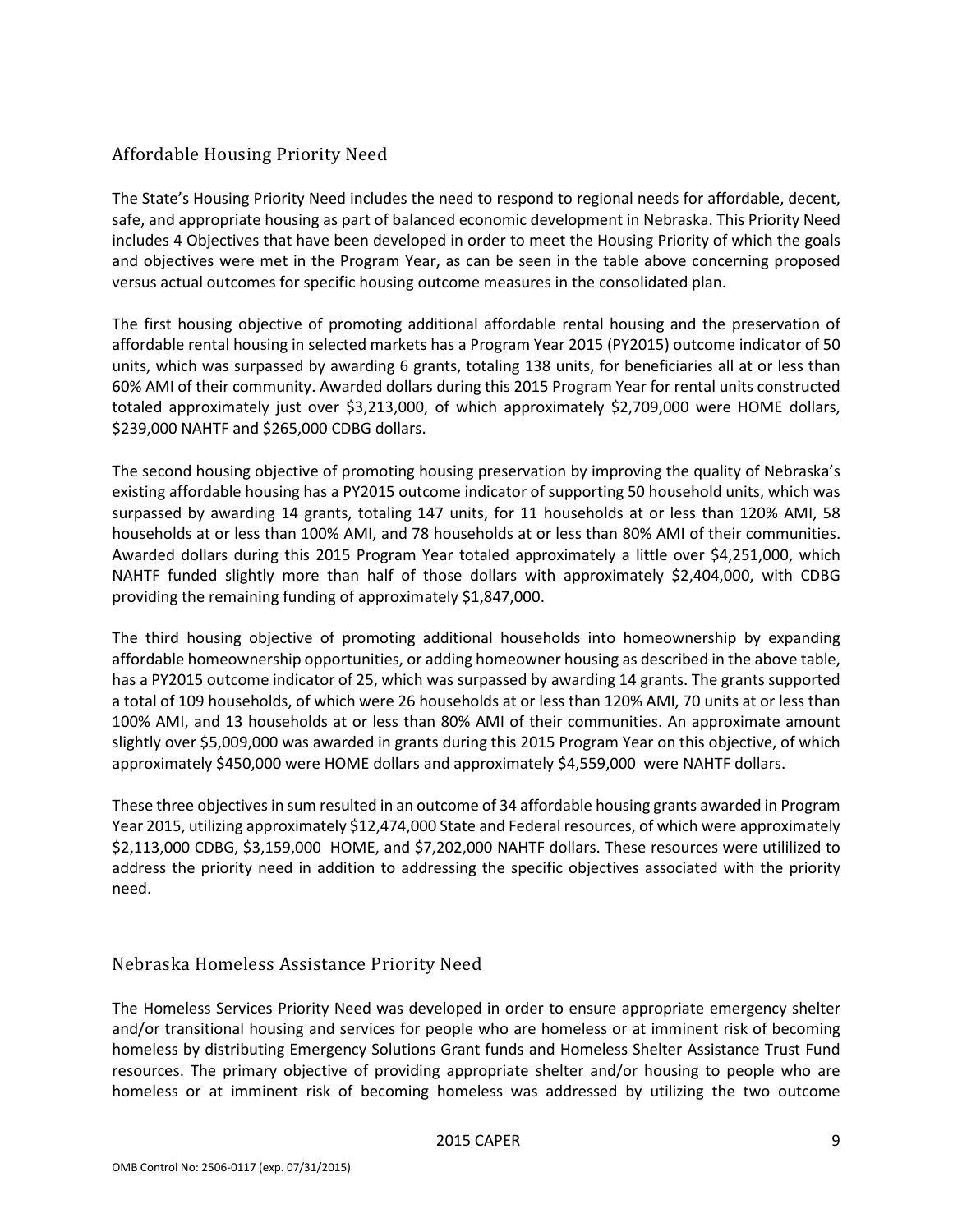measurements listed in the table concerning accomplishments. 452 persons were anticipated to be supported with Tenant-Based Rental Assistance/ Rapid Rehousing and of serving 7,224 persons were anticipated to be served with Homeless Person Overnight Shelter services. Although at first glance it may appear that the outcome measure for assisting homeless persons with overnight shelter was not met, as only 4,218 persons of the 7,224 anticipated to be served fell short at 58.39%, the Nebraska Homeless Assistance Program reports that this outcome is due to the fact that subrecipient agencies are focusing more on Rapid Rehousing programming, and focusing less than anticipated by the consolidated plan on Homeless Person Overnight Shelter progams.

Although the trend is moving to a "Housing First" model, emergency and transitional shelters will remain a needed service indefinitely throughout the State, either due to restrictive participant income eligibility limits for RR and HP programs, the need for short-term shelter beds for the working poor, lack of fair market value housing in many communities and/or participant need for intensive case management and services in preparation for independent housing. However, agencies have been making increased efforts to collaborate within their region through the participation in the regional Balance of State Continuums to provide seamless services from emergency shelter to permanent housing solutions. DHHS continues to provide technical assistance and promote coordination to streamline entry points between homeless service agencies in order to ensure continuity of care for homeless or risk of homeless within each of the regions throughout the State. Please see Appendix for further information.

The Homeless Services Priority objective identified in the consolidated plan of providing needed services to people who are homeless or at imminent risk of becoming homeless was expressed with an outcome measure indicator of 1,483 persons assisted with homelessness prevention. As 1,596 persons were actually assisted in this Program Year, the objective was met by over 100%. Please see Appendix for more information.

#### <span id="page-18-0"></span>HOPWA Services Priority Need

The HOPWA Services Priority Need is intended to ensure appropriate emergency and/or permanent housing and services for people who are homeless or at imminent risk of becoming homeless by distributing funds to a project sponsor in order to meet the needs of persons living with HIV/AIDS. This priority includes one primary objective that includes providing housing assistance and related supportive services to low income persons with HIV/AIDS and their families and enable low income persons with HIV/AIDS to achieve stability in housing, reduce risks of homelessness, and increase access to health care; HOPWA Services Program utilization of of HOPWA resources in order to address the priority and specific associated objectives; and placing individuals into housing and connecting them to healthcare by utilizing Permanent Housing Placement and Tenant-Based Rental Assistance, in addition to other assistance beneficiaries for which they are determined eligible.

The HOPWA Goal Outcome Indicator for Program Year 2015 of assisting 12 households with tenant-based rental assistance / Rapid Rehousing showed progress by resulting in meeting the objective by 83.33%, just two households short of the outcome indicator. This shortfall in distributing Tenant-Based Rental Assistance (TBRA) funding support to households was identified quickly after the change in program management towards the end of calendar year 2015. Prior to opening applications for TBRA enrollment, it was necessary to review and correct issues with program finances. It is expected that with the recent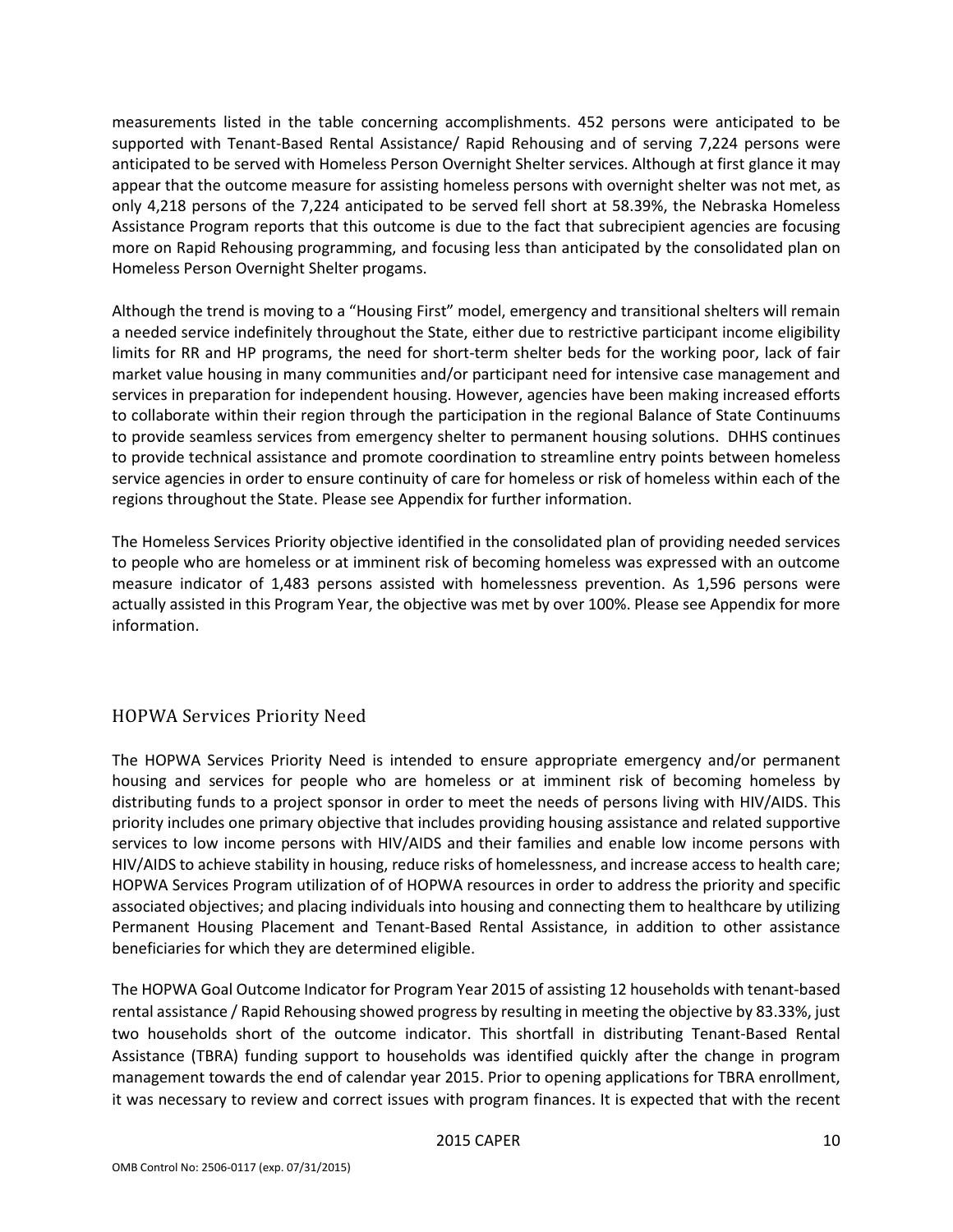change in program management and oversight by the Infectious Disease Prevention Unit Manager, this goal will be met and exceeded for the upcoming year, with the TBRA Program poised to expand to 15 person served. A call for TBRA applications was announced and clients were selected based upon highest need, with 2 clients added to the program within the last month and another 3 added soon.

The HOPWA Goal Outcome Indicator of supporting 45 households this Program Year through the many other HOPWA Program services available, was successful as 74 households were assisted statewide with housing, such as emergency rent/mortagage assistance; and supportive services, such as standard/intensive case management services, outreach activities/events, and client transportation assistance. The program projected serving 13 households with Permanent Housing Placement activities. At program year end, 14 households were assisted with move-in expenses. This activity is essential in assisting clients obtain housing.

Housing Information Services were on target with services provided to 60 households statewide. Please see Appendix for further information on HOPWA utilization of funds, priorities and specific objectives.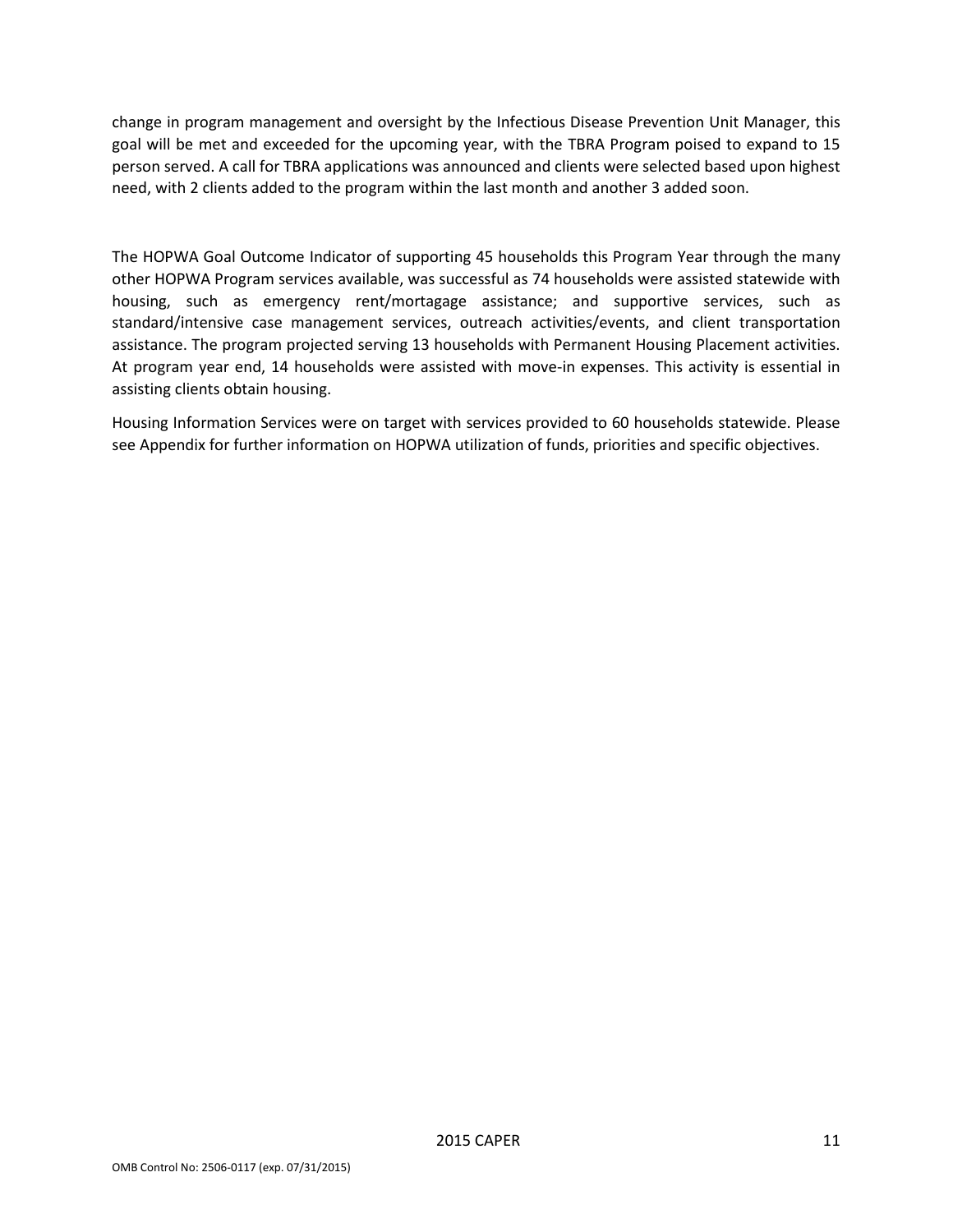|                                           | <b>CDBG</b> | <b>HOME</b> | <b>HOPWA</b> | <b>ESG</b> |
|-------------------------------------------|-------------|-------------|--------------|------------|
| White                                     | 36101       | 67          | 42           | 5,384      |
| <b>Black or African American</b>          | 174         | 2           | 34           | 1,109      |
| Asian                                     | 59          | 0           |              | 31         |
| American Indian or American Native        | 136         | 0           |              | 379        |
| Native Hawaiian or Other Pacific Islander | 12          | 0           | 0            | 185        |
| <b>Total</b>                              | 49.479      | 69          | 0            | 7,088      |
| Hispanic                                  | 6,604       | 11          | 0            | 1,332      |
| Not Hispanic                              | 42,875      | 58          | 0            | 6,295      |

<span id="page-20-0"></span>**CR-10 RACIAL & ETHNIC COMPOSITION OF FAMILIES ASSISTED 91.520(A)**

### <span id="page-20-1"></span>**Assistance to Racial & Ethnic Populations by Source of Funds Table**

<span id="page-20-2"></span>The chart in CR-10 within IDIS does not include fields to enter client responses for "multiple races" and client refusal to provide race and ethnicity information. Complete racial and ethnicity data for ESG/HSATF recipients is in the eCart attachment under CR-00. Further racial and ethnicity data reported for CDBG and HOME recipients can be found in the Appendix.

#### <span id="page-20-3"></span>CDBG

There was a total of 49,479 families assisted of the available reported information concerning projects and families assisted to date for CDBG projects awarded during this 2015 Program Year. The table above does not include an additional four categories of mult-racial reporting, nor does it include the three subsets of available categories concerning Hispanic ethnicity which are available to the CDBG applicant awardees in Nebraska. Therefore the table above cannot be viewed as inclusive of the available demographics. CDBG projects can last for multiple years depending upon the type of project, therefore the racial and ethnic demographic data concerning families benefiting from CDBG projects is not usually available at the time of annual performance evaluation reporting for that program year. Of these 49,479 families, 12,695 self-identified as multi-racial, 210 as Native American-Black-White, 40 as Black-White, 8 as Asian-White, and 44 as Native American-White. 174 families self-identified as Black, 59 as Asian, 136 as Native American, 12 as Hawaiian, and 36,101 as White. 6,604 Multi-Racial families reported as Hispanic. Of these, 2,536 reported as White-Hispanic, 8 as Asian-Hispanic, and 4,060 as Multi-racial Hispanic. Please see Appendix for source documentation reports.

#### <span id="page-20-4"></span>HOME

The table above represents the HOME demographic data on race and ethnicity for the Program Year.

#### <span id="page-20-5"></span>ESG

The ESG race and ethnicity data in CR-10 will not capture the total number of families served. This is due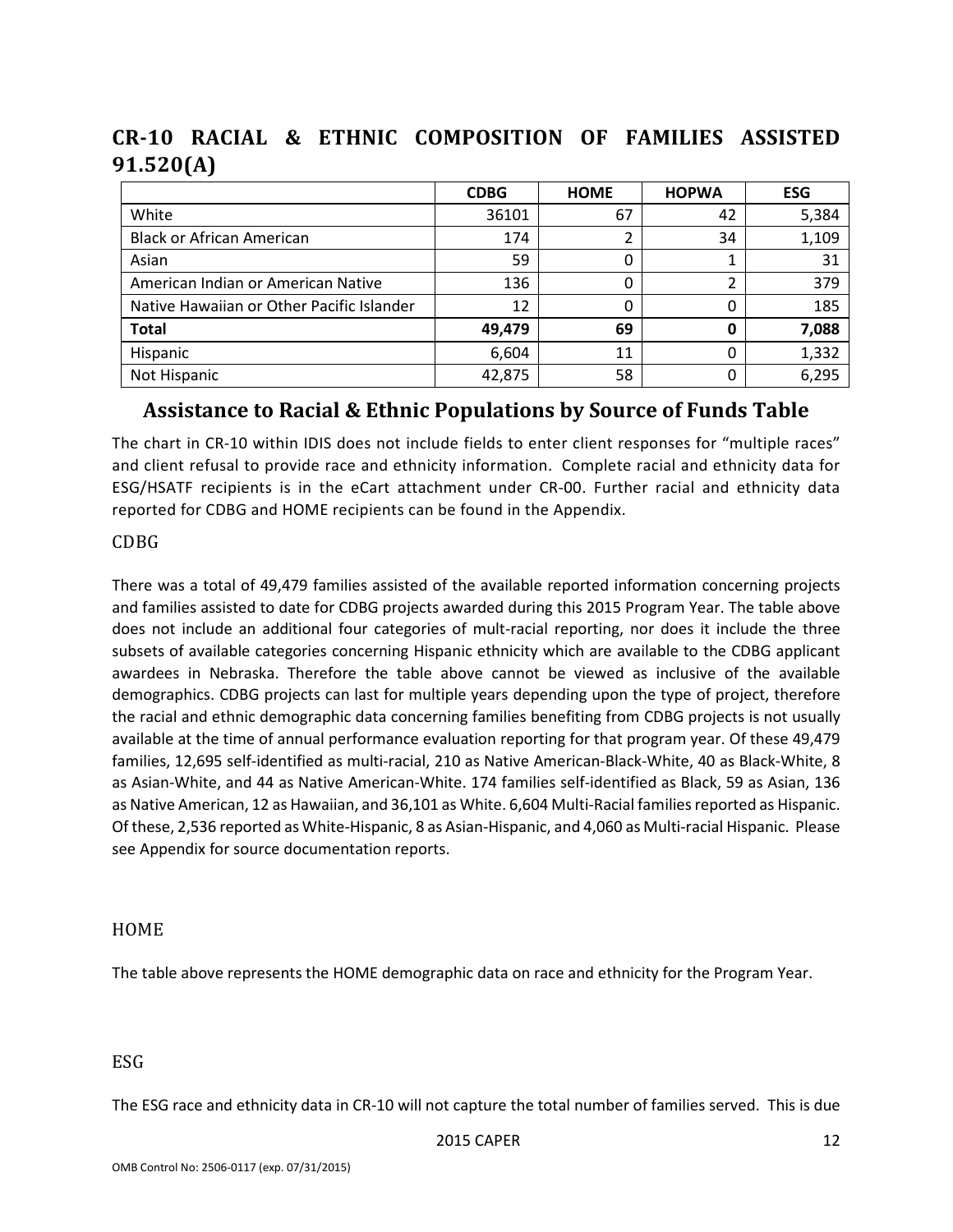to that the HMIS and the comparable data base, which is utilized by the victim service providers, both have an additional race classification (e.g. multiple races) and the option for client refusal to provide race and/or ethnicity information. The totals provided in CR-10 are a combination on data provided from both HMIS providers and victim service providers who utilize a comparable data base but do not include participant responses for "multiple races" and "client refused information/does not know". For a specific breakdown of the race and ethnicity data, the total number of all individuals for all race and ethnicity categories is reported in the attached eCart CAPER BOS and Victim Services eCart Annual Reporting Tool. The eCart reporting tools for BoS and Victim Services are two parts of the ECart reporting tool due to reasons outlined previously in this report.

#### <span id="page-21-0"></span>HOPWA

The HOPWA race and ethnicity data in C-10 will not capture the total number of families served, which is 83. This is due to the fact that in the 2015 HOPWA CAPER *Race and Ethnicity Table*, found in Part 7. Section 2.c., on page 27, there are three categories for Multi-Racial, which are not included in the DED CAPER table above. Four (4) of the total 83 HOPWA Beneficiaries self-identified under the "Black/African American & White" multi-racial category, leaving 79 Beneficiaries self-identifying as of a single race. For a specific breakdown of the race and ethnicity data, the total number of all individuals for all race and ethnicity categories is reported in the attached 2015 HOPWA CAPER.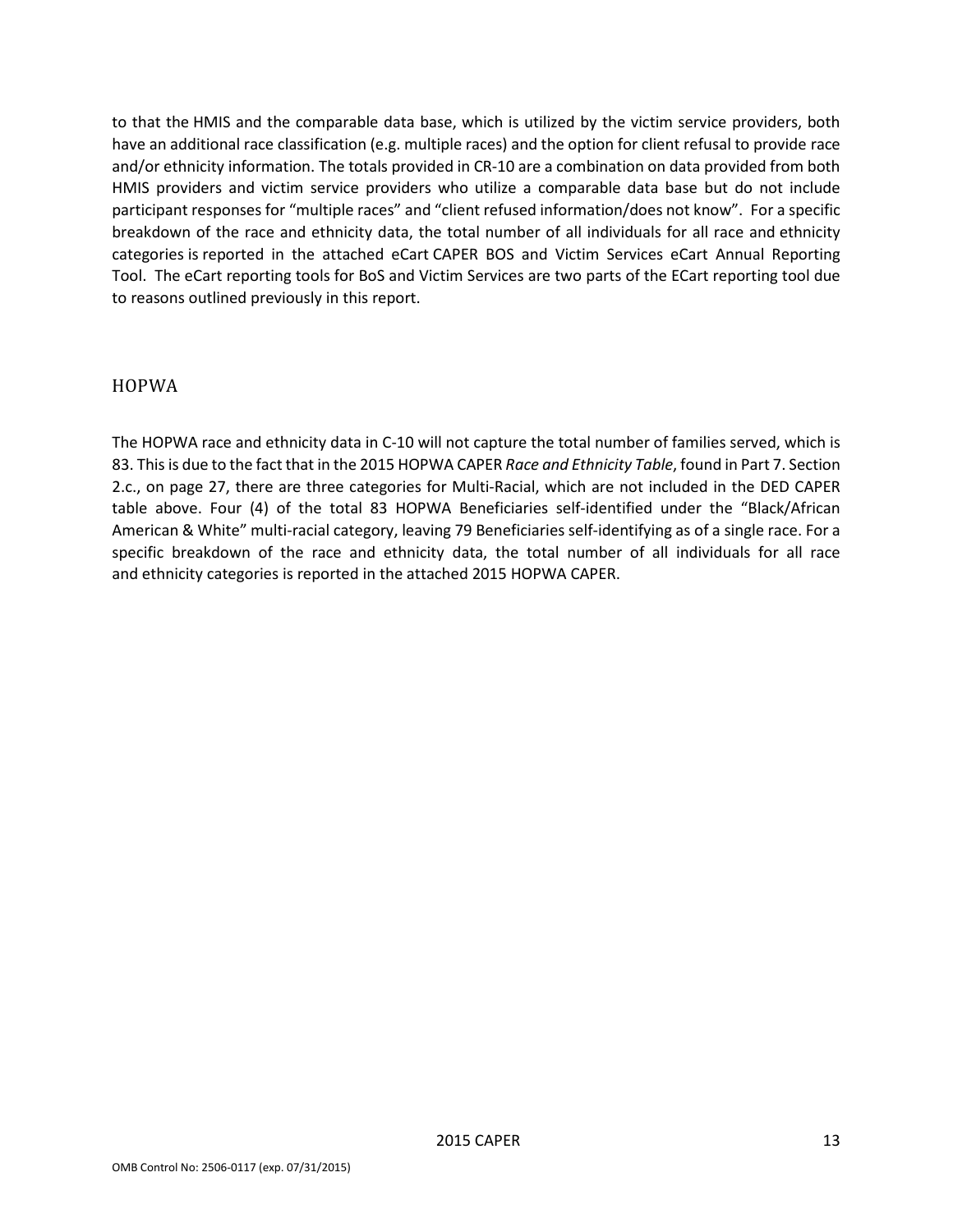# <span id="page-22-1"></span><span id="page-22-0"></span>**CR-15 - RESOURCES AND INVESTMENTS 91.520(A)**

| <b>Source of Funds</b> | <b>Source</b>    | <b>Resources Made</b> | <b>Amount Expended</b>     |
|------------------------|------------------|-----------------------|----------------------------|
|                        |                  | <b>Available</b>      | <b>During Program Year</b> |
| <b>CDBG</b>            | public - federal | \$11,464,002          | \$9,598,245.66             |
| <b>HOME</b>            | public - federal | \$3,002,167           | \$1,630,043.74             |
| <b>HOPWA</b>           | public - federal | \$362,364             | \$162,389.23               |
| ESG                    | public - federal | \$995,302             | \$955,109                  |
| Other: HSATF           | public - federal | \$1,939,047           | \$1,759,035                |
| Other: NAHTF           | public - federal | \$9,000,000           | \$7,804,345.09             |

### **Resources Made Available Table**

The above Table represents the resources made available and the expenditures for Program Year 2015. The resources made available for CDBG include the federal grant award of \$9,464,002 in addition to program income, totaling \$11,464,002. The federal resources made available for HOME, HOPWA, and ESG include the federal grant awards of \$3,002,167 and \$362,364, and \$995,302. The ESG resources made available include both the carry-over funds from FY14 and the amounts available through ESG and HSATF for FY15. The Nebraska state trust fund resources for homelessness prevention activities and affordable housing were made available in the amounts of \$1,909,047 and \$9,000,000. The amount expended under each grant program during this Program Year is listed in the table above. Please see Appendix for further information.

While creating the CAPER report, it was noted that the amounts auto-generated by IDIS in the "Resources Made Available" column were totals of the expected amount remaining for the last four years as reported in the ConPlan. DHHS has updated the columns for ESG and HSATF to reflect the actual amounts of resources made available to align with the actual amounts available FY15 for both the ESG funds and matching dollars (HSATF).

<span id="page-22-2"></span>**Evaluation of Benefit to Low-and-Moderate Income Persons** is contained in the summary information on grantees as a part of this report. Of the \$3,522,192.11 of 2015 funds which had been obligated to projects during the 2015 Program Year, \$273,449 went to grantees as local administration. Of the \$3,248,743.11 that went to project activities, ninety-nine percent was used to benefit low and moderate-income persons. Of the total 2015 allocation available for project awards, so far, 31% (thirty-one percent) has been used to benefit low and moderate-income persons. At end of the 2015 Program Year, the Department had obligated only a small portion of the 2015 allocation, and therefore this percentage will increase as these funds are obligated to projects. See Appendix for further information.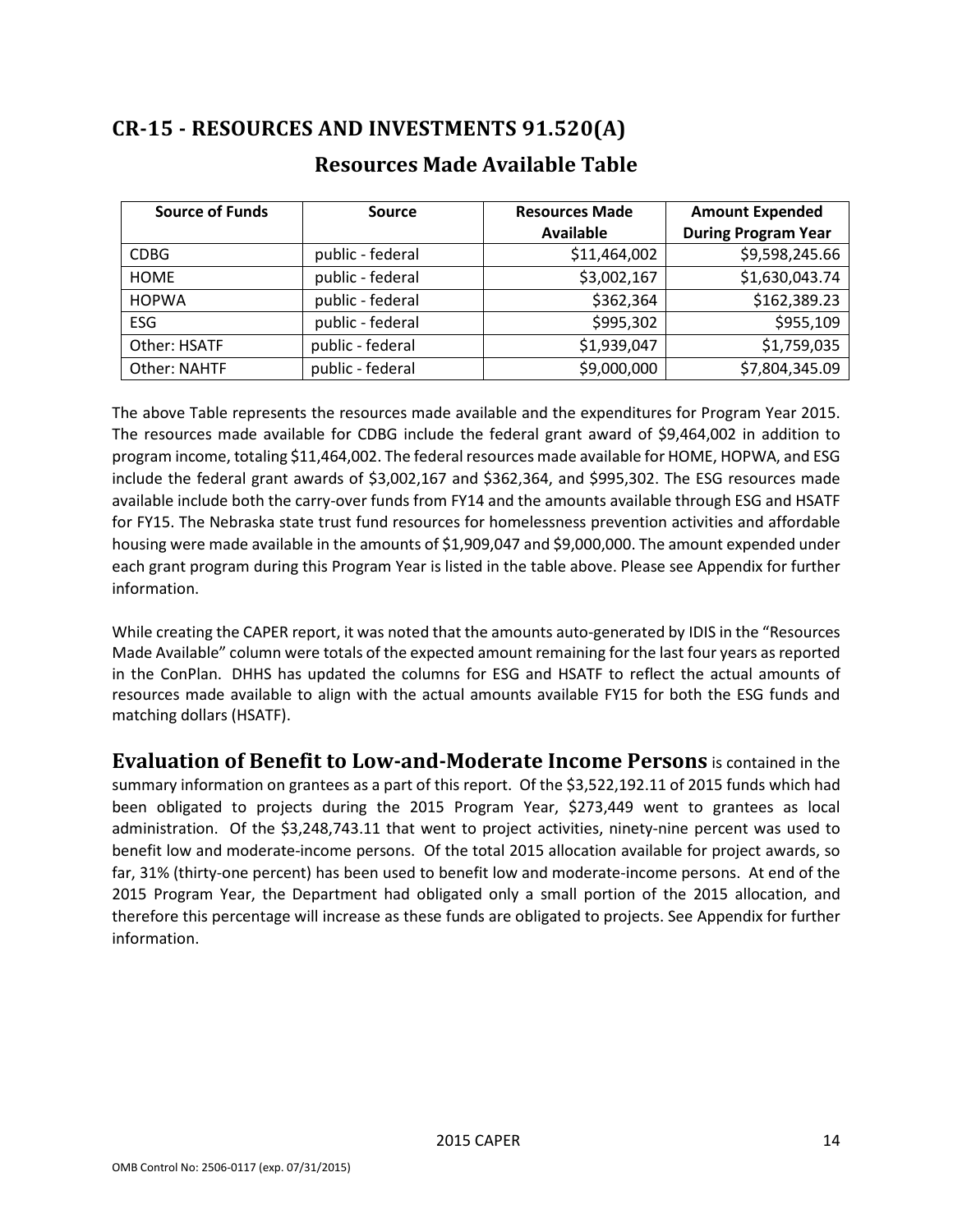| <b>Target Area</b> | <b>Planned Percentage of</b><br><b>Allocation</b> |  | <b>Narrative Description</b> |
|--------------------|---------------------------------------------------|--|------------------------------|
| Statewide          | 100                                               |  |                              |

### <span id="page-23-0"></span>**Geographic Distribution & Location of Investments**

**Table 1 – Identify the geographic distribution and location of investments**

The State of Nebraska has chosen not to target any particular geographic area for special assistance, but has chosen to allow any non-entitlement community to apply for CDBG funding, dependent on eligible activites and programs, and provides HOME, ESG, and HOPWA funding throughout the state.

The State of Nebraska will distribute development resources in proportion to the development needs of the state. In general, the Nebraska Department of Economic Development and the Nebraska Department of Health and Human Services will approve funding for development projects which satisfy specific criteria and fund projects throughout the state. There is no specific target area for funding distribution but program assistance is provided statewide. Nebraska is served by a system of service providers throughout the state. The majority of these service providers are located in the areas where need has been shown according to the Census data available and other economic indicators. Some of these indicators include the community population, where those communities with the largest populations tend to have the greatest number of service providers within any given geographic area.

ESG funds will be utilized, along with Homeless Shelter Assistance Trust Fund (HSATF) resources, in order to provide funding for activities that provide a comprehensive approach to address the needs of people who are homeless or at risk of homelessness throughout the State of Nebraska. Funding is distributed among the 7 geographical regions in Nebraska based on a base amount and pro rata formula based on population and poverty levels. Please see Appendix for further information.

### <span id="page-23-1"></span>**Leveraging**

The use of federal funds leveraged significant amounts of additional resources (private, state, and local funds) through several of the CDBG, HOME, ESG, and HOPWA projects throughout the state.

#### <span id="page-23-2"></span>CDBG

In relation to the CDBG Program, projects related to Comprehensive Revitalization (CR); Comprehensive Investment & Stabilization (CIS); Public Works (PW); Water/Waste Water (W/WW); Planning; and Downtown Revitalization (DTR) all required communities to provide matching resources for projects. Matching funds included public dollars from individual communities; private funds from entities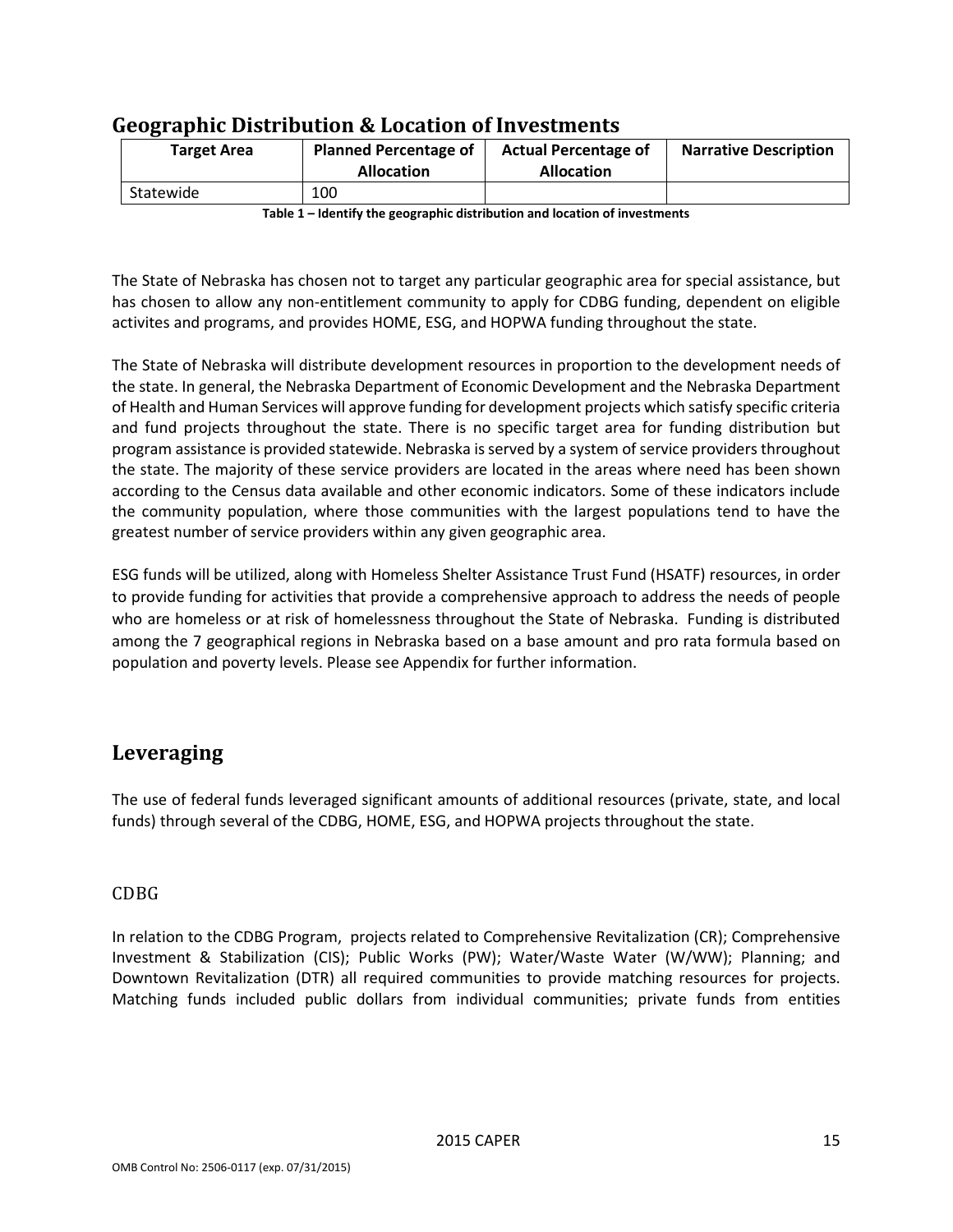partnering with the communities; and non profit and for profit partners as well.

#### <span id="page-24-0"></span>HOME

HOME resources leverage funds through the joint NIFA/DED application cycles for low income housing tax credits and also leverage funds from the Community Housing Development Organization (CHDO) Set Aside program which works with eligible CHDOs.

#### <span id="page-24-1"></span>ESG

ESG funds, through the Nebraska Homeless Assistance Program, will be leveraged with Nebraska Homeless Assistance Trust Funds (HSATF) which generated from a set-aside tax collected on all real estate transactions in Nebraska. The HSATF funds are utilized a 100% match source for ESG. Please see Appendix for further information.

#### <span id="page-24-2"></span>HOPWA

The HOPWA Program has a total of \$757,231.97 leveraged funds in the 2015 Program Year. The sources of leveraging included public funding, such as Ryan White Part B and C, the Housing Choice Voucher Program, and the Calico Support Group which consisted of contributions toward rent assistance, medications, Section 8 vouchers, financial and housing utility assistance, food, transportation to care appointments, and HIV care. Leveraging from private funding by the Nebraska AIDS Project-Flowers' Fund provided food and personal care, transportation. Other funding leveraged was from resident rent payments by client to private landlord. There was no program income during the Program Year. See Appendix for further information.

### <span id="page-24-3"></span>**Publicly Owned Land or Property**

In regard to publicly owned land or property located within the jurisdiction, CDBG funds were utilized for infrastructure related projects within the Public Works Category. These projects generally related to street improvements and facilities, publicly owned by the communities in which the projects were located.

### <span id="page-24-4"></span>**HOME Match**

| Fiscal Year Summary - HOME Match                                              |                |  |  |  |  |  |  |
|-------------------------------------------------------------------------------|----------------|--|--|--|--|--|--|
| 1. Excess match from prior Federal fiscal year                                | 40,149,290,.42 |  |  |  |  |  |  |
| 2. Match contributed during current Federal fiscal year                       | 1,438,723.00   |  |  |  |  |  |  |
| 3. Total match available for current Federal fiscal year (Line 1 plus Line 2) | 41,588,013.42  |  |  |  |  |  |  |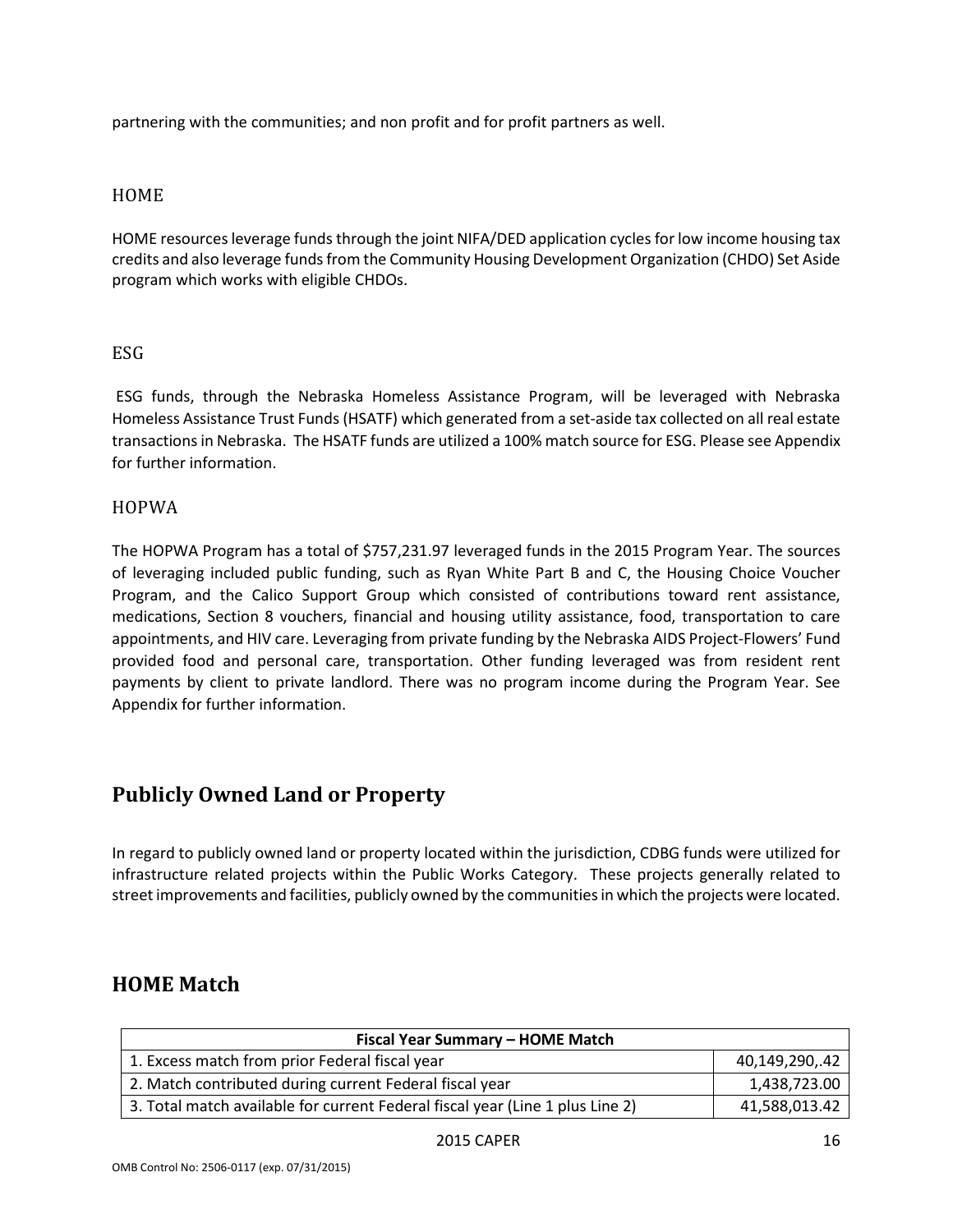| Fiscal Year Summary - HOME Match                                               |               |  |  |  |  |  |
|--------------------------------------------------------------------------------|---------------|--|--|--|--|--|
| 4. Match liability for current Federal fiscal year                             | \$355,958.68  |  |  |  |  |  |
| 5. Excess match carried over to next Federal fiscal year (Line 3 minus Line 4) | 41,232,054.74 |  |  |  |  |  |

# Fiscal Year Summary - HOME Match Report Table

<span id="page-25-0"></span>See Appendix for Match Log information.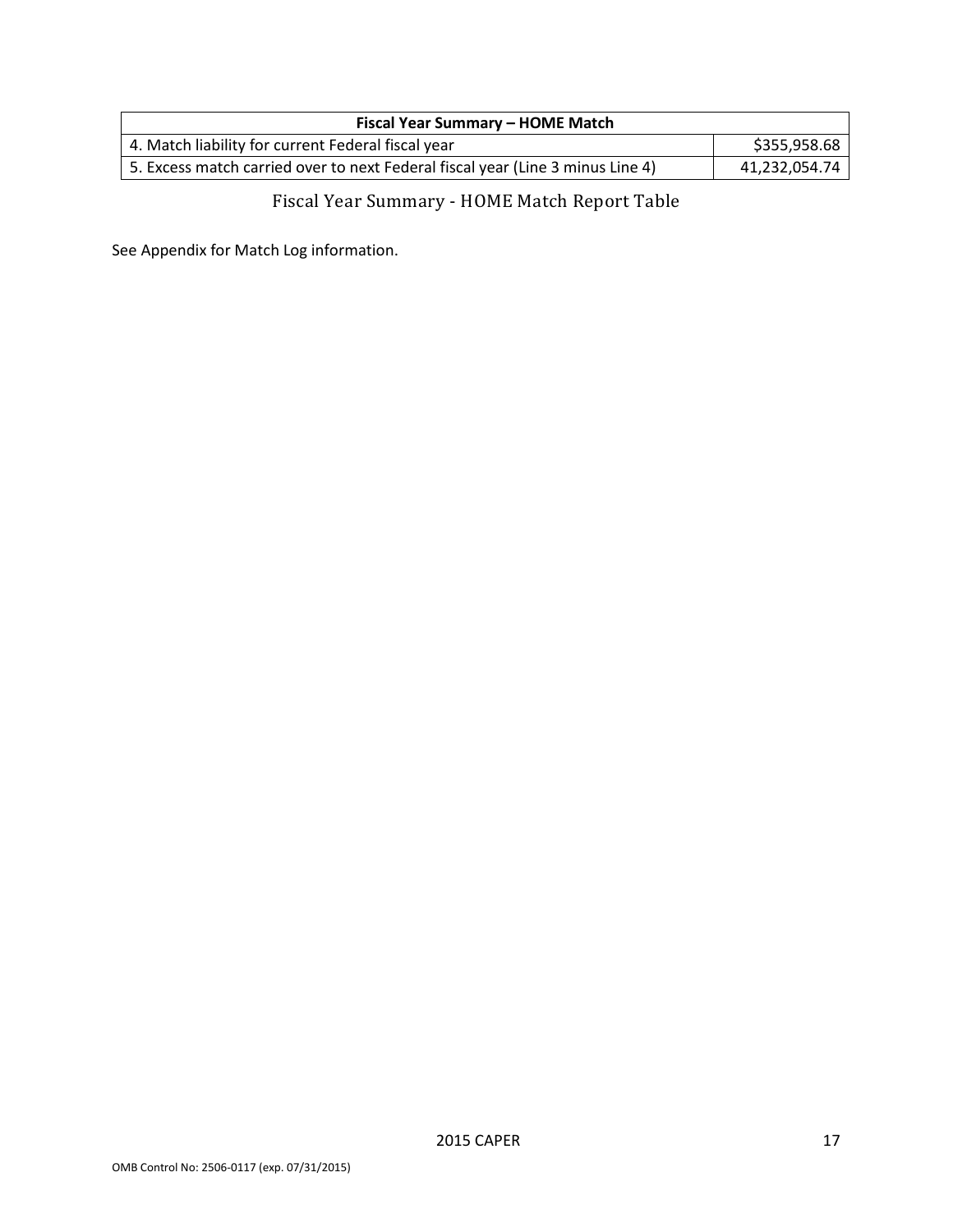|                                   | <b>Match Contribution for the Federal Fiscal Year</b> |                                  |                                            |                                    |                                   |                                                                                   |                                 |                    |  |  |
|-----------------------------------|-------------------------------------------------------|----------------------------------|--------------------------------------------|------------------------------------|-----------------------------------|-----------------------------------------------------------------------------------|---------------------------------|--------------------|--|--|
| <b>Project No. or</b><br>Other ID | Date of<br><b>Contribution</b>                        | Cash<br>(non-Federal<br>sources) | Foregone<br>Taxes, Fees,<br><b>Charges</b> | Appraised<br>Land/Real<br>Property | Required<br><b>Infrastructure</b> | <b>Site</b><br>Preparation,<br>Construction<br>Materials,<br><b>Donated labor</b> | <b>Bond</b><br><b>Financing</b> | <b>Total Match</b> |  |  |
|                                   |                                                       |                                  |                                            |                                    |                                   |                                                                                   |                                 |                    |  |  |

Match Contribution for the Federal Fiscal Year Table

For further information on the above Table see Appendix.

# **HOME MBE/WBE report**

<span id="page-26-2"></span><span id="page-26-1"></span><span id="page-26-0"></span>

| <b>Program Income</b> – Enter the program amounts for the reporting period |                                                   |                                                         |                                    |                                               |  |  |  |
|----------------------------------------------------------------------------|---------------------------------------------------|---------------------------------------------------------|------------------------------------|-----------------------------------------------|--|--|--|
| <b>Balance on hand at</b><br>beginning of reporting<br>period              | <b>Amount received during</b><br>reporting period | <b>Total amount expended</b><br>during reporting period | Amount expended for<br><b>TBRA</b> | Balance on hand at end<br>of reporting period |  |  |  |
|                                                                            |                                                   |                                                         |                                    |                                               |  |  |  |

Program Income Table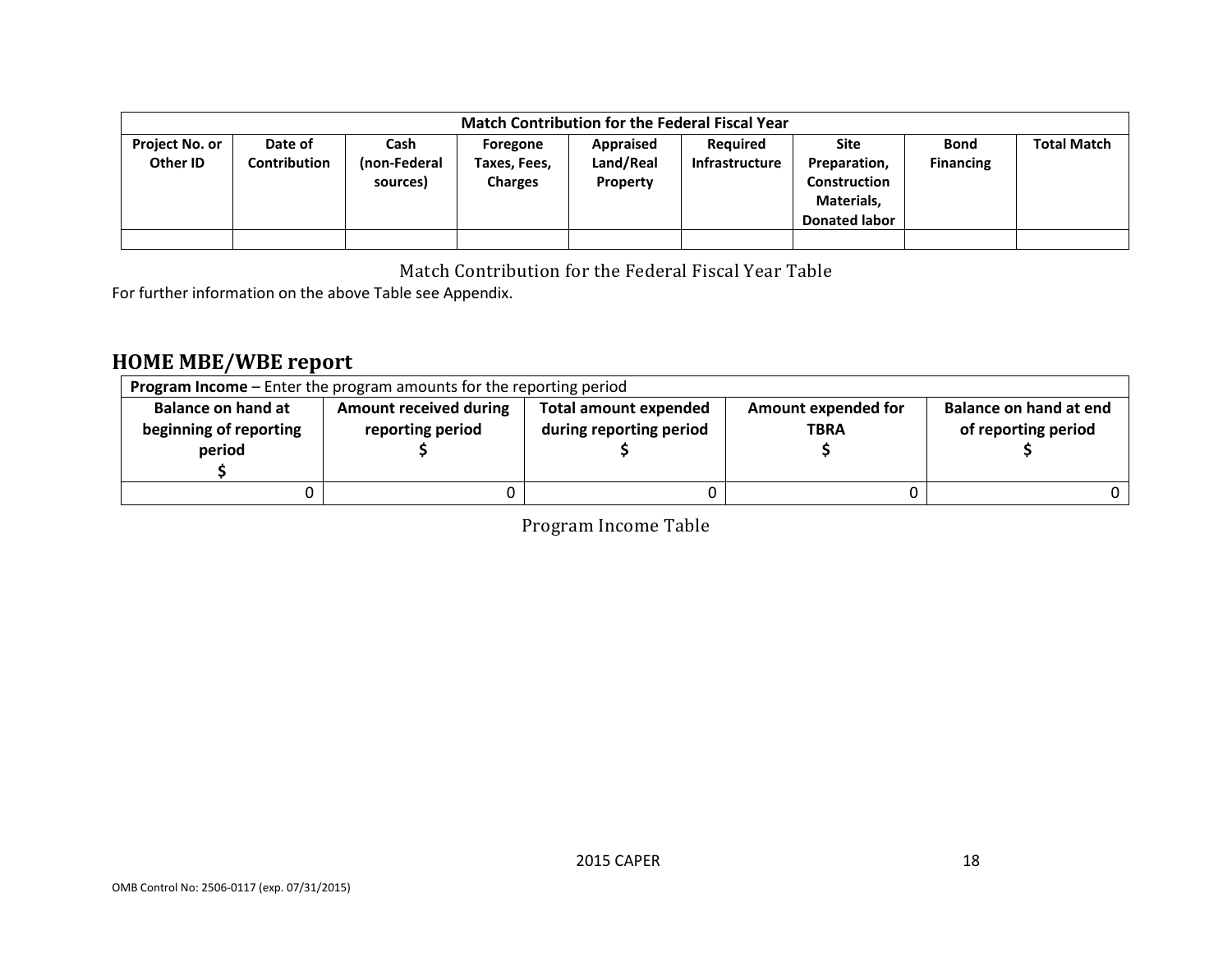|                      | Minority Business Enterprises and Women Business Enterprises - Indicate the number and dollar |                                                |                 |                                      |                 |                   |  |
|----------------------|-----------------------------------------------------------------------------------------------|------------------------------------------------|-----------------|--------------------------------------|-----------------|-------------------|--|
|                      | value of contracts for HOME projects completed during the reporting period                    |                                                |                 |                                      |                 |                   |  |
|                      | <b>Total</b>                                                                                  |                                                |                 | <b>Minority Business Enterprises</b> |                 | <b>White Non-</b> |  |
|                      |                                                                                               | <b>Alaskan</b>                                 | Asian or        | <b>Black Non-</b>                    | <b>Hispanic</b> | <b>Hispanic</b>   |  |
|                      |                                                                                               | <b>Native or</b>                               | <b>Pacific</b>  | <b>Hispanic</b>                      |                 |                   |  |
|                      |                                                                                               | American                                       | <b>Islander</b> |                                      |                 |                   |  |
|                      |                                                                                               | Indian                                         |                 |                                      |                 |                   |  |
| <b>Contracts</b>     |                                                                                               |                                                |                 |                                      |                 |                   |  |
| Dollar               |                                                                                               |                                                |                 |                                      |                 |                   |  |
| Amount               | \$91,389.59                                                                                   | $\mathbf 0$                                    | 0               | 0                                    | $\mathbf 0$     | \$91,389.59       |  |
| Number               | 42                                                                                            | 0                                              | 0               | $\mathbf 0$                          | $\mathbf 0$     | 42                |  |
| <b>Sub-Contracts</b> |                                                                                               |                                                |                 |                                      |                 |                   |  |
| Number               | 0                                                                                             | $\pmb{0}$                                      | 0               | 0                                    | 0               | 0                 |  |
| Dollar               |                                                                                               |                                                |                 |                                      |                 |                   |  |
| Amount               | 0                                                                                             | $\mathbf 0$                                    | $\Omega$        | 0                                    | 0               | $\mathbf 0$       |  |
|                      | <b>Total</b>                                                                                  | Women<br><b>Business</b><br><b>Enterprises</b> | <b>Male</b>     |                                      |                 |                   |  |
| <b>Contracts</b>     |                                                                                               |                                                |                 |                                      |                 |                   |  |
| Dollar               |                                                                                               |                                                |                 |                                      |                 |                   |  |
| Amount               | \$91,389.59                                                                                   | \$4,875.00                                     | \$86,514.59     |                                      |                 |                   |  |
| Number               | 42                                                                                            | 1                                              | 41              |                                      |                 |                   |  |
| <b>Sub-Contracts</b> |                                                                                               |                                                |                 |                                      |                 |                   |  |
| Number               | 0                                                                                             | 0                                              | 0               |                                      |                 |                   |  |
| Dollar               |                                                                                               |                                                |                 |                                      |                 |                   |  |
| Amount               | 0                                                                                             | 0                                              | 0               |                                      |                 |                   |  |

<span id="page-27-0"></span>Minority Business and Women Business Enterprises Table

| Minority Owners of Rental Property - Indicate the number of HOME assisted rental property owners<br>and the total amount of HOME funds in these rental properties assisted |              |                                            |                                        |                               |                 |                   |  |  |
|----------------------------------------------------------------------------------------------------------------------------------------------------------------------------|--------------|--------------------------------------------|----------------------------------------|-------------------------------|-----------------|-------------------|--|--|
|                                                                                                                                                                            | <b>Total</b> |                                            | <b>Minority Property Owners</b>        |                               |                 | <b>White Non-</b> |  |  |
|                                                                                                                                                                            |              | Alaskan<br>Native or<br>American<br>Indian | Asian or<br>Pacific<br><b>Islander</b> | <b>Black Non-</b><br>Hispanic | <b>Hispanic</b> | <b>Hispanic</b>   |  |  |
| Number                                                                                                                                                                     | 0            | 0                                          | 0                                      | 0                             | 0               |                   |  |  |
| Dollar                                                                                                                                                                     |              |                                            |                                        |                               |                 |                   |  |  |
| Amount                                                                                                                                                                     | 0            | 0                                          | 0                                      | 0                             | 0               |                   |  |  |

<span id="page-27-1"></span>Minority Owners of Rental Property Table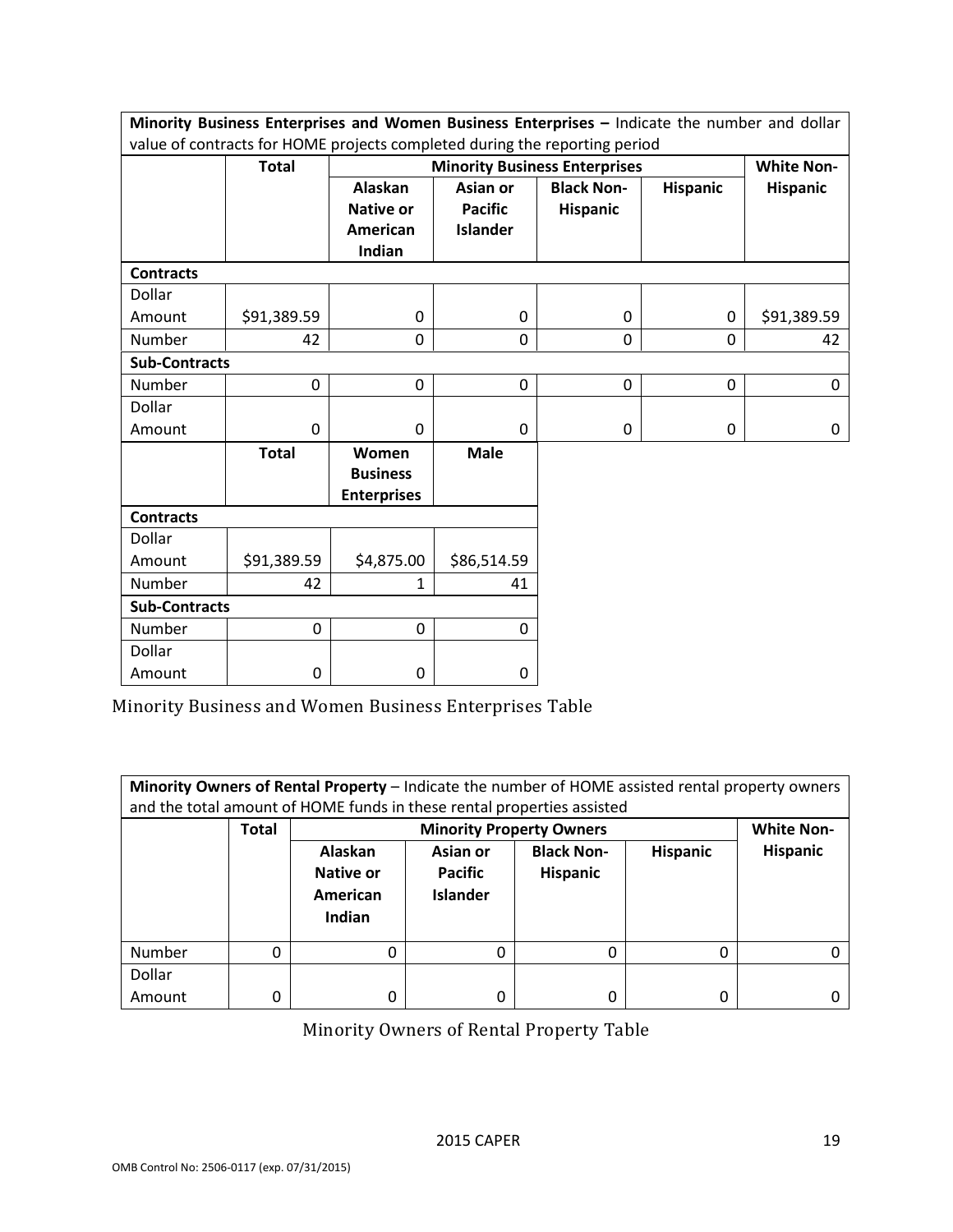**Relocation and Real Property Acquisition –** Indicate the number of persons displaced, the cost of relocation payments, the number of parcels acquired, and the cost of acquisition

| Parcels Acquired            |               |  |
|-----------------------------|---------------|--|
| <b>Businesses Displaced</b> |               |  |
| Nonprofit                   | Organizations |  |
| <b>Displaced</b>            |               |  |
| Households                  | Temporarily   |  |
| Relocated, not Displaced    |               |  |

| <b>Households</b> | Total |                                                   | <b>Minority Property Enterprises</b>          |                                      |                 |                 |  |
|-------------------|-------|---------------------------------------------------|-----------------------------------------------|--------------------------------------|-----------------|-----------------|--|
| <b>Displaced</b>  |       | Alaskan<br><b>Native or</b><br>American<br>Indian | Asian or<br><b>Pacific</b><br><b>Islander</b> | <b>Black Non-</b><br><b>Hispanic</b> | <b>Hispanic</b> | <b>Hispanic</b> |  |
| Number            |       |                                                   |                                               |                                      | 0               |                 |  |
| Cost              |       |                                                   |                                               |                                      | 0               |                 |  |

Relocation and Real Property Acquisition Table

<span id="page-28-0"></span>There was no program income for MBE/WBE during the Program Year. There were 42 contracts and totaling \$91,389.59 for HOME projects completed during the reporting period, all of which were associated with White, Non-Hispanic. Of those contracts, one was with a woman business enterprise, for \$4,875.00. There were no owners of rental property. There was no relocation or real property acquisition.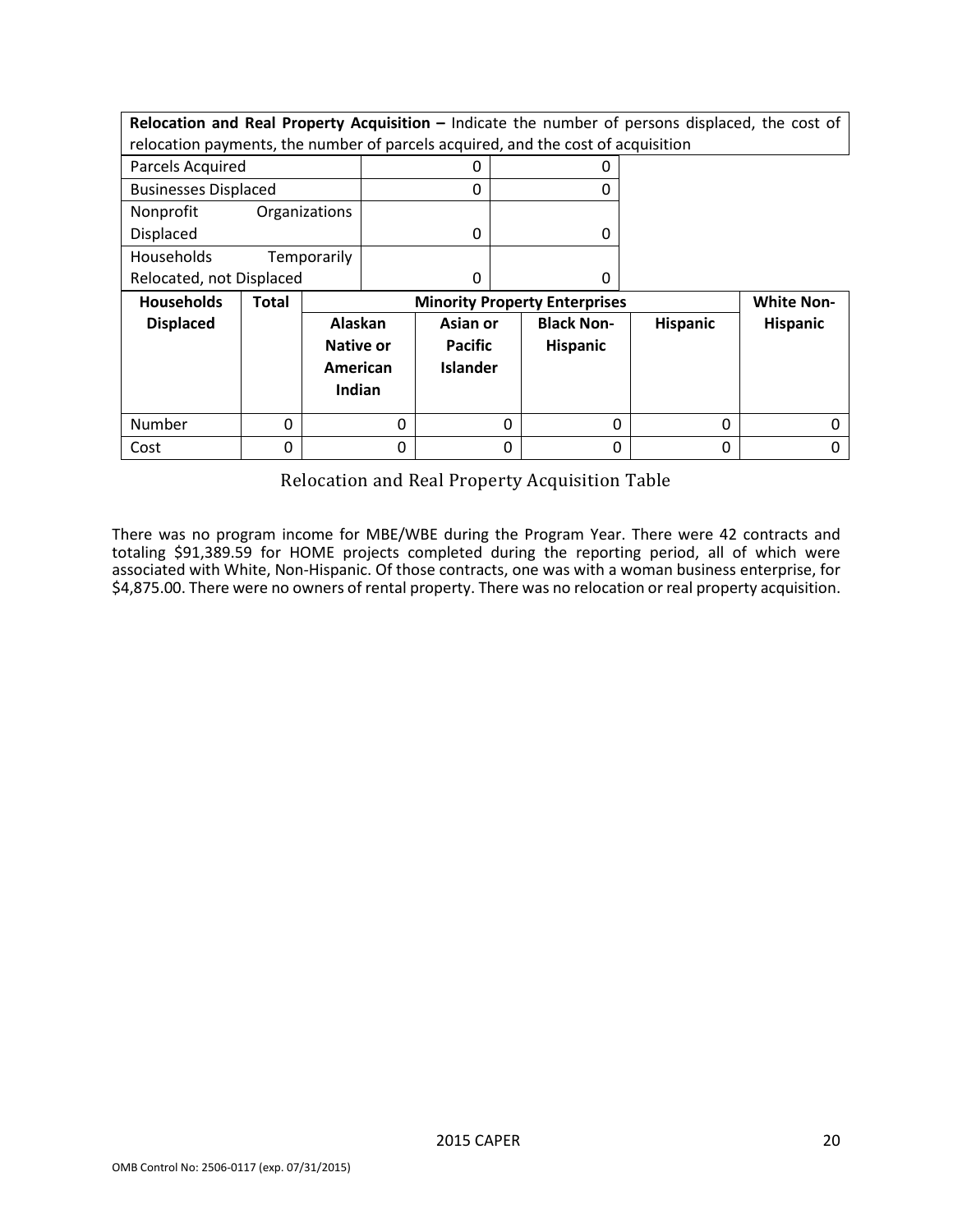# <span id="page-29-0"></span>**CR-20 - AFFORDABLE HOUSING 91.520(B)**

<span id="page-29-1"></span>

|                                          | <b>One-Year Goal</b> | Actual |
|------------------------------------------|----------------------|--------|
| Number of Homeless households to be      |                      |        |
| provided affordable housing units        | 452                  | 2,091  |
| Number of Non-Homeless households to be  |                      |        |
| provided affordable housing units        | 125                  | 228    |
| Number of Special-Needs households to be |                      |        |
| provided affordable housing units        | 57                   | 74     |
| <b>Total</b>                             | 634                  | 2.393  |

### **Number of Households Table**

### **Number of Households Supported Table**

<span id="page-29-2"></span>

|                                        | <b>One-Year Goal</b> | Actual |
|----------------------------------------|----------------------|--------|
| Number of households supported through |                      |        |
| <b>Rental Assistance</b>               | 464                  | 2,113  |
| Number of households supported through |                      |        |
| The Production of New Units            | 50                   | 247    |
| Number of households supported through |                      |        |
| <b>Rehab of Existing Units</b>         | 50                   | 147    |
| Number of households supported through |                      |        |
| <b>Acquisition of Existing Units</b>   | 25                   | 23     |
| <b>Total</b>                           | 589                  | 2,435  |

### <span id="page-29-3"></span>**Goals and Outcomes**

As the information above demonstrates, a significant number of households are served annually through affordable housing programs. The goals were obtained in all categories of the above table except for the goal of supporting 25 households through acquisition of existing units. The actual number of households supported for this program year was 23, through 2 projects involving purchase, rehabilitation and resale. The City of Omaha project included 7 units and the Omaha Habitat for Humanity project included 16 units, making a total of 23 units. The difficulty in obtaining an outcome of 25 for this category resulted from less purchase-rehabilitation-resale projects during this program year than anticipated from previous years past.

In the State of Nebraska, there has significant increase from what was projected for the provision of affordable housing and rental assistance for homeless individuals through the expansion of these services using ESG/HSATF funds. Please see Appendix for further information.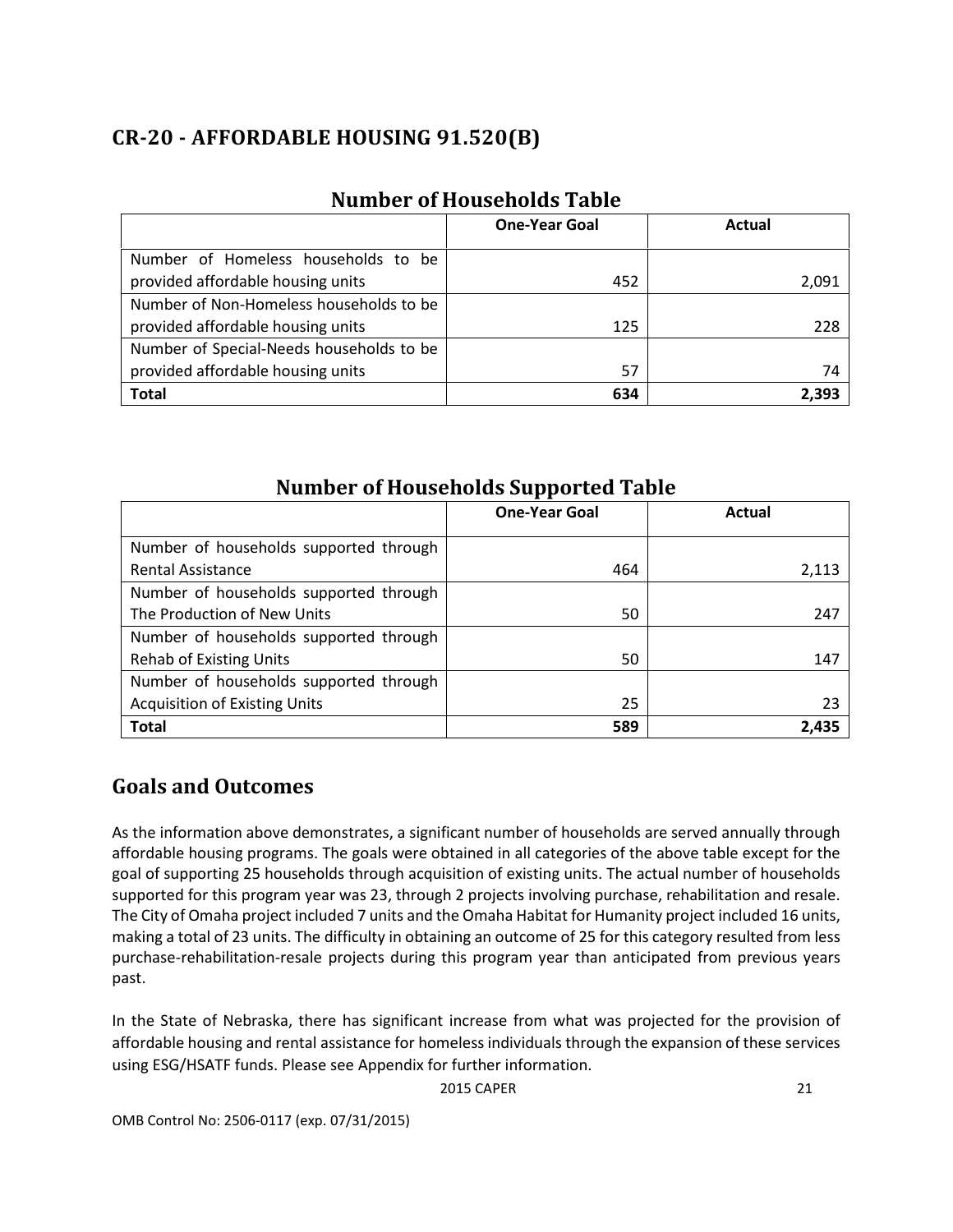One year goals for the number of "Non-Homeless" are estimated from the number of units proposed within the Housing Program Goal. (See also AP-20). One year goals for the number of "Special-Needs" are estimated from the number of households that will be served through the HOPWA Program (See also CR-05). The number of households for HOPWA met the projected goals of 12 households served. Please see Appendix for further information.

The one-year goal of supporting households through the production of new units was accomplished through the use of HOME and NAHTF funds through new construction projects of homebuyer and rental units. This program year HOME funded 4 new construction projects of 123 rental units, and 2 new construction homebuyer projects of 5 homebuyer units. NAHTF funded 1 new construction project of 15 rental units and 12 homebuyer projects that included 104 homebuyer units. In total, 247 new units were produced.

The one-year goal of supporting 50 households by rehabilitating existing units exceeded the goal with an outcome of 147 households supported in this manner. NAHTF funds were used for 7 owner-occupied rehabilitation projects of 86 units and 7 owner-occupied rehabilitation projects were funded through CDBG with 61 units. (See Appendix for further information).

As discussed previously, the one-year goal of supporting 25 households through the acquisition of existing units was not met with an actual outcome of 23. The outcome was not met due to less units being purchased, rehabilitated and resold than anticipated through the development of the Consolidated Plan.

One year goals for the number of "Homeless" households supported are based on the prior year's data for the numbers of households that received TBRA (Tenant Based Rental Assistance) financial assistance including rental application fees, security and utility deposits, last month's rent, utility payments, and moving costs; and short-term rent assistance through the Nebraska Homeless Assistance Program (NHAP) funds which are a combination of federal HUD ESG and State of Nebraska HSATF funds. The actual outcome, number of individual who received this type of assistance, greatly exceeded expectations due a concerted move to the "Housing First" model. (See CR-05 for additional information).

Rental assistance is provided wholly through NHAP and HOPWA resources that include Tenant Based Rental Assistance (TBRA); financial assistance including rental application fees, security and utility deposits, last month's rent, utility payments, and moving costs; and short-term rent assistance. The number of households for "Rental Assistance" includes the number of households served by both ESG and HOPWA TBRA assistance combined (See also AP-20). The actual outcomes exceeded the number of expected one year goal in this category due to several factors. The first one being the surge of NHAP subrecipient agencies utilizing resources to support Rapid Rehousing programs rather than emergency shelter programs. Furthermore, the initial goal of 464 households did not include the expected number of households who would be provided rental assistance through NHAP-funded Homelessness Prevention services. Based on previous year's data, the number of households expected to be served through Homelessness Prevention was expected to be 1483 for a total of expected number of households provided rental assistance through Homeless Prevention, Rapid Rehousing and HOPWA totaling 1947 households served.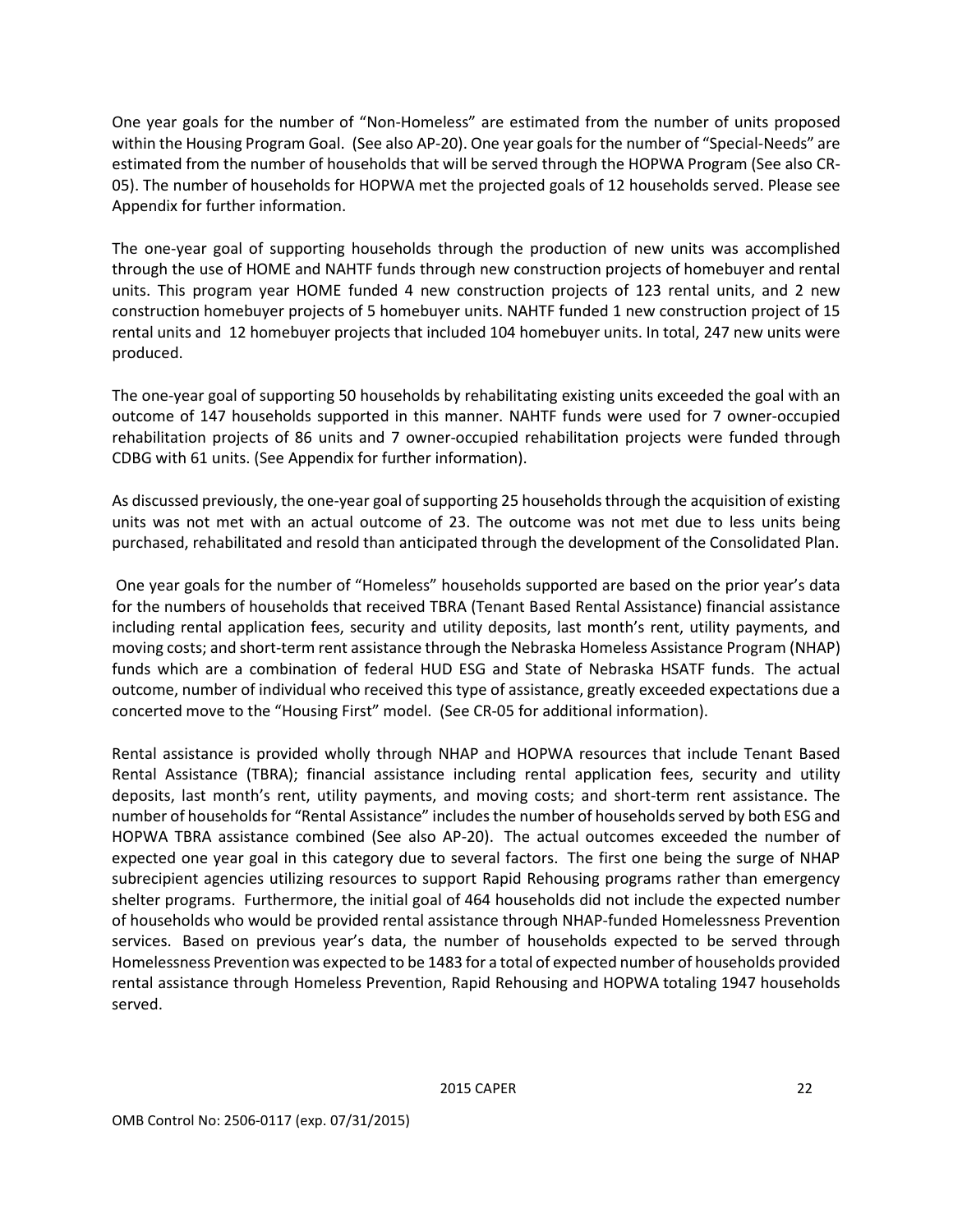# <span id="page-31-0"></span>**Outcomes and Impact on Future Annual Action Plans**

The outcomes discussed for Program Year 2015 reflect that anticipated indicators of outcome measures for affordable housing were useful planning tools for the Nebraska DED and Nebraska DHHS. Therefore future annual action plans will continue to be created in coordination and collaboration with Nebraska partners and stakeholders as discussed in the current consolidated plan.

Regarding the NHAAP ESG/HSATF funds, DHHS will continue to evaluate the balance of the needs for Emergency Shelter versus Homelessness Prevention and Rapid Rehousing programs throughout the State of Nebraska due to the significant discrepancy between the expected and actual outcomes for households served. Please see Appendix for further information.

The Affordable Housing Program of Nebraska DED will continue to utilize outcome measurements to inform decisions and future housing planning, including monitoring outcome results throughout the next Program Year as grants are awarded to evaluate whether anticipated households served under the specific objectives are accurately reflecting the current needs of the Housing Priority in Nebraska. The outcome measurement of the number of households supported through Acquisition of Existing Units will be reviewed throughout the year especially to ensure a more accurate description of current need.

### <span id="page-31-1"></span>**Available Income Information**

<span id="page-31-2"></span>

| <b>Number of Persons Served</b> | <b>CDBG Actual</b> | <b>HOME Actual</b> |
|---------------------------------|--------------------|--------------------|
| <b>Extremely Low-income</b>     | 35                 |                    |
| Low-income                      | 56                 | 14                 |
| Moderate-income                 | 4.727              | 44                 |
| Total                           | 4818               | 64                 |

Number of Persons Served Table

The above Table represents the data available concerning extremely low-income, low-income, and moderate-income persons served by each activity this Program Year where information on income by family size is required to determine the eligibility of the activity.

Evaluation of benefit to low-and-moderate income persons is contained in the summary information on grantees as a part of this report. Of the \$3,522,192.11 of 2015 funds which had been obligated to projects during the 2015 Program Year, \$273,449 went to grantees as local administration. Of the \$3,248,743.11 that went to project activities, ninety-nine percent was used to benefit low and moderate-income persons. Of the total 2015 allocation available for project awards, so far, 31% (thirty-one percent) has been used to benefit low and moderate-income persons. At end of the 2015 Program Year, the Department had obligated only a small portion of the 2015 allocation, and therefore this percentage will increase as these funds are obligated to projects.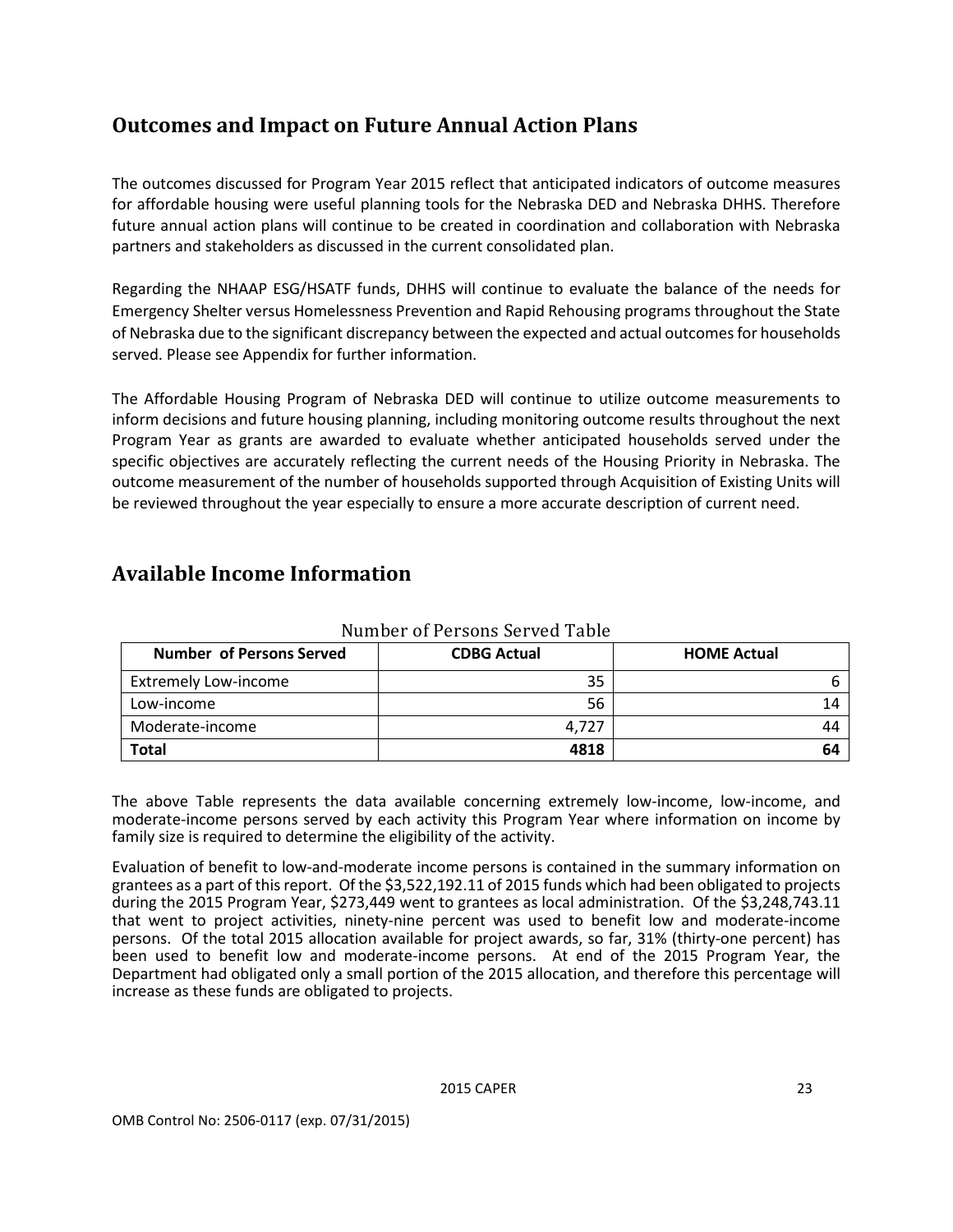# <span id="page-32-0"></span>**CR-25 - HOMELESS AND OTHER SPECIAL NEEDS 91.220(D, E); 91.320(D, E); 91.520(C)**

# <span id="page-32-1"></span>**Progress on Objectives for Reducing & Ending Homelessness: Reaching out & Assessing Individual Needs**

The State of Nebraska's NHAP funding is focused on assisting the literally homeless in support of reaching the goal of functional zero of homeless individuals in Nebraska. To meet this goal, NHAP continues to fund Street Outreach programs and/or coordinates NHAP funded activities within agencies who offer Street Outreach programs to provide a support system for those individuals that are literally homeless.

# <span id="page-32-2"></span>**Emergency Shelter & Transitional Housing Needs of Homeless Persons**

Emergency shelter and Transitional Housing are a critical part of the homeless service system and will remain a needed service throughout the State for a variety of reasons, but not limited to; restrictive participant income eligibility for RR and HP programs, short-term housing solutions for working poor experiencing temporary barriers to independent housing due to financial shortfalls or those experiencing domestic violence, lack of immediately available fair market housing, individuals exiting substance abuse treatment centers, youth under the age of 25, and/or participant need for intensive case management and services prior to independent housing.

# <span id="page-32-3"></span>**Assistance to Low & Extremely Low Income Individuals & Families: Homelessness Prevention In Collaboration with Public & Private Agencies**

Throughout Nebraska, many communities have systems in place funded through ESG/HSATF which targeted towards homeless prevention and connecting program participants with mainstream resources to ensure individuals and families are able to maintain self-sufficient housing.

# <span id="page-32-4"></span>**Assistance to Homeless Persons: Addressing Chronic Homelessness, Transitions to Permanent Housing, Access to Affordable Housing, & Prevention of Future Homelessness**

The State of Nebraska will continue to uphold the expectation NHAP sub-recipients utilize the housing first model and encourage utilizing Rapid Re-Housing programs towards the end goal ending homelessness in Nebraska. Coordinated entry systems evaluate homeless individuals to identify chronically homeless and those individuals, youth and families that are most vulnerable using the VI-SPDAT tool and place priority for housing for those with the highest needs. NHAP funds support programs to ensure that formally homeless receive sufficient supports and mainstream resources to safeguard housing stability.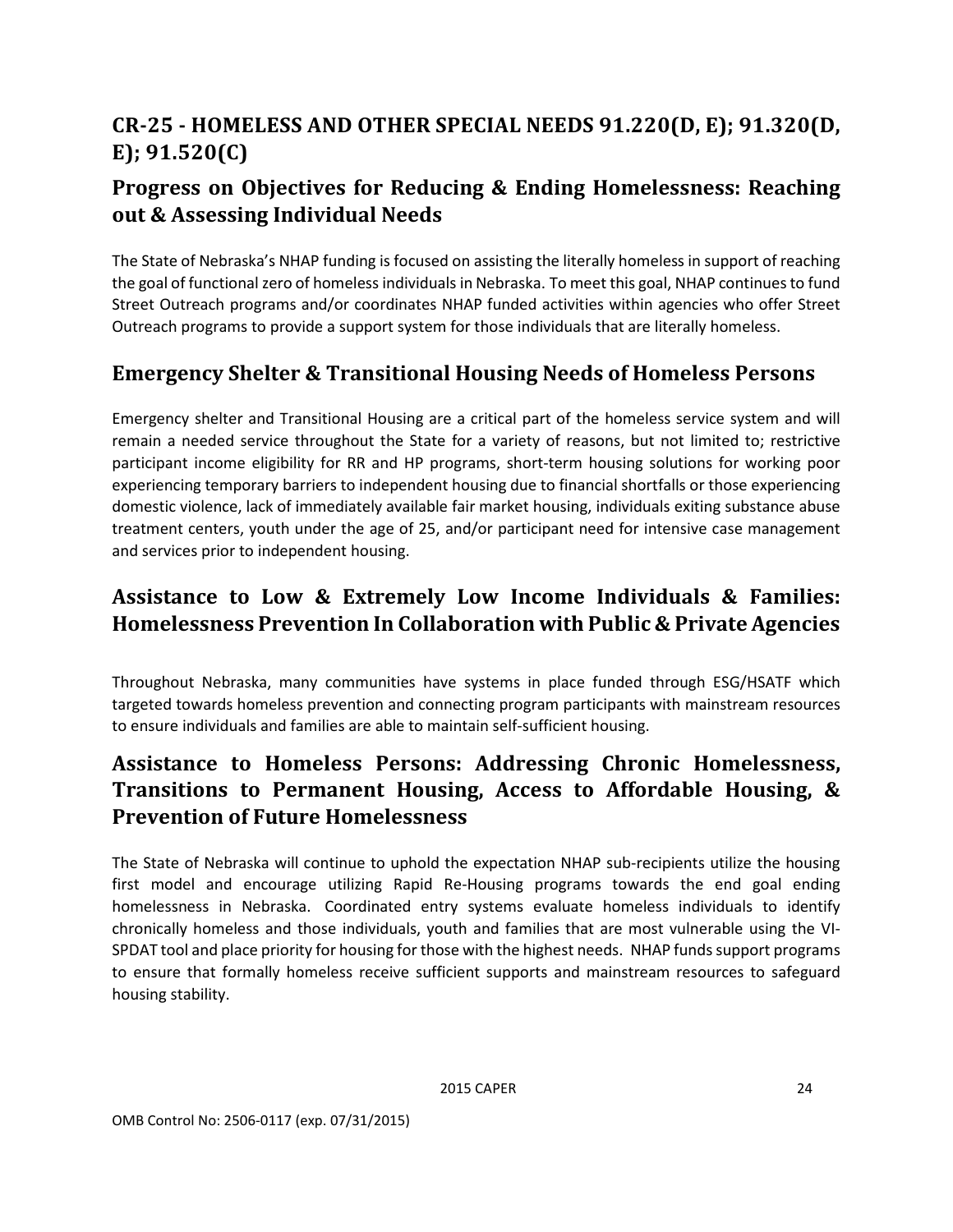# <span id="page-33-0"></span>**CR-30 - PUBLIC HOUSING 91.220(H); 91.320(J)**

## <span id="page-33-1"></span>**Actions Taken to Address the Needs of Public Housing**

The State of Nebraska, nor any of its agencies, are designated as a public housing authority nor do they administer public housing units. These functions are performed by local housing authorities within the state.

# <span id="page-33-2"></span>**Encouraging Involvement in Management & Home Ownership of Public Housing Residents**

The State of Nebraska, nor any of its agencies, are designated as a public housing authority nor do they administer public housing units. These functions are performed by local housing authorities within the state.

### <span id="page-33-3"></span>**Assistance to Troubled PHAs**

The State does partner with housing authorities on some projects. A troubled PHA may try and work with the State in determining ways in which properties owned by the PHA may be improved in order to improve long term viability of properties. No troubled PHAs have worked with the State recently and therefore no additional actions have been taken during this Program Year.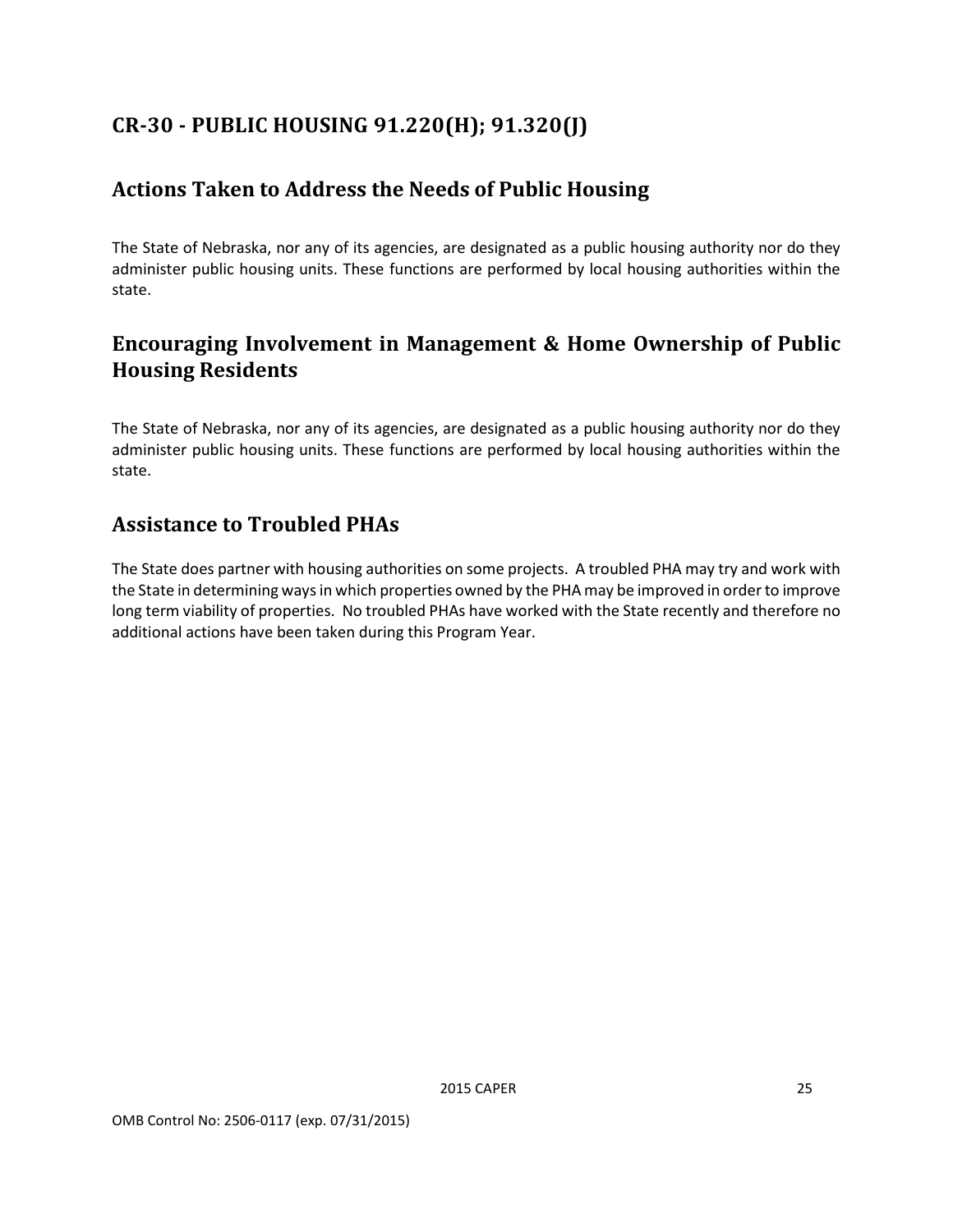# <span id="page-34-0"></span>**CR-35 - OTHER ACTIONS 91.220(J)-(K); 91.320(I)-(J)**

# <span id="page-34-1"></span>**Removing/Ameliorating Negative Effects of Barriers Created by Public Policies**

MA-40 of the State's 2015-2019 provides detailed information related to barriers to affordable housing. Below is a summary of that information.

The Consolidated Plan regulations require the state to explain whether the cost of housing or the incentives to develop, maintain, or improve affordable housing are affected by public policies. Such policies include tax policy affecting land and other property, land use controls, zoning ordinances, building codes, fees and charges, growth limits, and policies that effect the return on residential investment. Further, the state is required to remove or ameliorate negative effects of public policies that serve as barriers to affordable housing.

#### <span id="page-34-2"></span>Tax Policy Affecting Land & Other Property

The State has taken steps to alleviate some of the property tax burden that is a barrier to affordable housing. The majority of property taxes are levied by school districts and in an attempt to reduce some of that burden Nebraska has pushed for the consolidation of schools and in some cases school districts. In addition, the State has devised a State Aid to education formula that subsidizes local school districts, thus reducing local taxes.

In addition, as part of the Tax Reform Act of 1986, the United States Congress created the Low-Income Housing Tax Credit (LIHTC) (IRC Section 42) to promote development of affordable rental housing for lowincome individuals and families. To date, it has been the most successful rental housing production program in Nebraska, creating thousands of residences with very affordable rents. The Low-Income Housing Tax Credit, rather than a direct subsidy, encourages investment of private capital in the development of rental housing by providing a credit to offset an investor's federal income tax liability. The amount of credit a developer or investor may claim is directly related to the amount of qualified development costs incurred and the number of low-income units developed that meet the applicable federal requirements for both tenant income and rents. The Nebraska Investment Finance Authority (NIFA) is designated as Nebraska's housing credit allocation agency.

The Nebraska Department of Economic Development collaborates with NIFA by providing HOME or NAHTF resources to create successful projects. Because the current number of LIHTC's are limited in Nebraska in comparison to previous years there are not enough tax credits in order to finance the number of low income housing projects that are needed within the state. For example, in 2011 there were approximately \$5.3 million in tax credits awarded to projects and in 2015 there have only been \$4.3 million. Less credits means less affordable housing projects that can be funded.

In order to obtain more credits, the Tax Reform Act needs to be revised at the national level. A larger number of LIHTCs in Nebraska would reduce one of the negative effects of a public policy that impacts affordable housing in the state.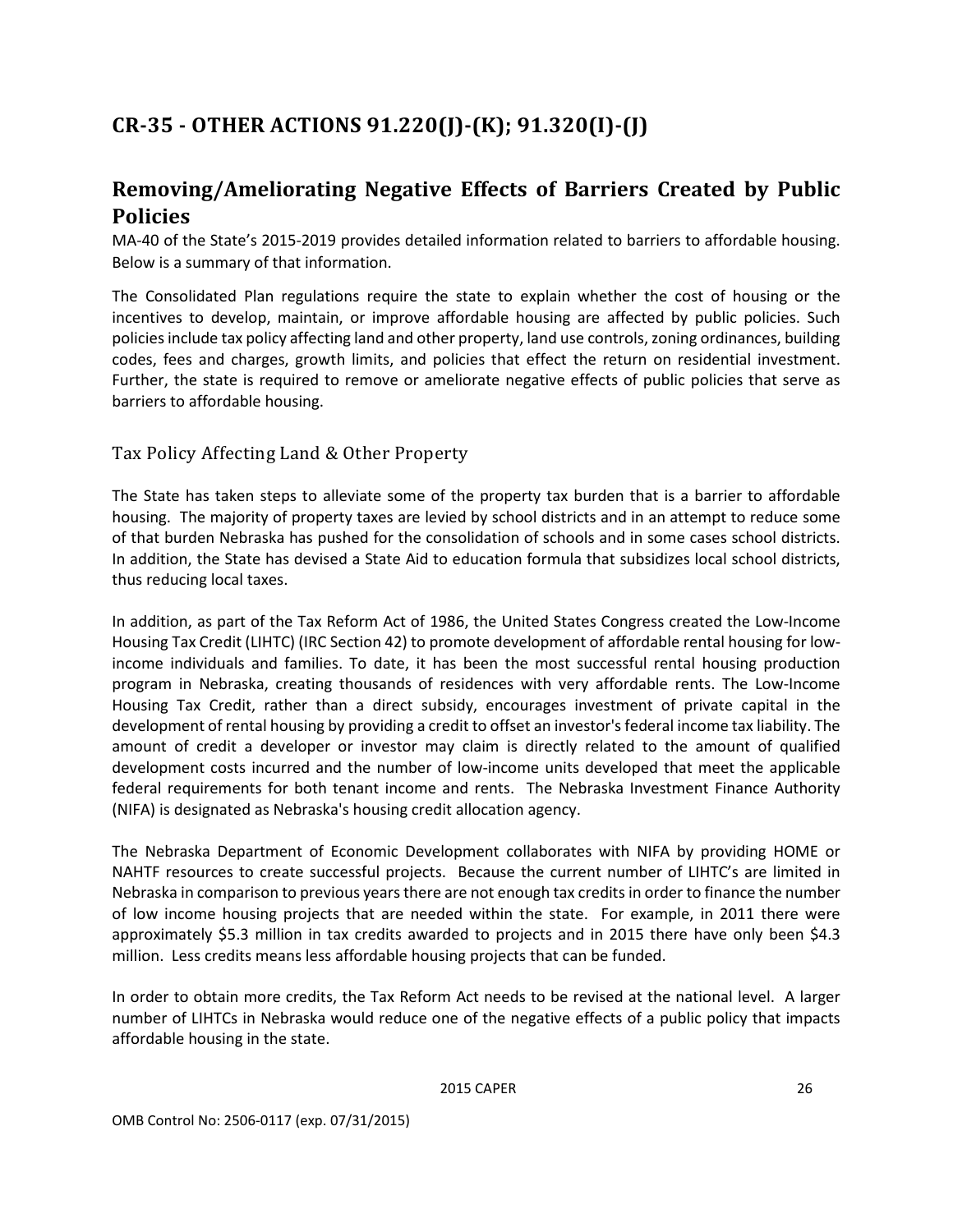In 2015 efforts were made within the Nebraska Legislature to revise the method for appraisals made on low income housing tax credit projects. This revised approach, which was signed into law by the Governor in 2015, requires that appraisals by the county assessor utilize a income-approach calculation to determine the actual value of a rent-restricted housing project. See also LB356 from the 2015 Nebraska Unicameral. This improved approach will improve the tax policy in Nebraska for low income affordable housing units and will reduce a current barrier that exists for affordable housing development, which is high tax values on low income generating properties.

#### <span id="page-35-0"></span>Land Use Controls & Zoning Ordinances

In Nebraska, the state government has very limited influence on land use controls. In particular, the state government cannot dictate the content of locally adopted land use regulations, such as local zoning and subdivision regulations; they are a matter of local control. While State law authorizes local governments to adopt comprehensive planning and zoning requirements, it does not dictate the standards to be included in the local regulations. Also, state law does not mandate that counties or municipalities adopt zoning or comprehensive planning. However, many counties and communities have adopted both zoning and planning ordinances in their areas. The authority to adopt local zoning is permissive; whether to adopt zoning and the requirement to be established is up to the local government.

It is the State's view that there should remain a minimum amount of state-imposed laws, regulations, and ordinances in relation to land use controls and zoning ordinances. Because the state has very little control over these local zoning decisions, land use controls, impact fees, etc. changes would be needed at the local level, if it is determined that local land use controls and local zoning is considered a barrier to affordable housing.

#### <span id="page-35-1"></span>Building Codes

The State has adopted the International Building Code and the International Residential Code, both of which impact the way in which housing must be constructed within Nebraska. Local ordinances also impact local building codes within any given community. The types of codes that are enacted at the local level may impact affordable housing and be considered a barrier. Building codes may adversely affect housing production and could increase housing costs. Efforts are needed to ensure that local building codes do not hamper additional investment for affordable housing throughout the state.

Revised building codes that could help low income tenants would be to ensure properties are energy efficient and thus reducing the overall utility costs of low income tenants. The costs of implementing such an approach would have to be evaluated in order to determine if it would be an appropriate public policy that would be used to increase affordable housing in Nebraska.

#### <span id="page-35-2"></span>Growth Limits

In some areas of communities regulatory barriers have been developed which places limits on the number of market rate, rental, and affordable housing that may be located within a given area. These growth limits may be considered a negative public policy that may impact affordable housing. Because many of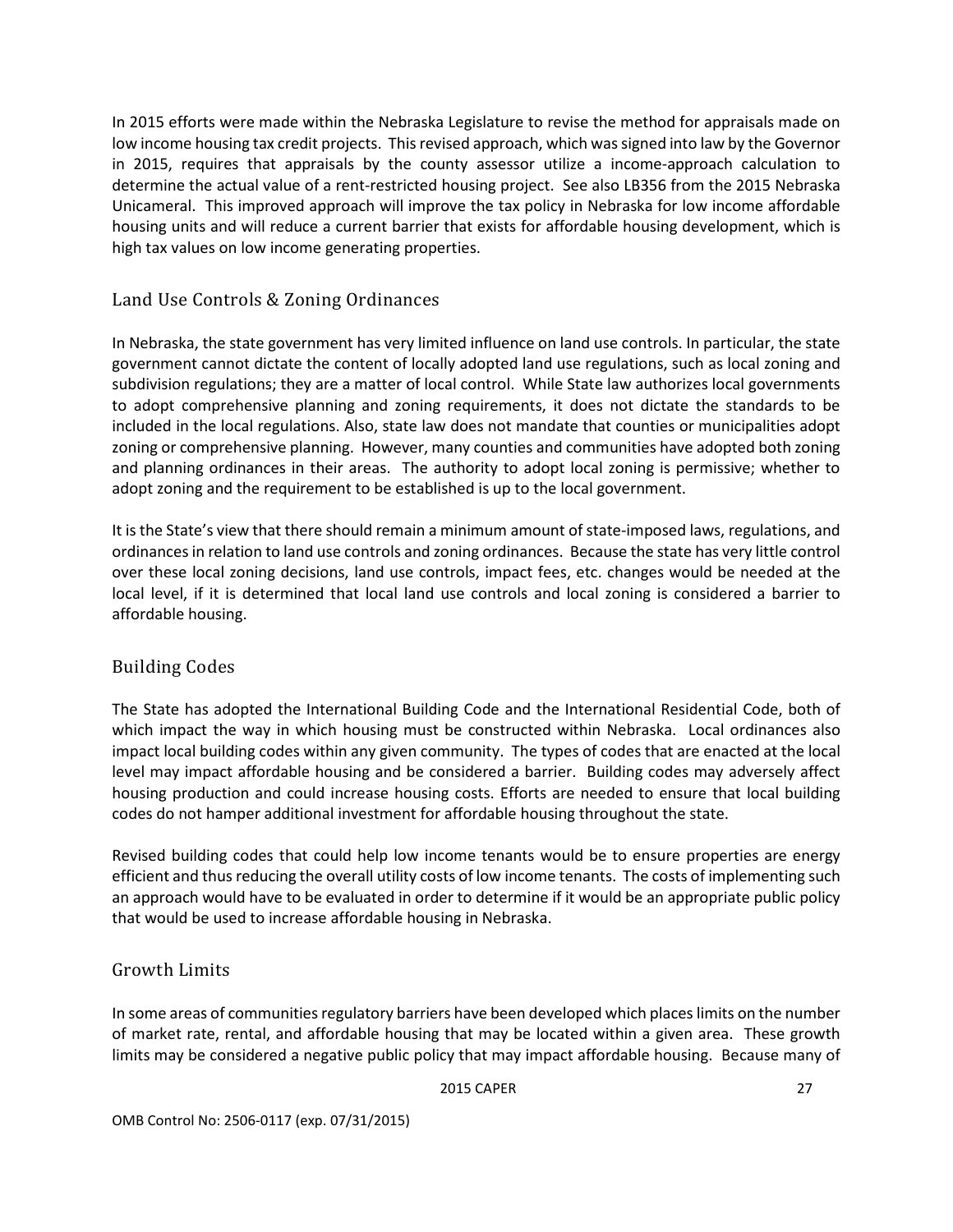these limits are made at the local level, the State does not have controls in place that would limit the local control of growth limits in given areas. It is the State's view that there should remain a minimum amount of state-imposed laws, regulations, and ordinances in to growth limits. However, education and outreach are important tools in showing the public that mixed income developments (both market rate and rentrestricted units) are not harmful to communities. This outreach would assist in reducing any negative impacts that growth limits may have on affordable housing.

#### <span id="page-36-0"></span>Policies Impact Return on Residential Investment

The amount of return on a residential investment is impacted by the amount of rents that can be generated within a rental development or the amount that a property can be sold to a homebuyer after a home is constructed or rehabilitated. In many instances because affordable housing does not generate large monthly rents, the return on residential investment is limited. The same is true for homebuyer units that are sold. Because these are moderately priced properties, when these properties are sold, the amount of return on residential investment is also limited.

The State does not have control on the amount of residential return on investment as this is determined at the local level when a property is sold or when it is rented.

#### <span id="page-36-1"></span>Other Effects of Public Policy on Affordable Housing & Residential Investment

Through meetings and discussions with the public during the development of the Consolidated Plan some additional barriers or constraints to the development of affordable housing were determined that included: lack of housing contractors throughout the state; housing construction costs (including labor and materials); residential home values in certain markets; lack of sufficient rental units in some communities; lack of residential units for homebuyers (both low income and market rate) in many communities; lack of infrastructure for development, and ; insufficient establishment and enforcement of building codes. These barriers negatively affect both the private and public sectors in ensuring that proper affordable housing and residential investment is made available within communities throughout the state.

The State continues to evaluate ways in which to attract additional residential contractors, particularly those that are willing to construct moderate priced homes in communities. Some incentives have been proposed which include: providing zero interest loans to contractors to build residential units; providing low priced or free residential lots for development; and also to provide additional points in housing applications for those applicants that compile lists of interested contractors that may work on projects if applications are funded.

The State has little control over the costs of materials and labor, and therefore the overall housing construction costs, but can work with developers and contractors to identify any cost saving measures that might be appropriate to implement in order to save on the cost of materials and labor. In some instances, the State is able to partner with community colleges and high school students who are interested in the trades in working on the development of residential units. These collaborative efforts have been utilized in some housing projects and are encouraged within project development.

2015 CAPER 28 The State also has little control over the value of residential units in certain markets. Market conditions

OMB Control No: 2506-0117 (exp. 07/31/2015)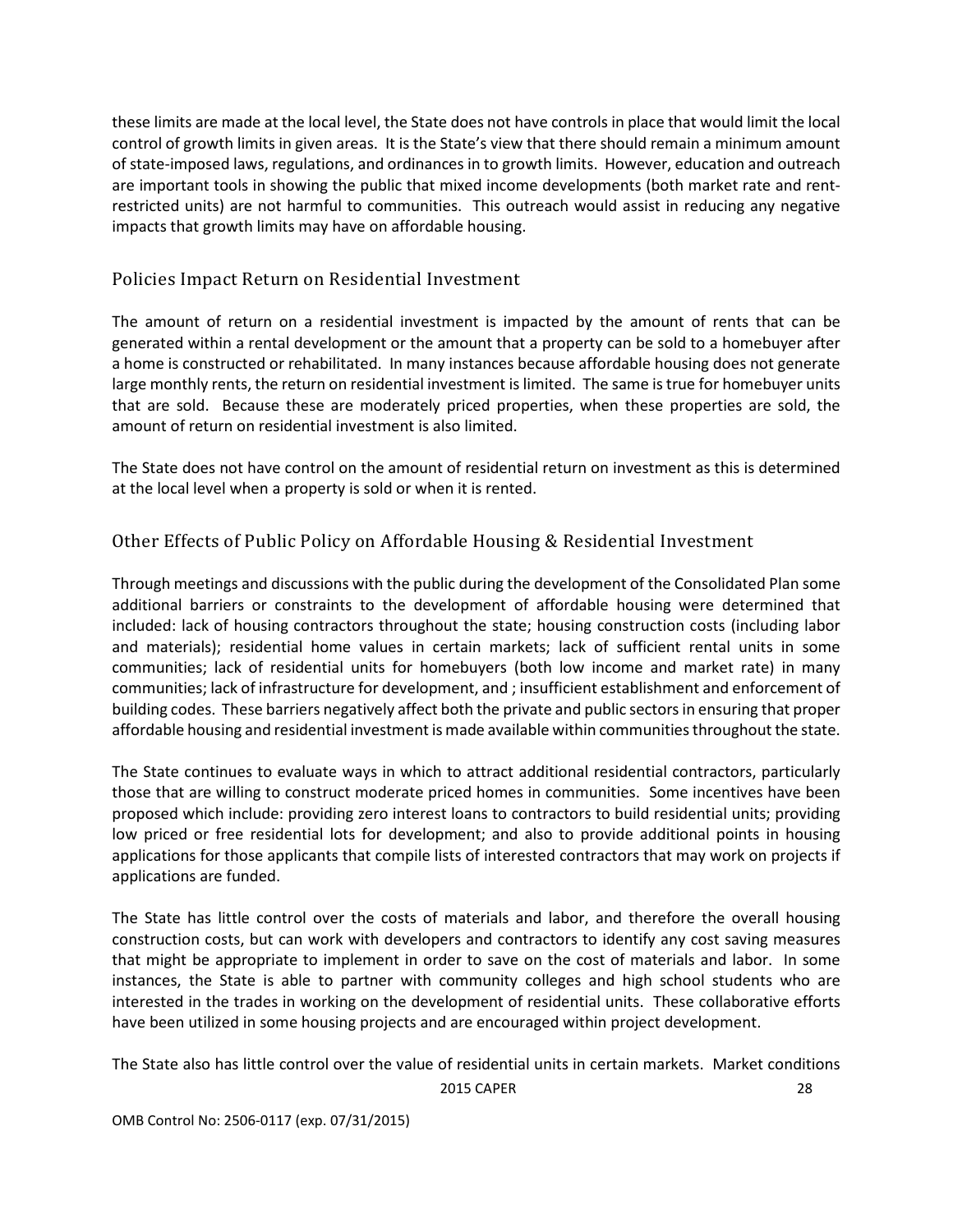vary from community to community. In some instances, it may be necessary for additional subsidies to be obtained in order to make it feasible for developers and contractors to build in certain markets.

In terms of lack of residential units (both for rental and homebuyers) the State continues to partner with housing developers, non-profit entities, and communities in creating additional housing stock throughout the state.

The State does work to assist in infrastructure improvements and development for residential areas. This is completed through many of the State's initiatives including through the Nebraska Affordable Housing Program (NAHP).

Assistance with code enforcement development and implementation is encouraged and implemented in many communities through State programs that include: Comprehensive Revitalization, Comprehensive Investment & Stabilization, and in many other housing initiatives.

<span id="page-37-0"></span>Addressing Obstacles to Meeting Underserved Needs.91.220(k); 91.320(j)

The State continued its efforts to meeting underserved needs by providing funding to several organizations throughout the state.

<span id="page-37-1"></span>Reducing Lead-Based Paint Hazards 91.220(k); 91.320(j)

The State will follow, and monitor grantees to ensure compliance with, the HUD lead-based paint regulations implementing Title X of the Housing and Community Development Act of 1992, as amended. These regulations cover the CDBG, HOME, ESG, and HOPWA programs, and identify the appropriate type of activity to control lead paint hazards, in projects using federal funds. The \$25,000 abatement threshold in Title X has not been adjusted since it was established, while both construction and rehabilitation costs have escalated. This precludes a number of homes from being rehabilitated because abatement costs make these projects financially unfeasible. The State will further comply with LBP regulations of the EPA and those enacted by the State of Nebraska, including training and licensing requirements for rehabilitation contractors.

The Nebraska Department of Health and Human Services (DHHS), through the Division of Public Health's Lead-Based Paint Program, will coordinate with DED for training, education, and other resources related to lead based paint hazards, and will require the that grantees and sub grantees utilize staff and contractors that have the appropriate training and certification.

All ESG subrecipients are required to follow and comply with the lead-based paint remediation and disclosure requirements identified in 24 CFR 576.403, including the Lead-Based Paint Poisoning Prevention Act, the Residential Lead-Based Paint Hazard Reduction Act and implementing regulation in 24 CRF part 35, subparts A, B, H, J, K, M and R.

2015 CAPER 29 HOPWA has program policies in place that support consumer education and property inspections to ensure quality housing placements. Lead Certification is required. Nebraska AIDS Project (NAP) staff which deliver HOPWA services statewide are trained to complete unit inspections and are required to obtain the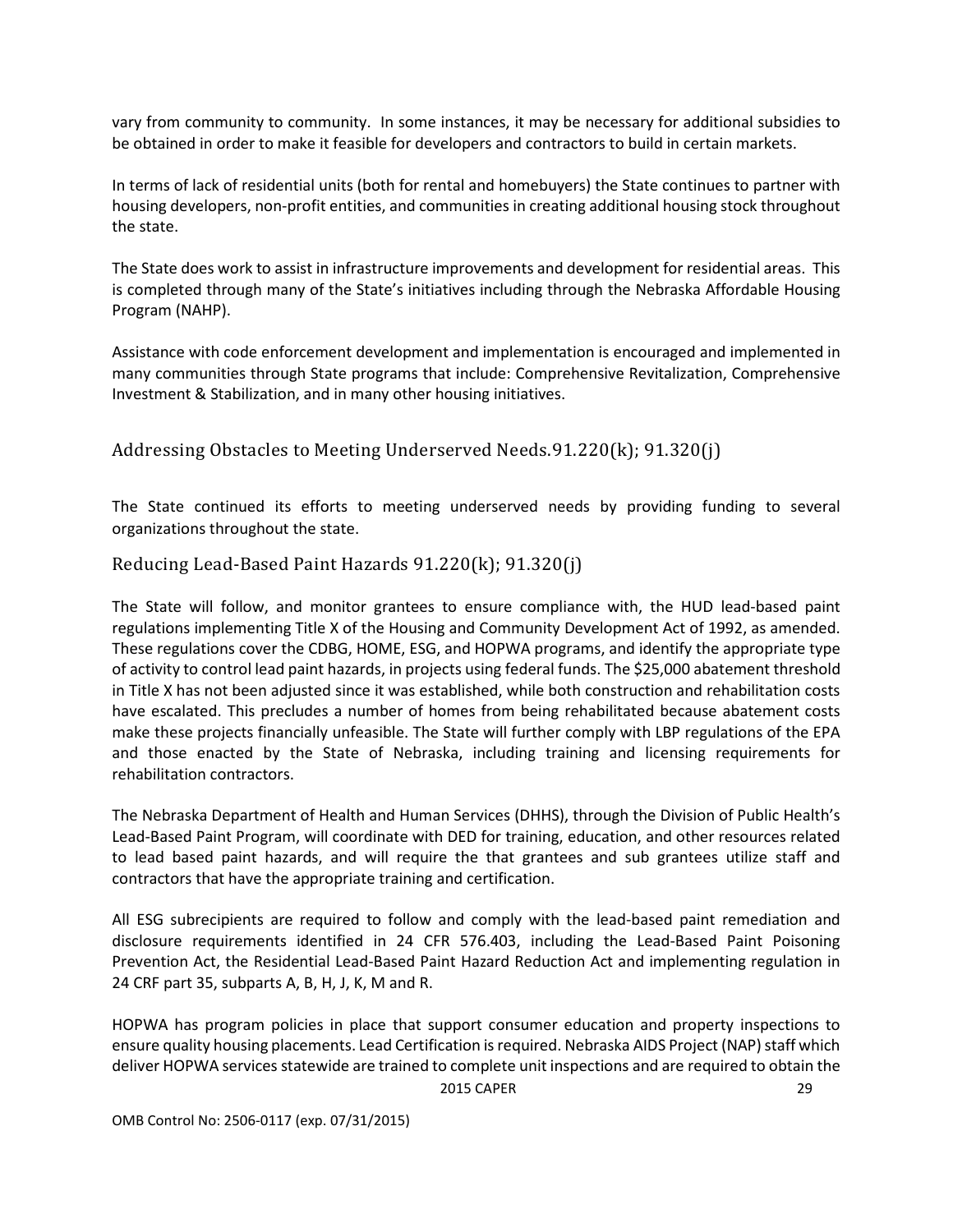Lead Certification from the client.

Actions to address and reduce LBP hazards are incorporated within the housing activities that are funded by the Department of Economic Development. Each sub-recipient of CDBG or HOME funds is required to comply with the LBP regulatory requirements within the programs they administer. Each year, Housing Program Application Guidelines are developed which identify compliance with LBP requirements as one of the elements of the Program. In addition, each sub-recipient is required to develop housing program guidelines for each of their projects and these guidelines also require the compliance with LBP requirements.

The BoS CoC Written Standards for ESG Service Delivery identifies the minimum standard for all shelters and program participant-occupied housing needing to comply with the lead-based paint remediation and disclosure requirements. Additionally, all NHAP subgrants include language which identifies each subgrantee needing to comply and follow the lead-based paint remediation and disclosure requirements.

# <span id="page-38-0"></span>**Reducing the Number of Poverty-Level Families 91.220(k); 91.320(j)**

According to 2009-2013 ACS estimates, approximately 12.8% of the population in Nebraska is below the poverty level. The State of Nebraska recognizes that a single program or emphasis cannot be used to alleviate poverty across the state. The causes of poverty vary widely as do the required actions to reduce the number of poverty-level households. Accordingly, the goals, programs and policies described in this section are intended to work collectively to reduce the number of poverty-level families in the State of Nebraska.

The State, in coordination with non-profit agencies and business, can influence the chances of helping individuals and families move up and out of poverty by supporting local and regional efforts to improve family and individual incomes. The State's goals related to providing decent housing, suitable living environments and expanding economic opportunity can be accomplished through various program strategies and services that will assist in the reduction of families and individuals experiencing poverty.

More specifically, the State will target economic and community development activities to increase the number of high paying jobs in the State. These activities are targeted at low to moderate-income residents to assist these persons in accessing high paying jobs. State and regional projects and initiatives that will impact the employment and economic levels of employees and residents, such as infrastructure improvements to water and sewer systems, community facilities, downtown commercial rehabilitation, and economic development activities, will create a positive economic environment.

The State also provides affordable housing to persons that are low to moderate-income though the housing programs listed in the following section. All beneficiaries of these programs must be low to moderate income individuals. While these programs do not directly reduce the number of poverty-level families in the state, they can alleviate the cost burden of housing for households that are already impoverished.

Details about the programs which assist with these anti-poverty goals and policies are included in the following section.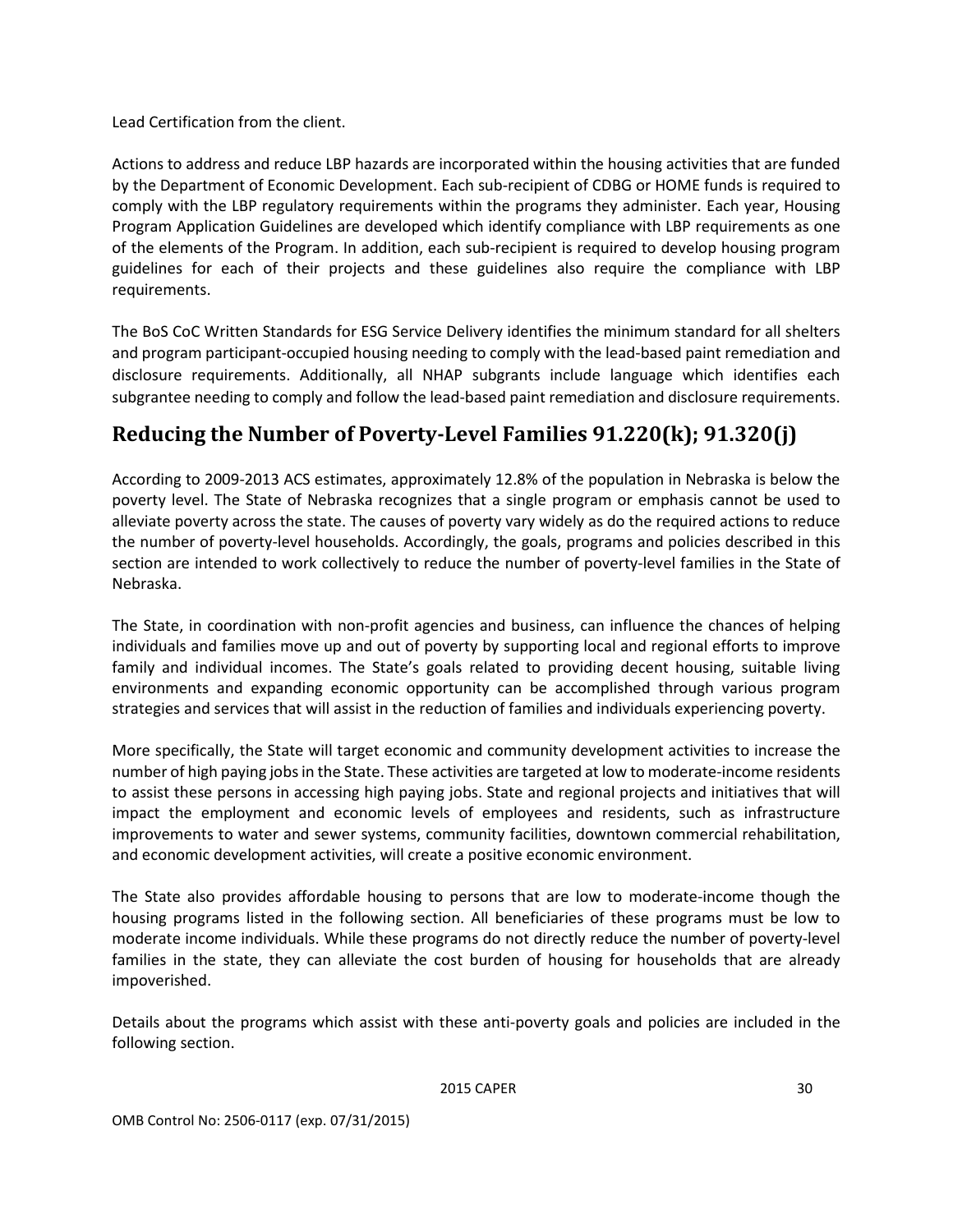Some programs that assist with this anti-poverty strategy include: CDBG, HOME, ESG, and HOPWA. A summary of the anti-poverty strategy for each of these four programs includes:

<span id="page-39-0"></span>CDBG—The primary objective of the program includes assisting low income persons throughout the state and this is completed through utilizing CDBG resources for project activities that include owner occupied rehabilitation for low income homeowners; job creation for low income employees of eligible businesses; infrastructure and community facilities improvements in order to assist those communities who have populations with at least 51% of the residents who are low income; and downtown revitalization and community revitalization projects which include primarily improving low income areas of the community or eliminating slum and blight within a community.

<span id="page-39-1"></span>HOME—Program resources are used to create additional low income rental units for persons at or below 60% of the Area Median Income through the State's coordination with Low Income Housing Tax Credit developments and in assisting low income homebuyers with homeownership opportunities through the State's Purchase, Rehabilitation, Resale (PRR) programs.

<span id="page-39-2"></span>ESG— Shelter, homeless prevention and rapid rehousing services and supports provided from NHAP subrecipients can influence the chances of shifting families and individuals to move up and out of poverty. NHAP funded subrecipients assist families in accessing mainstream public assistance programs (such as TANF, Medicaid, SNAP, etc.), support effective stabilized housing situations and provide skills development to allow individuals to obtain better jobs and become self-sufficient. This coordination between NHAP and the funded subrecipients for the delivery of such services will help reach the plan goals for providing suitable living environments and expanded economic opportunity.

<span id="page-39-3"></span>NHAP is located within the Economic Support Unit of DHHS. As CSBG, TANF, SNAP and Child Care are located within the same unit it is easy for administration and program staff to coordinate as needed for the delivery of services to the benefit of individuals who are homeless or at risk of becoming homeless.

<span id="page-39-4"></span>HOPWA—Program resources serve special needs populations who are in the need of rental assistance of other services.

Also administered by State are two important State-funded resources that include the Nebraska Affordable Housing Trust Fund (NAHTF) and the Homeless Shelter Assistance Trust Fund (HSATF). Both funding sources primarily fund programs that serve low income persons throughout the state.

In addition, the State of Nebraska administers a number of programs designed to reduce the number of individuals and families who live in poverty. Federal funding supports the majority of the programs and State resources supplement those resources. Some of the additional programs that the State provides in order to address the health, well-being, and housing needs of its low income residents includes:

<span id="page-39-5"></span>Childcare Assistance**—**State subsidized childcare allows low-income families to work and have the assistance they need in order to pay for their childcare services. DHHS is the lead agency that administers this program which includes childcare subsidy payments and the collaboration with Department of Education's Head Start Program.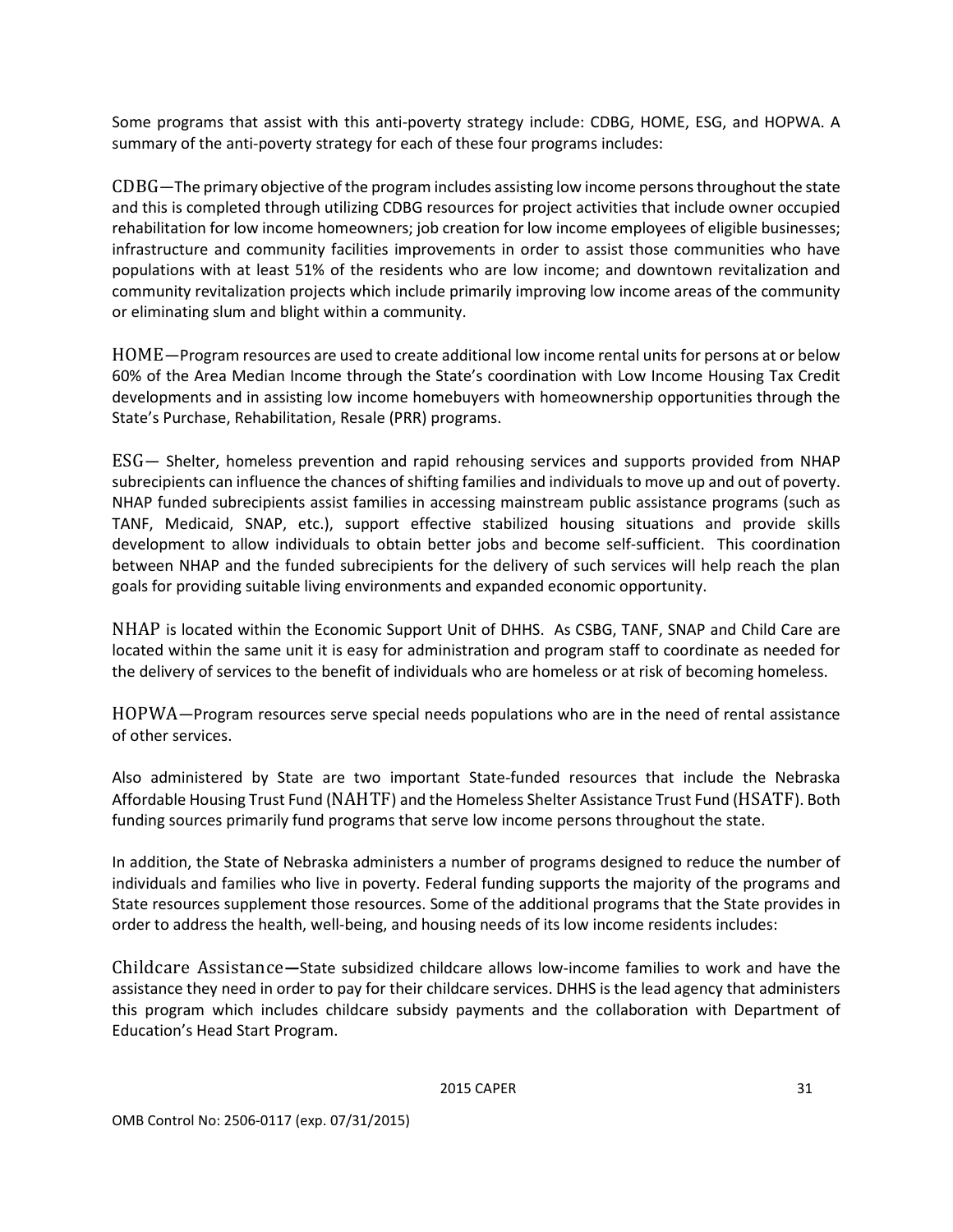<span id="page-40-0"></span>Food Stamps**—**The federal Food Stamp Program helps low income households purchase food and raise their nutrition levels.

<span id="page-40-1"></span>Head Start**—**This program provides quality, comprehensive services including education, nutrition, family support, and parent involvement in order to prepare low income children and their families for school.

<span id="page-40-2"></span>Lead-Based Paint Hazard Program**—**Through DHHS, and other organizations throughout the state, public awareness is provided regarding the dangers of lead based paint and a certified risk assessor program is utilized in order to ensure that those contractors working on construction or rehabilitation projects are trained to the proper practices to ensure that lead based paint hazards are minimized for the safety of those persons that may live and work in the buildings that are improved.

<span id="page-40-3"></span>Other Organizations that the State partners with include working with the several Community Action Agencies (CAAs) throughout the state. These CAAs provide a wide range of anti-poverty programs including employment assistance; vocational rehabilitation; weatherization programs; and assistance with rent and utilities just to name a few. In addition, both DED and DHHS partner with the Nebraska Commission on Housing and Homelessness (NCHH) in order to obtain input on coordinating resources for low income persons including education and outreach, housing, and homelessness.

### <span id="page-40-4"></span>**Developing Institutional Structure 91.220(k); 91.320(j)**

SP-40 of the Consolidated Plan provides details on the overall institutional delivery structure through which the State can and will seek to partner, collaborate, and cooperate in order to carry out the intent of the Consolidated Plan. This includes funding through CDBG, HOME, ESG, and HOPWA which will be used within this institutional structure.

This section of the Consolidated Plan provides a description of the entities and organization in which the State partners in order to carry out its programs.

Within the current Program Year, the State carried out the actions defined within its delivery structure. This included significant outreach and collaboration.

# <span id="page-40-5"></span>**Coordination between Public & Private Housing & Social Service Agencies 91.220(k); 91.320(j)**

Through significant collaboration the State continued to make outreach efforts between public and private housing and social service agencies. This was completed through the State's participation with these organizations during the funding of its programs. In addition, through consultation with the Nebraska Commission on Housing and Homelessness (NCHH), the State was able to collaborate further with homeless service providers; housing developers; non-profit organizations; and other public and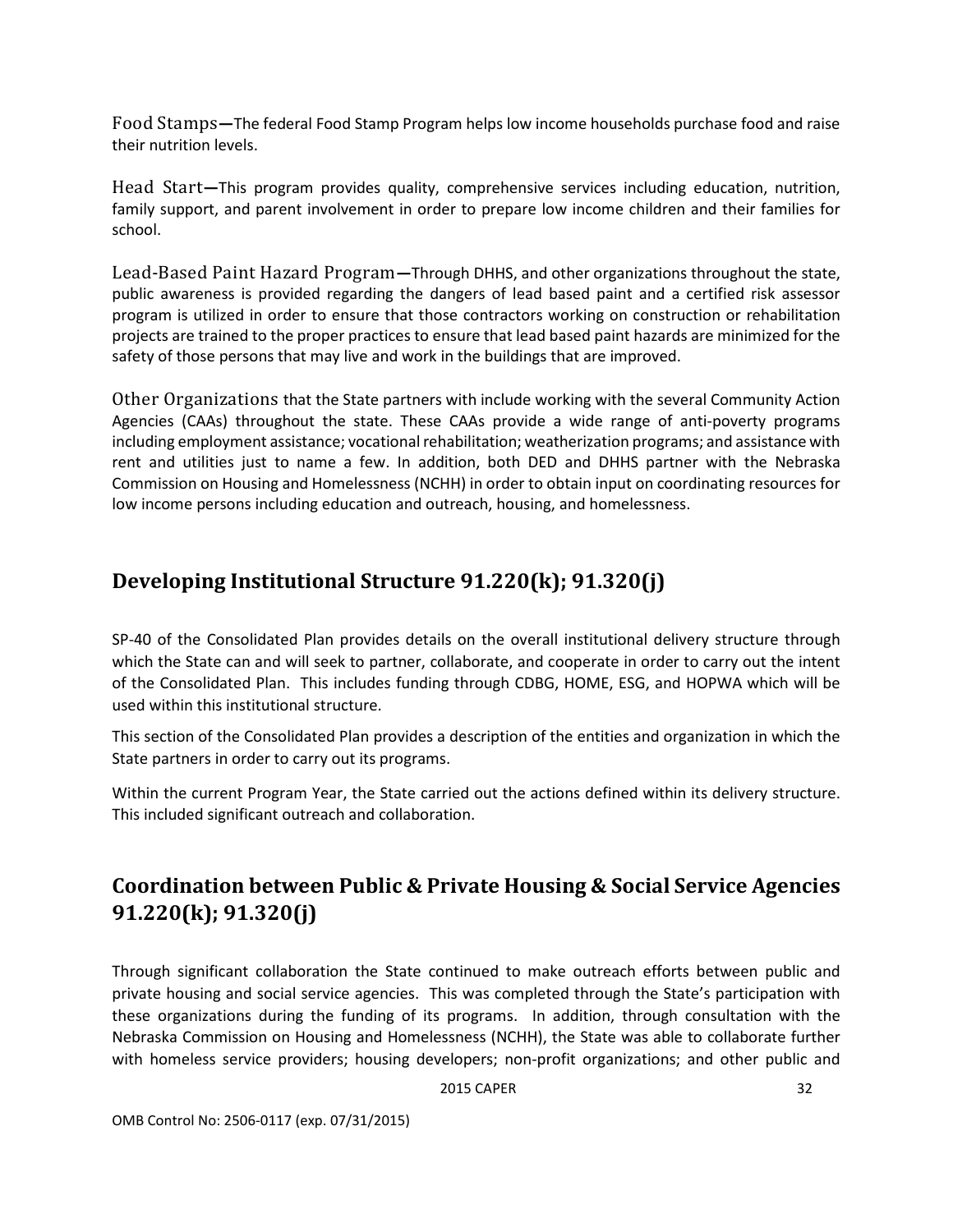private entities that could provide input and partnership in carrying forward the State's objectives.

# <span id="page-41-0"></span>**Overcoming Effects of Impediments Identified in the AI to Fair Housing Choice 91.520(a)**

We are continuing to pursue information and assistance in this area. DED Affordable Housing Program fund recipient program guidelines are reviewed to provide assistance on affirmative marketing strategies. All DED designated CHDOs are required to have an affirmative marketing plan and all HOME/LIHTC (Low Income Housing Tax Credit) projects also have an affirmative marketing plan within their applications.

#### <span id="page-41-1"></span>Outreach Effort: Minority, Women and Disabled Owned Business Enterprises

The outreach effort for Minority, Women and Disabled Owned Business Enterprises (MBE/WBE/DBE) includes a requirement to solicit responses to Requests for Proposals and bids from such entities by state recipients as part of their procurement process. A state recipient must have an approved procurement process and monitoring is done by staff to insure that the recipient is following their approved process.

#### <span id="page-41-2"></span>Conferences

Two conferences were attended by The NE DED Affordable Housing Program staff this program year to ensure staff is informed on current practices and policies in this aspect of housing. The Civil Rights Conference, hosted by the Lincoln Commisssion on Human Rights was attended on April 19, 2016. The Northeast Nebraska Fair Housing Conference was attended on April 7, 2016. In addition to state staff, many others attended from housing organizations and public housing organizations. Community leaders from across the state also attended.

#### <span id="page-41-3"></span>LEP Program

The Limited English Proficiency Program training materials of the NE DED Affordable Housing Program includes a training video which state staff can use that addresses the basics of the Fair Housing Act and associated information. This video can be used to train housing organizations that have been awarded Federal housing funds.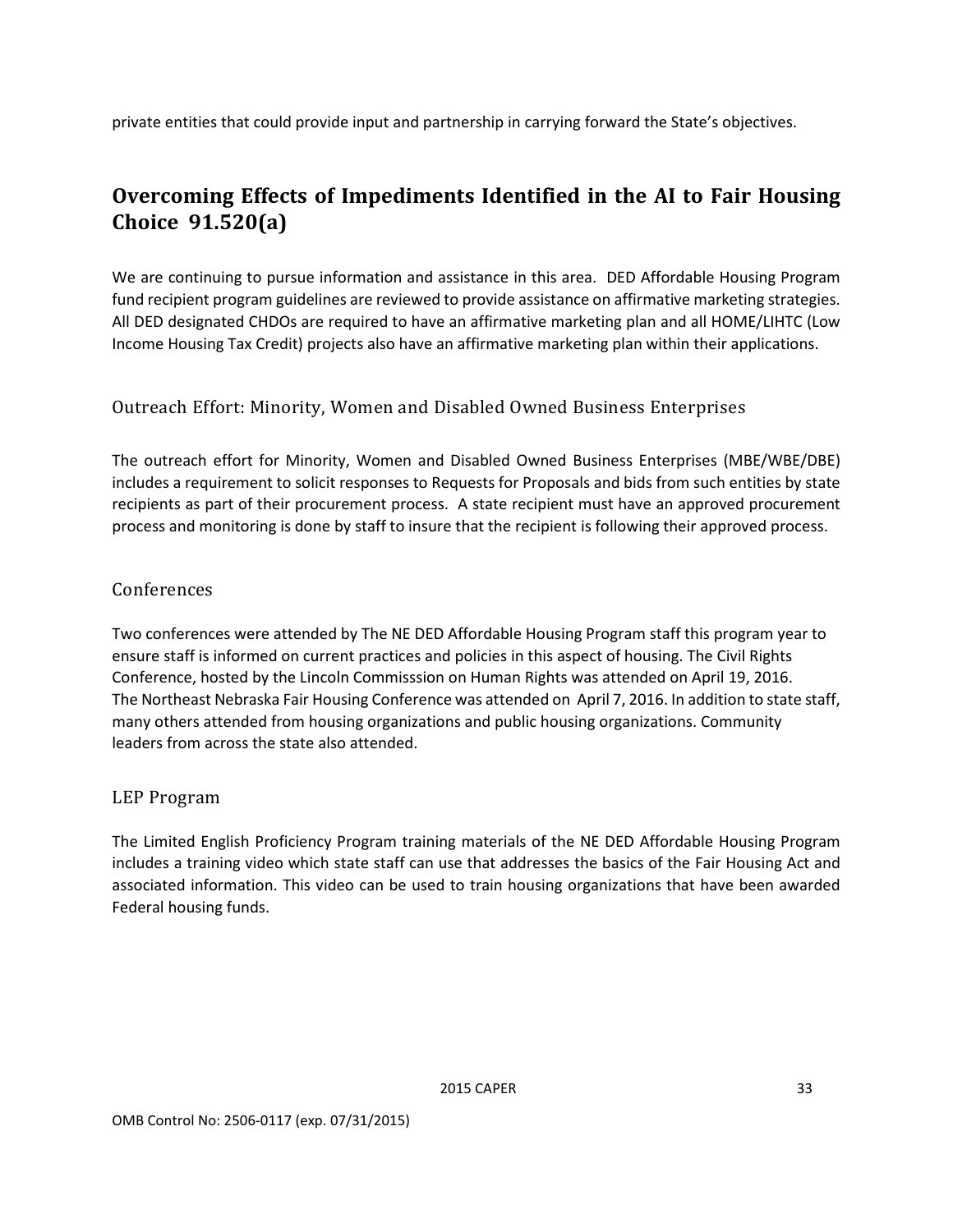#### <span id="page-42-0"></span>Fair Housing Information

Fair housing information pamphlets are available to the public at the DED Affordable Housing Program office. An Equal Housing Opportunity icon link to the U.S. Department of Housing and Urban Development website section concerning Fair Housing is posted on the Nebraska DED website.

The current AI is available within the DED website and has additional information regarding actions that are proposed for the upcoming years.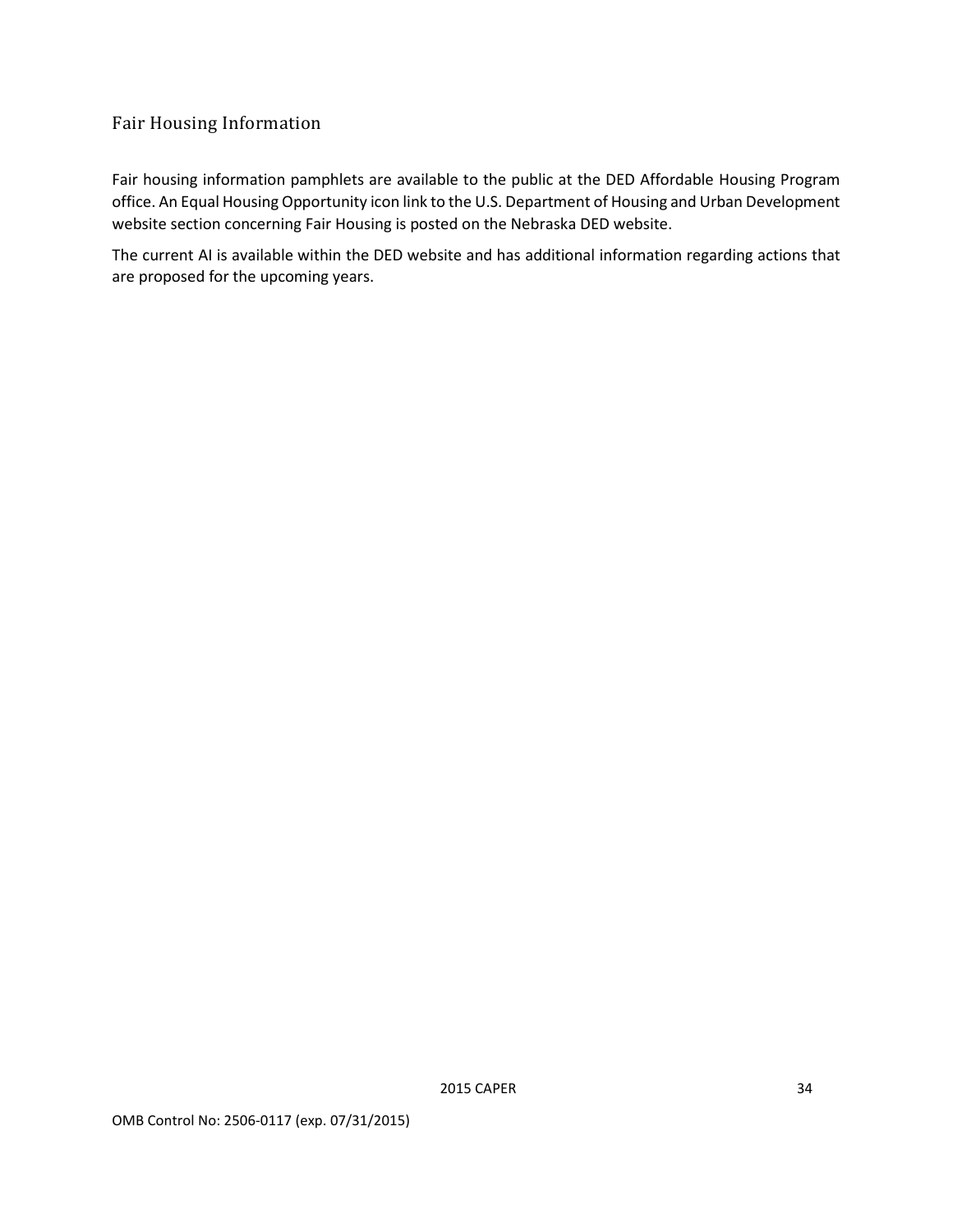## <span id="page-43-0"></span>**CR-40 - MONITORING 91.220 & 91.230**

### <span id="page-43-1"></span>**Monitoring Standards & Procedures: Compliance**

To ensure that all statutory and regulatory requirements are being met for activities funded with HUD funds, DED and DHHS use various monitoring standards and procedures.

DED and HHS are responsible for ensuring that grantees under the CDBG, HOME, ESG, and HOPWA Programs carry out projects in accordance with both federal and State of Nebraska statutory and regulatory requirements. In most cases, these requirements are set forth in the grant contract executed between the State and the Grantee. The State provides maximum feasible delegation of responsibility and authority to grantees under the Programs. Whenever possible, deficiencies are rectified through constructive discussion, negotiation and assistance.

#### <span id="page-43-2"></span>CDBG and HOME

DED conducts two basic types of monitoring that is determined by an established "Risk Analysis" process which includes: off-site monitoring (also known as "desktop monitoring"), and on-site monitoring. DED staff regularly review each project to verify that it is proceeding in the manner set forth in the grant agreement and in accordance with applicable laws and regulations. The "Risk Analysis" monitoring plan determines whether a project review is conducted by desktop monitoring or on-site monitoring.

Desktop monitoring is an ongoing process in which the Program Representative, responsible for overseeing the grantee's project, uses all available information to review the grantee's performance in carrying out the approved project. This review process enables DED to identify problems requiring immediate attention and to schedule projects for on-site monitoring. Materials used for this review include, but are not limited to: Contract Amendments and/or Extensions to the Grant Agreement; Project Status Reports, Requests for a Draw-down of Funds; DED database review; and other supporting documents.

On-site monitoring is a structured review conducted by the Program Representative at the locations where project activities are being carried out, or where project records are being maintained. One on-site monitoring visit is normally conducted during the course of a project, unless determined otherwise by the "Risk Analysis" process. The "Risk Analysis" components for determining whether a desktop or on-site monitoring review is appropriate includes, but is not limited to: a) the amount of the grant award; b) the length of time since a grantee was monitored; c) the length of time a Program Representative last evaluated a grantee; d) significant outstanding audit issues; e) significant outstanding compliance issues; and f) the types of prior projects monitored.

The monitoring review considers all available evidence of whether a project conformed to an approved Program; whether substantial progress toward program goals had been met; compliance with applicable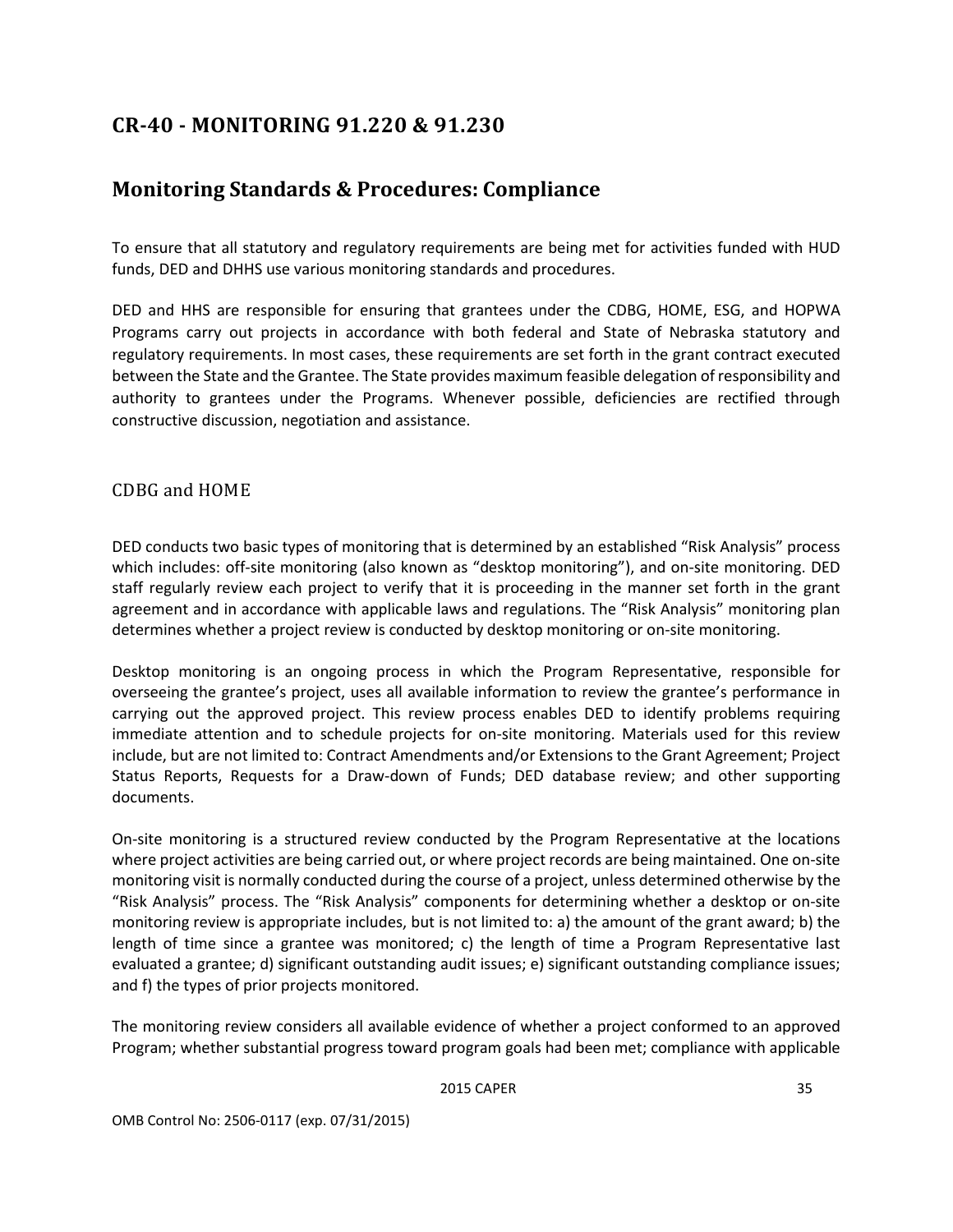laws and regulations; and continued capacity of the Grantee and Grant Administrator to carry out the approved Program project.

Checklists are utilized to ensure that all issues are addressed. DED has CDBG and HOME specific checklists based on the types of activities within a given project. The number of times a project is monitored will depend upon the issues that may arise during the desktop or on-site monitoring.

#### <span id="page-44-0"></span>ESG

DHHS conduct monitoring of the ESG Programs on an on-going basis. Subrecipients are monitored to ensure compliance with ESG regulations and program requirements.

NHAP's general oversight objectives include:

- Reviewing compliance with program regulations
- Avoiding the misuse of program funding
- Identifying technical assistance and training needs

The NHAP utilizes the following monitoring process for the ESG program.

#### Desk monitoring:

Prior to payment, the NHAP staff review every NHAP reimbursement request submitted by all subrecipients each quarter for: 1) math accuracy; 2) form completeness; and 3) apparent compliance with allowable and reasonable cost requirements.

After each billing quarter has been completed, NHAP selects a minimum of two (2) cost items from a minimum of five (5) subrecipients for a more detailed review. Each subrecipient being reviewed must provide supporting documentation that the costs were incurred, paid and allowable.

#### On-site visits:

Each fiscal year NHAP performs a minimum of four (4) on-site monitoring visits, particularly on subrecipients with known problems. The categories monitored include a review of financial policies and procedures, ESG written policies and procedures, shelter inspections and program participant files.

#### Performance Measures:

2015 CAPER 36 Primary goals the State strives NHAP subrecipients to achieve include reducing the length of homelessness, reducing returns to homelessness and maintaining/increasing income. Through a performance report card with performance metrics that has been established by the BoS CoC, performance on these goals can be measured. Currently a report is issued through HMIS and distributed bi-annually to all CoC and ESG grantees. The state will be moving to adopt and incorporate these performance measurements as an evaluation component of how successful NHAP subrecipients are at reaching and achieving program standards. The performance measurements will also be used to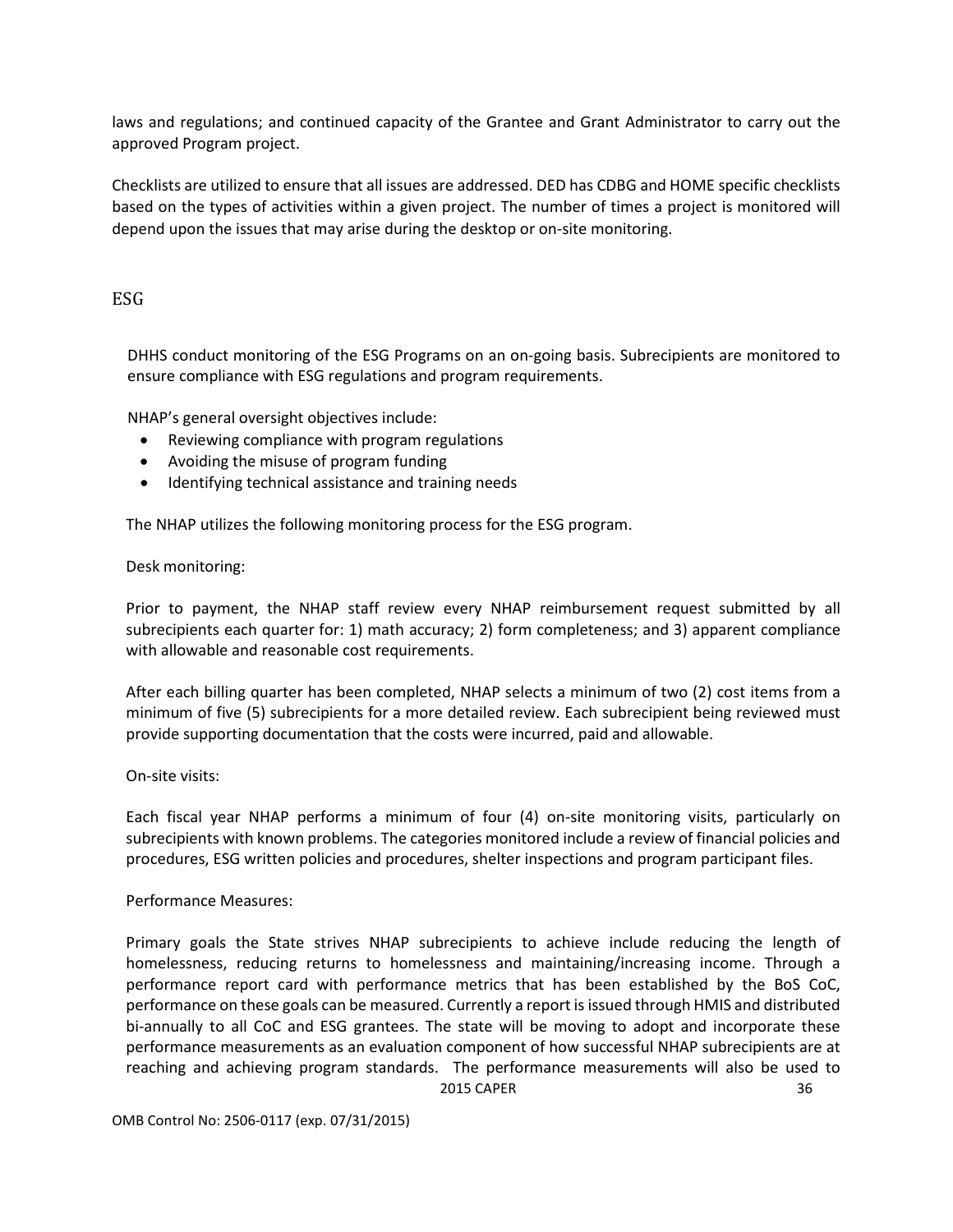increase housing stability. Part of the performance measures specifically relate to housing stability. With the housing stability information collected, the State and BoS CoC will jointly review and work to develop strategies which can help providers assist the homelessness gain stable housing.

#### <span id="page-45-0"></span>HOPWA

The HOPWA Program Manager conducts monthly, desktop monitoring of grantee and project sponsor activities. This monthly review includes a data comparison of case management reports from the Provide Case Management system to verify each client listed on the project sponsor's general ledger is also listed on the Provide reports. This ensures client data is accurate in the Provide system for completion of the annual HOPWA Consolidated Annual Performance and Evaluation Report (CAPER).

HOPWA requests for emergency rent/mortgage and permanent housing placement assistance are reviewed by Nebraska AIDS Project's (NAP's) compliance supervisor, located in the Omaha NAP office, prior to assistance being provided. This process involves the project sponsor's case management staff submitting client documentation of income, expenses, etc. to NAP's compliance supervisor to substantiate the need for client housing assistance.

Applications for clients receiving tenant-based rental assistance (TBRA) are reviewed by the HOPWA Program Manager prior to assistance being provided. Monthly, a Tenant-Based Rental Assistance ledger is provided by the grantee to the project sponsor to approve client assistance requests and allow for housing checks to be printed and sent to landlords for clients receiving tenant-based rental assistance.

On an annual basis, the HOPWA Program Manager conducts on-site monitoring of client charts at all subgrantee sites (Omaha, Lincoln, Kearney, Norfolk, and Scottsbluff). This review provides quality management assurance that supportive eligibility and service documentation is on file and validates that client program eligibility is being determined appropriately and eligible services are being received. The Provide Database System is monitored regularly to ensure all client/program data fields are accurate and complete.

On an annual basis, the HOPWA Program Manager conducts on-site monitoring of internal controls accomplished out of the subrecipient's field office in Omaha. Monitoring of financial management, personnel, procurement, property management and travel practices are conducted. An annual review of the subrecipient's A-133 OMB audit (and any other requirements of Super Circular) is also performed.

# <span id="page-45-1"></span>**Citizen Participation Plan 91.105(d) & 91.115(d)**

Per the State's Citizen Participation Plan, the draft CAPER was made available to the public for review and comment. Public notices were printed in 3 newspapers throughout the state that included the Scottsbluff Star Herald; the Kearney Hub; and the Lincoln Journal Star. The public notice was also made available on the DED website and emailed out to various entities throughout the state.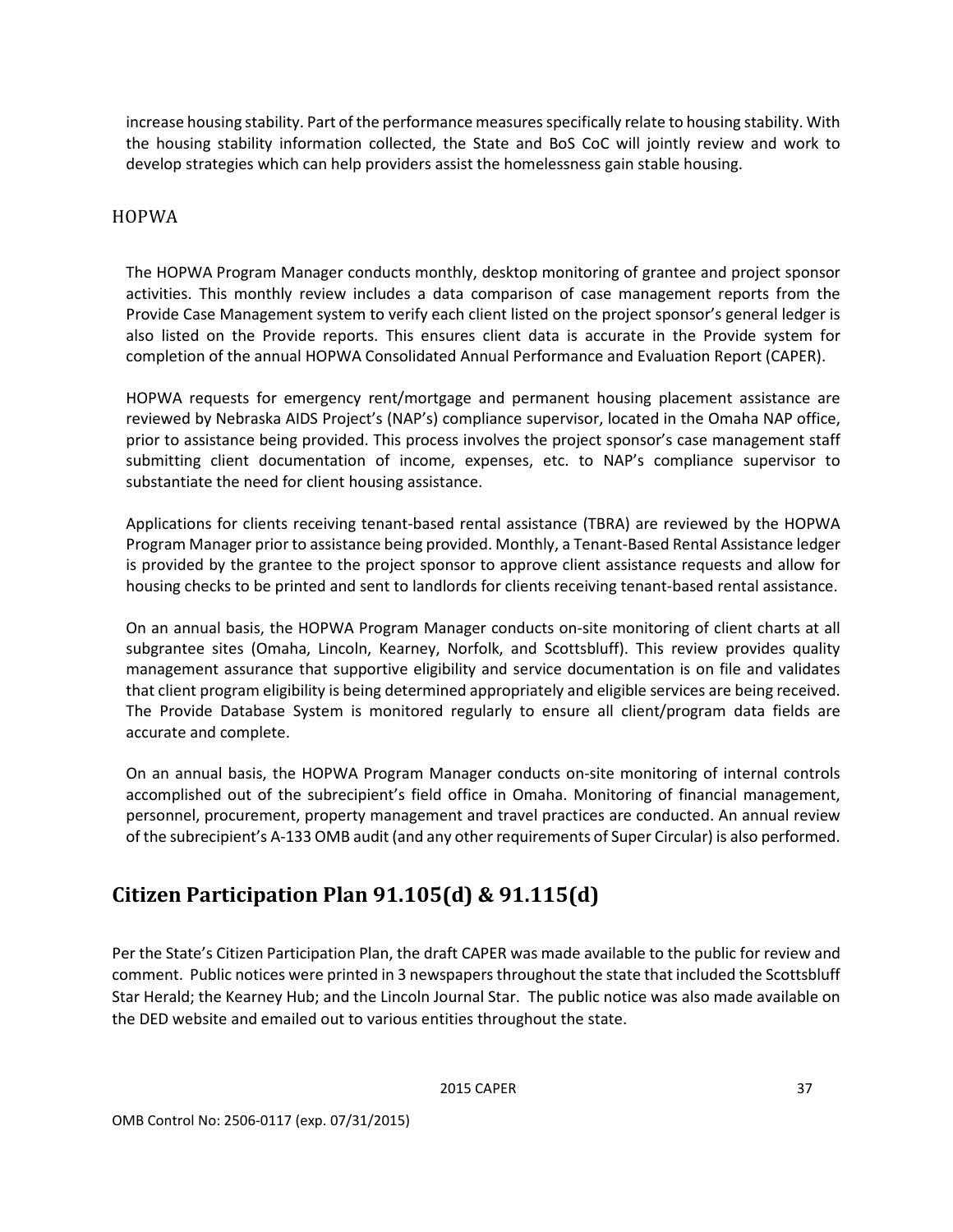A public comment period was held September 14, 2016 through September 28, 2016 regarding the 2015 CAPER. The official public comment period was completed, and there were no public comments from Nebraskan citizens regarding the CAPER for this Program Year.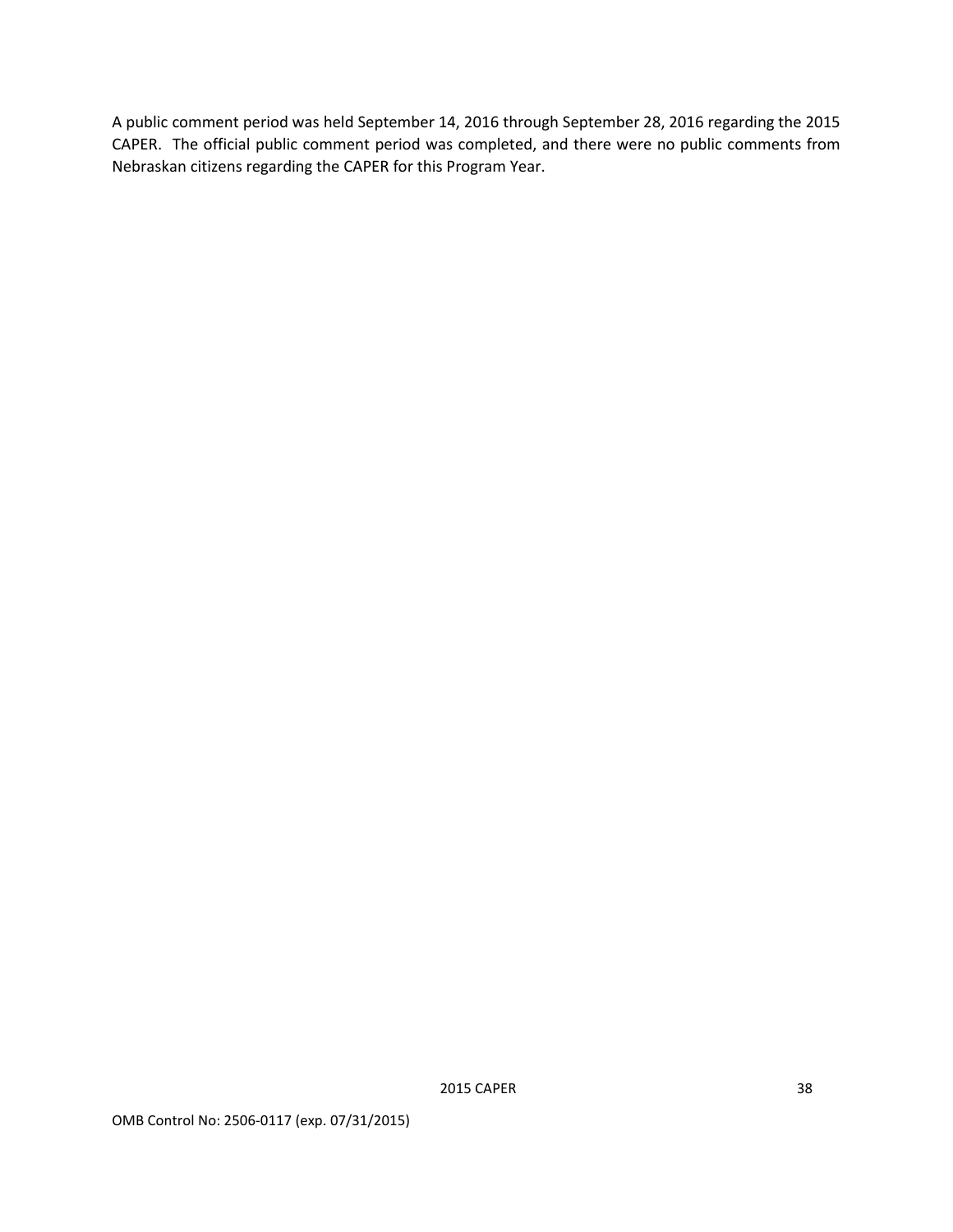# <span id="page-47-0"></span>**CR-45 - CDBG 91.520(C)**

### <span id="page-47-1"></span>**Changes in Program Objectives as a Result of Experiences**

The 2015 Program Year was the final year of funding for the Comprehensive Revitalization (CR) and Comprehensive Investment & Stabilization (CIS) Programs as these Programs were incorporated into a single competitive Comprehensive Development (CD) Program. Based on past experience, DED was discovering that many of the CR and CIS projects were not as successful as anticipated in creating significant revitalization efforts within low income neighborhoods throughout the CR and CIS communities. It is for this reason that a new strategy was proposed for implementation during the 2016 Program Year.

In addition, the State continues to reevaluate its programs to determine how to best serve the residents of Nebraska. This re evaluation includes determining if program changes are necessary based on limited resources and increased implementation requirements. As new HUD initiatives are implemented, such as the National Housing Trust Fund (HTF), additional outcomes may be created.

#### **[BEDI grantees] Accomplishments & Program Outcomes during the Last Year**

The State of Nebraska DED is not a BEDI grantee.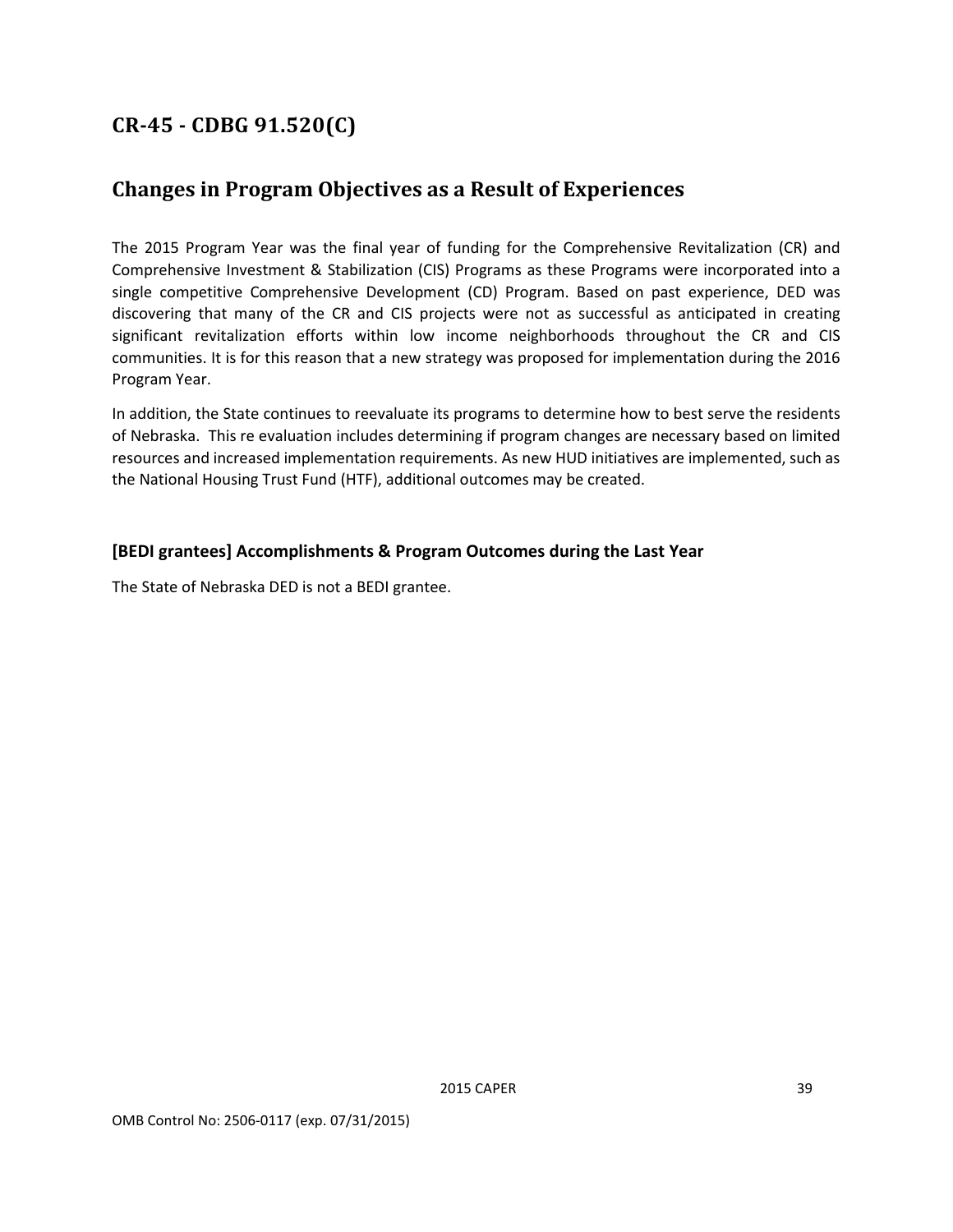### <span id="page-48-0"></span>**CR-50 - HOME 91.520(D)**

**Include the results of on-site inspections of affordable rental housing assisted under the program to determine compliance with housing codes and other applicable regulations** 

**Please list those projects that should have been inspected on-site this program year based upon the schedule in §92.504(d). Indicate which of these were inspected and a summary of issues that were detected during the inspection. For those that were not inspected, please indicate the reason and how you will remedy the situation.**

### <span id="page-48-1"></span>**On-Site Inspections: Affordable Rental Housing**

During the 2015 Program Year there were a number of staff transitions that resulted in DED not being able to complete as many on-site reviews as had originally anticipated. Some on site reviews were conducted by the State's partners that included the Nebraska Investment Finance Authority (NIFA) and the tax credit syndicators who invested in the rental properties. The lack of inspections is in the process of being remedied as a result of staff transitions and a review of the required schedule in §92.504(d), which will improve outcomes in the future.

Although the on site reviews were limited, other reviews performed on the properties included: rent and income compliance reporting and draw down reviews.

<span id="page-48-2"></span>Listing of HOME properties with physical reviews

Eight (8) inspections of affordable rental housing projects were conducted during the 2015 Program Year. All projects met minimum property standards at the time of the visit. There were 22 HOME inspections of affordable rental housing projects that were due to be inspected during the Program Year that were not completed. As previously stated, the reason for this was due to staff transitions. DED is in the process of remedying the situation. An Interim Housing Manager position has been filled and the Housing Team is in the process of completing any outstanding site visits.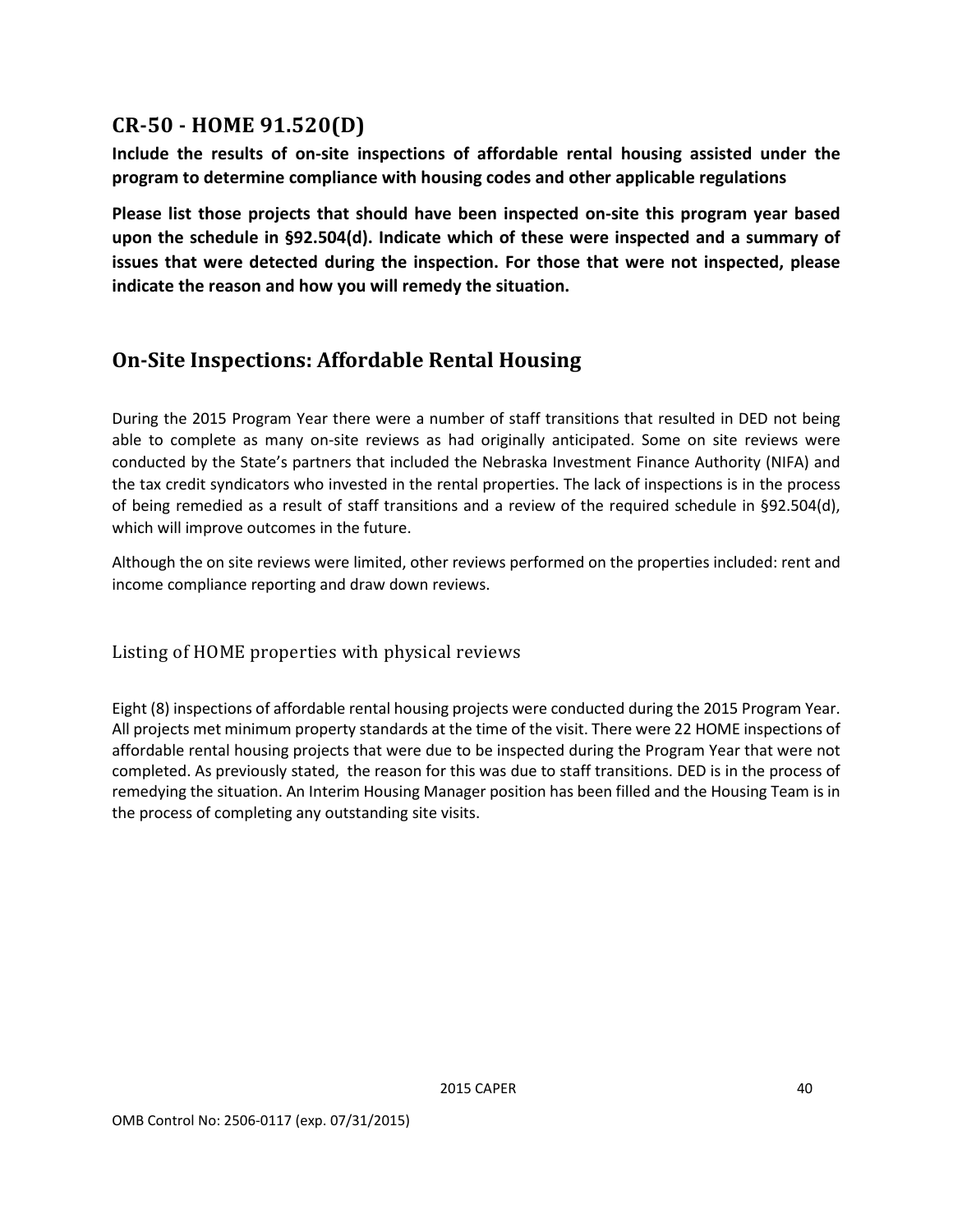<span id="page-49-0"></span>

| Recipient                      | Award #    | <b>Type of Monitoring</b><br>(Initial - Project<br><b>Completion or</b> | <b>Visit Date</b> | <b>HOME</b><br>Units | Total<br>Units | Location      | Affordability<br>Period | <b>Findings</b>                           |
|--------------------------------|------------|-------------------------------------------------------------------------|-------------------|----------------------|----------------|---------------|-------------------------|-------------------------------------------|
|                                |            | Ongoing)                                                                |                   |                      |                |               |                         |                                           |
| <b>Central City Housing</b>    |            |                                                                         |                   |                      |                | Loup City and |                         |                                           |
| Authority                      | 06OERH4110 | Ongoing                                                                 | 6/6/2016          | 4                    | 12             | Central City  | 20                      | No findings                               |
| Midwest Housing<br>Initiatives | 09OERH4064 | Ongoing                                                                 | 4/13/2016         | 3                    | 16             | Minden West   | 20                      | No findings                               |
|                                |            |                                                                         |                   |                      |                |               |                         |                                           |
| Sidney Village                 | 04SR10102  | Ongoing                                                                 | 5/9/2016          | $\overline{7}$       | 49             | Sidney        | 20                      | No findings                               |
| City of Holdrege               | 97SR09701  | Ongoing                                                                 | 4/13/2016         | 10                   | 32             | Holdrege      | 20                      | No findings                               |
|                                |            |                                                                         |                   |                      |                |               |                         | Needs to the HOME program or R&Rs         |
|                                |            |                                                                         |                   |                      |                |               |                         | reference in lease & addendums:           |
|                                |            |                                                                         |                   |                      |                |               |                         | Compliance Report not filed timely. All   |
| City of Lincoln                | 96SR01001  | Ongoing                                                                 | 5/6/2016          | $\overline{2}$       | 26             | Lincoln       | 20                      | findings addressed and cleared            |
|                                |            |                                                                         |                   |                      |                |               |                         | 2 maintenance issues: flammable item      |
|                                |            |                                                                         |                   |                      |                |               |                         | storage by units inappropriate; furniture |
|                                |            |                                                                         |                   |                      |                |               |                         | blocking deck door of unit. All findings  |
| City of Lincoln                | 94SR01002  | Ongoing                                                                 | 6/9/2016          | 6                    | 28             | Lincoln       | 20                      | addressed and cleared                     |
| Seward County                  |            |                                                                         |                   |                      |                |               |                         | 1 finding, was addressed and was          |
| Housing Corp.                  | 06OERH8113 | Ongoing                                                                 | 2/26/2016         | 3                    | 16             | Seward        | 20                      | cleared                                   |
| <b>Blue Valley</b>             |            |                                                                         |                   |                      |                |               |                         |                                           |
| Community Action               | 98CH00103  | Ongoing                                                                 | 5/6/2016          | $\overline{4}$       | 4              | Dorchester    | 20                      | No findings                               |

### HOME Monitoring Visits for 2015 Program Year Table

### HOME Monitoring Visits Outstanding for Program Year Table

<span id="page-49-1"></span>

| <b>Grantee Name</b>                             | <b>Project Name</b>                         | <b>Project Contract #</b> |
|-------------------------------------------------|---------------------------------------------|---------------------------|
| Blue Valley Community Action                    | Fillmore County Duplexes                    | 93CH00101                 |
| Blue Valley Community Action                    | Eagle Apartments/Sixth Street<br>Apartments | 01CH00103                 |
| Blue Valley Community Action                    | Prairie Woods Crown, Ltd.                   | 00CH00102                 |
| Blue Valley Community Action                    |                                             | 03CH00103                 |
| Wayne Community Housing Development Corporation | Meadowview Estates                          | 95CH02001                 |
| Gage County Economic Development                | SunRidge Apartments                         | 980E07701                 |
| Midwest Housing Development Fund                | Royal Oaks Estates                          | 07OERH5098                |
| Blue Valley Community Action                    | Diller 4-plex                               | 99CH00103                 |
| Sidney (City of)                                | The Village at Sidney                       | 04SR10102                 |
| Gothenburg (Housing Authority of)               | Jefferson Square                            | 08OERH3106                |
| Gothenburg Housing Development Corporation      | Lakeside Apartments                         | 980E07801                 |
| Keith County Housing Development Corporation    | Great West Townhomes                        | 05OE317                   |
| Scotts Bluff (Housing Authority)                | Court House Villa                           | 03OE10302                 |
| Rushville Housing Authority                     | Parkview Apartments                         | 95OE08301                 |
| CAP MID                                         | Oxford, Brady, Imperial                     | 96CH00601                 |
| Fremont Housing Authority                       | Somers Point I                              | 990E61902                 |
| Omaha Economic Development Corporation          | The Margaret                                | O8OERH7108                |
| Midwest Housing Initiatives, Inc.               | Woodland Park Townhomes I                   | 06OERH4111                |
| CAP MID                                         |                                             | 94CH00601                 |
| Aurora Housing Development Corporation          | <b>Robin Estates</b>                        | 08OERH4088                |
| Greater Loup Valley Activities                  | <b>Rolling Hills</b>                        | 09OERH2065                |
| Central Nebraska Community Service              | Greeley, O'Neill, Cairo, and Ainsworth      | 94CH00702                 |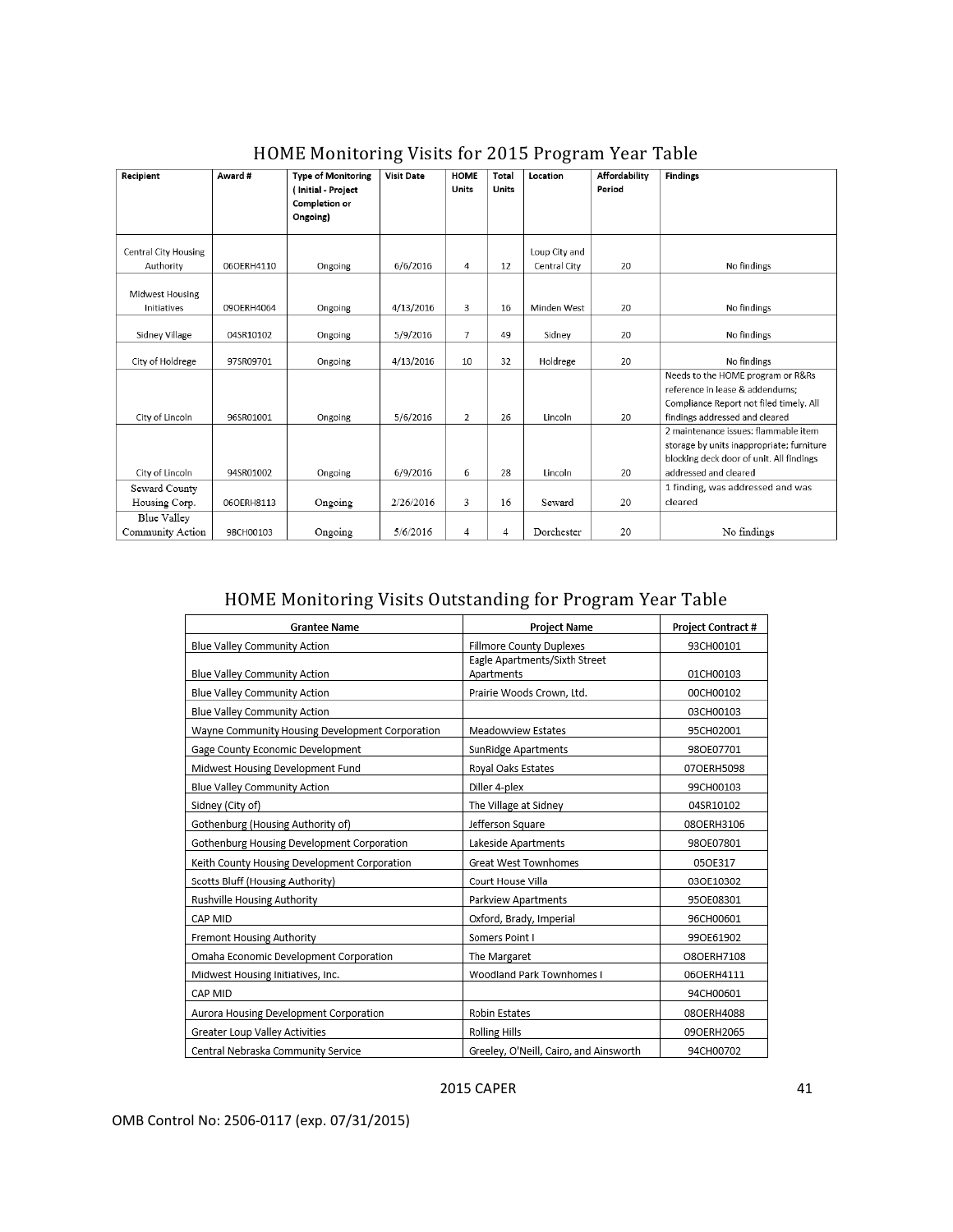The annual rent and income reporting revealed that 46 of 115 rental projects met compliance with occupancy requirements. The Department staff is working on obtaining compliance for the other 69 rental projects. Additional training and on-site visits are planned.

### <span id="page-50-0"></span>**Assessment of Affirmative Marketing Actions for HOME Units 92.351(b)**

DED requires all HOME recipients to provide written documentation on the actions that will be taken during the course of the project to affirmatively further fair housing. This list of actions is then verified during monitoring visits that are conducted. In addition, as part of low income housing tax credit (LIHTC) requirements, each recipient is required to provide a marketing plan which describes how the recipient intends to market the rental units to those underserved persons who are less likely to rent the units.

### <span id="page-50-1"></span>**Program Income**

There was no HOME program income utilized for these projects.

# <span id="page-50-2"></span>**Fostering & Maintaining Affordable Housing 91.220(k)**

Regarding CDBG Owner-Occupied Rehavilitation housing projects, all grantees receive training in the civil rights rules and regulations during training sessions. Training sessions are reinforced with notices and updates through the CDBG Bulletin, which is published on an as needed basis.

Each grantee's program eligibility criteria are reviewed to determine whether the criteria or methods of administration may have the effect of subjecting individuals to discrimination on the basis of race, color, age, sex, national origin or disability.

Comparisons are made between recent census data regarding those protected classes and the percentages of those protected classes participating and receiving benefits from CDBG funds.

All grantees are required to maintain, on an ongoing basis, and on file permanently, numerical and percentage documentation and information regarding the following:

- 1. Total beneficiaries in project
- 2. Total numbers of males/females.
- 3. Actual number of Whites, Blacks, Hispanics, Asians, Native Americans, and others.
- 4. Percentages of males, females, minorities, female heads of household, disabled population, and low to moderate income persons receiving benefits from the project funds.

Program representatives are required to consider this information, compared with census data, and determine if there is any indication any person and/or group of persons were denied benefits or employment on the grounds of race, age, sex, or disability.

In addition, the state reviews the grantee's compliance with Section 504 and the Americans with Disabilities Act. Grantees must have conducted a self-evaluation of their facilities and their programs as they relate to the ADA/Section 504 compliance. In addition, the grantee must have on file, and available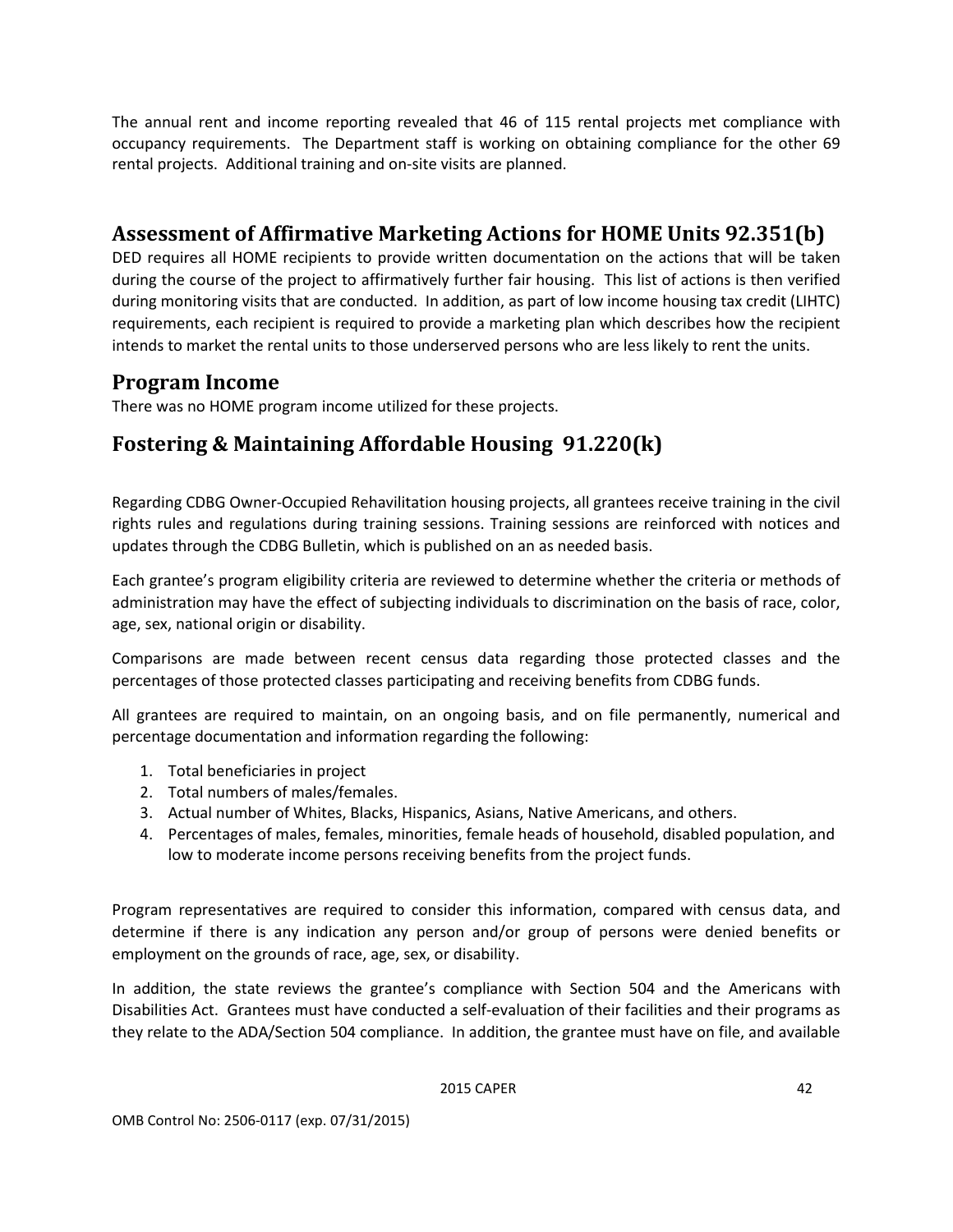for review, a transition plan. The grantee must provide evidence that they are complying or making attempts to comply with these regulations.

Updates and notices regarding ADA/Section 504 compliance are made through the CDBG Bulletin.

The State's review of all information gathered through monitoring visits indicates that grantee CDBG programs are being administered in a manner, which does not deny any benefit or employment on the grounds of race, age, sex, national origin and disability.

One activity conducted by Nebraska DED to ensure the absence of discrimination on the grounds of national origin continues to be fulfilled this 2015 Program Year. These activities are guided by the current Voluntary Compliance Agreement (VCA) with HUD to oversee compliance concerning beneficiaries who have Limited English Proficiency associated with any project in Nebraska which receives CDBG, HOME or NHTF federal resources administered by Nebraska DED. The VCA was initiated on March 1, 2014 and will expire on March 1, 2017. All grant applicants applying for these federal resources must submit a Four Factor Analysis, assessing Limited English Proficiency of the anticipated beneficiaries of a housing project, in addition to a Language Assistance Plan if determined as necessary by the four-factor analysis conducted.

The Nebraska DED staff reviews these analyses and plans and provides recommendations to the grant applicants regarding any clarifications or missing information needed for compliance under Title VI of the Civil Rights Act of 1964. Applicants are encouraged to ask questions of DED staff and also resubmit their analyses and plans for final review. Bi-annual reports by DED continue to be submitted to HUD, with a final report outstanding, to be submitted during the 2016 Program Year regarding compliance to and outcomes of the VCA.

Nebraska DED recognizes it shares responsibility with federal and local governments for shaping a regulatory climate that encourages housing while maintaining needed health, safety, environmental, and consumer protections. The cost, benefits, and tradeoffs of various regulations must be weighed carefully so they promote the affordability and availability of housing. In addition, the administration of regulations must be done in a way that reduces costs and delays.

# <span id="page-51-0"></span>**Coordination of LIHTC with Development of Affordable Housing 91.320(j)**

Housing Strategies are developed to remove barriers to affordable housing and foster and maintain affordable housing. Nebraska DED partners with NIFA in joint applications for LIHTC rental projects. DED works closely with NIFA on developing the qualified allocation plan and application for the joint LIHTC/CRANE/HOME funds. During the 2015 Program Year, CRANE applications were reviewed monthly and LIHTC applications were reviewed during the two application cycles in January and March. The applications were scored according to what was set forth in the NIFA Qualified Allocation Plan.

2015 CAPER 43 In addition, DED Housing staff attended the NIFA public hearing, public meeting and board meetings during the application process. Review and recommendations by NIFA and DED staff of the applications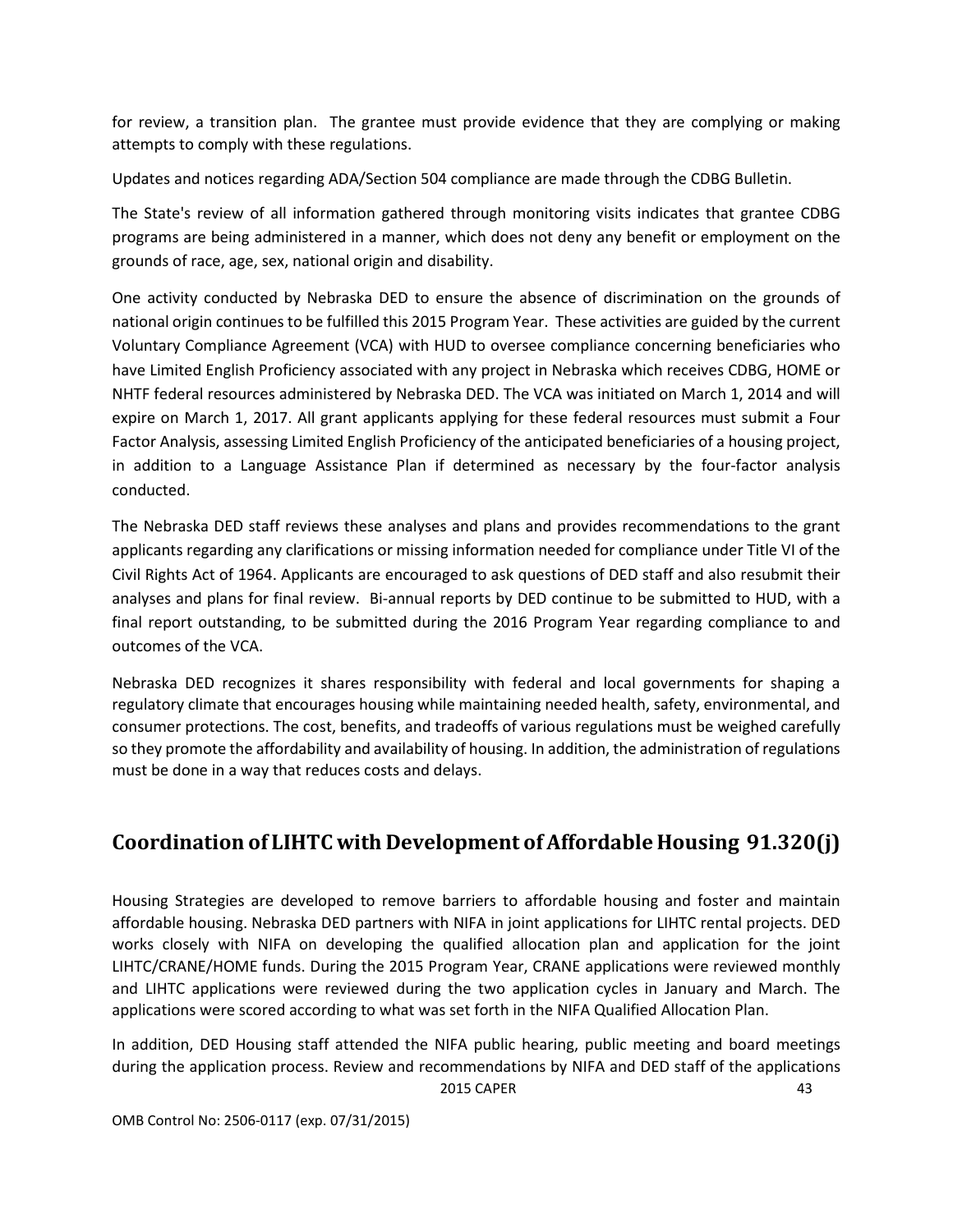were conducted and submitted to the NIFA Board and the Nebraska DED Director. All LIHTC awards were voted on and finalized by the NIFA Board and the HOME awards were determined by the Nebraska DED Director by utilizing these reviews and recommendations by informed and trained DED staff.

# <span id="page-52-0"></span>**Actions Taken to Overcome Impediments to Fair Housing Choice**

DED recognizes that it can, and where appropriate DED does, take action to overcome impediments to fair housing choice within the State of Nebraska. During the 2015 Program Year, DED staff undertook the following actions:

- Trained approximately 49 community representatives on housing law, including education about the fair housing complaint system, as well as design and construction standards at the CDBG certification training in April of 2016, and at two CDBG re-certification trainings in July of 2015.
- Co-sponsored and attended the Civil Rights Conference, hosted by the Lincoln Commission on Human Rights, on April 19, 2016. Two sessions focused on housing. Housing Legal Update was presented by Heather Ousley, Region VII, US Department of Housing and Urban Development. A team of presenters also conducted a housing issues lecture, Best Practices in Creating Discrimination-Free Housing.
- Attended the 2016 COSCDA Midwest Regional Conference in Des Moines, Iowa, hosted by the Council of State Community Development Agencies. Presentations included numerous topics associated with utilizing federal resources for affordable housing projects, in addition to the Fair Housing Training held at the conference.
- Attended the Northeast Nebraska Fair Housing Conference on April 7, 2016, in Norfolk, Nebraska. Hosted by the Norfolk Housing Development Corporation, Northeast Nebraskan landlords, tenants, attorneys, realtors and citizens were also trained on fair housing issues.

#### <span id="page-52-1"></span>Strategy Review

During the 2015 Program, the State review its strategy to affirmatively further fair housing which included:

- Testing, enforcement, and education for landlords and property managers to better understand some barriers to affordable housing;
- Improvements to guidance on barriers to affordable housing and monitoring by DED;
- Educating grantees about potential barriers to affordable housing.

#### <span id="page-52-2"></span>Other Actions

• Evaluating ways in which to attract additional residential contractors, particularly those that are willing to construct moderate priced homes in communities. Some incentives have been

```
2015 CAPER 44
```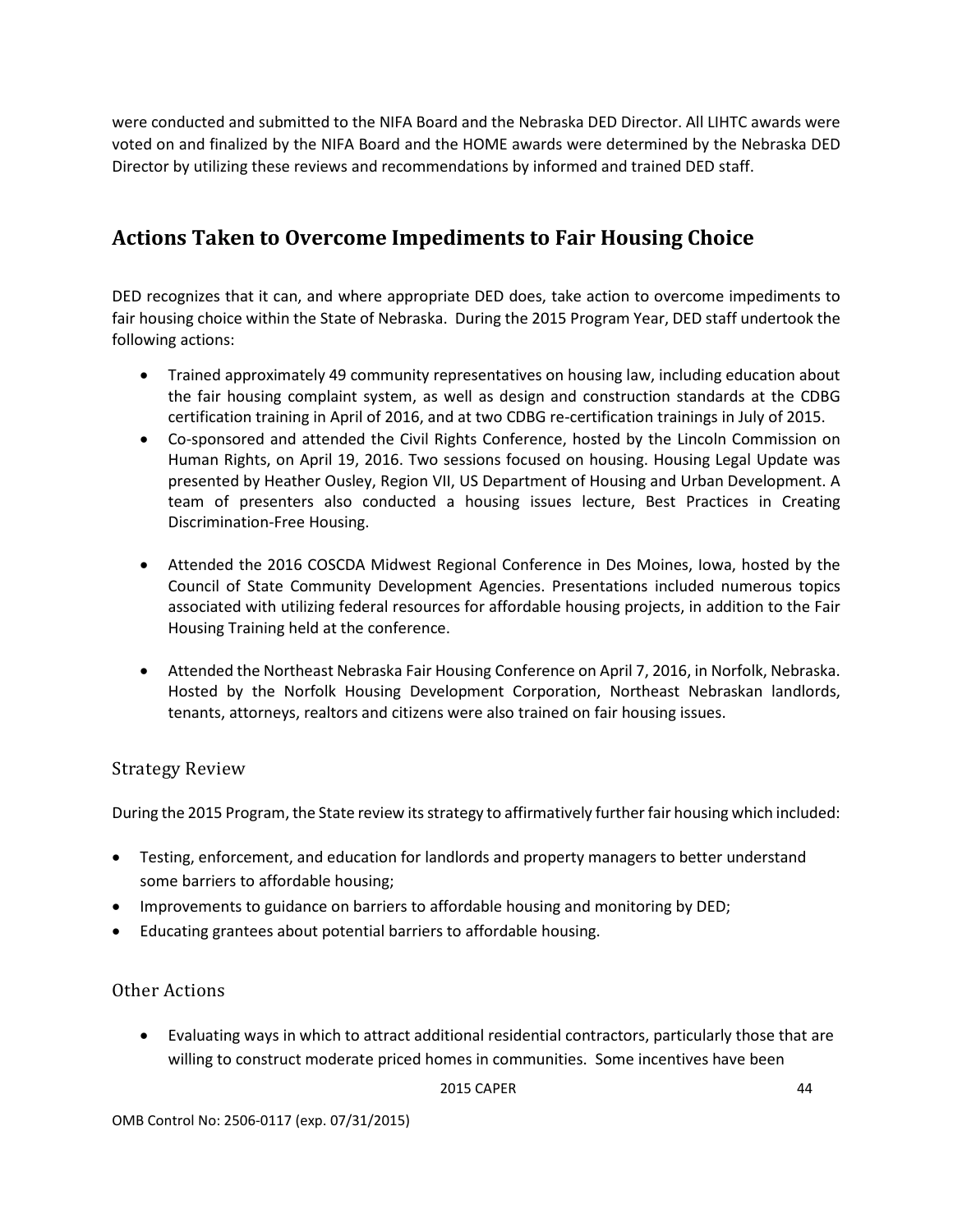proposed which include: providing zero interest loans to contractors to build residential units; providing low priced or free residential lots for development; and also to provide additional points in housing applications for those applicants that compile lists of interested contractors that may work on projects if applications are funded;

- Working with developers and contractors to identify any cost saving measures that might be appropriate to implement in order to save on the cost of materials and labor. In some instances, the State is able to partner with community colleges and high school students who are interested in the trades in working on the development of residential units. These collaborative efforts have been utilized in some housing projects and are encouraged within project development.
- Partnering with housing developers, non-profit entities, and communities in creating additional housing stock throughout the state.
- Working to assist in infrastructure improvements and development for residential areas. This is completed through many of the State's initiatives including through the Nebraska Affordable Housing Program (NHAP).
- Assistance with code enforcement development and implementation is encouraged and implemented in many communities through State programs that include: Comprehensive Revitalization, Comprehensive Investment & Stabilization, and in many other housing initiatives.
- The State will continue to improve the housing conditions of persons who are living in substandard housing by assisting within owner occupied rehabilitation and new residential construction of quality affordable housing.
- The State will continue to reduce the risk of lead based paint hazards in aging housing stock by continuing lead based compliance and reduction efforts for houses that are assisted with state and federal resources.

#### <span id="page-53-0"></span>Section 3

The State provided training to grant administrators on Section 3 outreach and responsibilities. In addition, the State modified and provided Certification as a Section 3 Resident and Certification as a Section 3 Business Concern forms made easily accessible on the Department web-site for communities to use for Certification and outreach to Section 3 residents and businesses.

State's Actions to Increase WBE/MBE Participation – The state provided guidance and training to administrators and grantees on appropriate procurement and bidding procedures to allow for more WBE/MBE business opportunities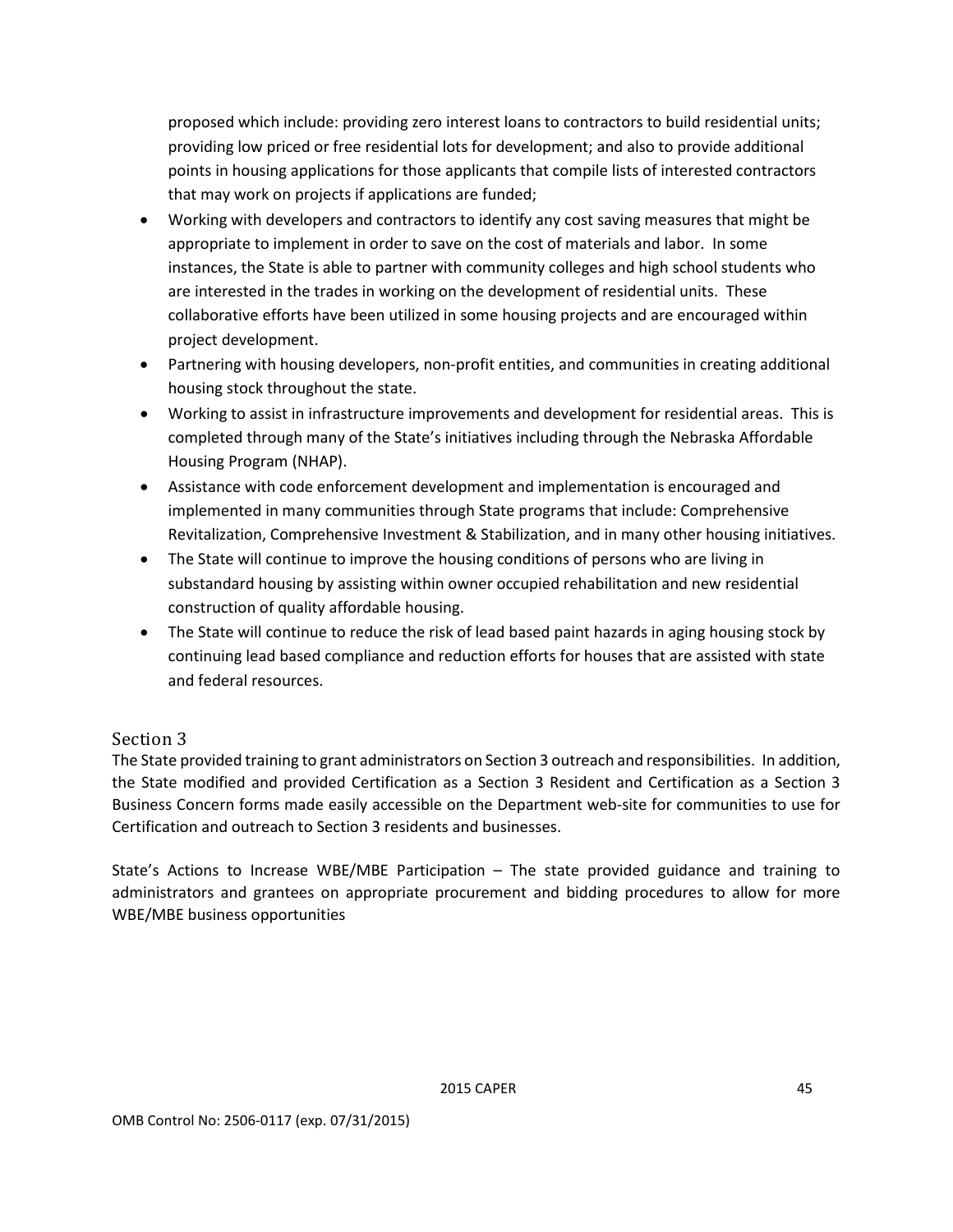# <span id="page-54-0"></span>**CR-55 - HOPWA 91.520(E)**

# <span id="page-54-1"></span>**Number of Individuals Assisted and Types of Assistance Provided**

The Table below discusses the one-year goals for the number of households provided housing through the use of HOPWA activities for: short-term rent, mortgage, and utility assistance payments to prevent homelessness of the individual or family; tenant-based rental assistance; and units provided in housing facilities developed, leased, or operated with HOPWA funds.

<span id="page-54-2"></span>

| <b>Number of Households Served Through:</b>                                                             | <b>One-year Goal</b> | Actual |  |  |  |
|---------------------------------------------------------------------------------------------------------|----------------------|--------|--|--|--|
| Short-term rent, mortgage, and<br>utility                                                               | 45                   | 74     |  |  |  |
| assistance payments                                                                                     |                      |        |  |  |  |
| Tenant-based rental assistance                                                                          | 12                   | 10     |  |  |  |
| Units provided in transitional housing<br>facilities developed, leased, or operated<br>with HOPWA funds | 0                    | 0      |  |  |  |
| Units provided in permanent housing<br>facilities developed, leased, or operated<br>with HOPWA funds    | 0                    |        |  |  |  |
| <b>Total</b>                                                                                            | 52                   | 83     |  |  |  |

HOPWA Number of Households Served Table

The NE HOPWA Program was successful in meeting housing and supportive service goals as indicated in the Annual Action Plan. Overall, the program estimated serving 74 households statewide with housing and supportive services. During the reporting period, the program served 83 households.

Supportive Service activities provided during the reporting period include standard/intensive case management services, outreach activities/events, and client transportation assistance. The program estimated serving 12 households with Tenant-Based Rental Assistance (TBRA) during the reporting period. The program did not meet this goal by serving only 10 households. This shortfall was identified quickly after the change in program management towards the end of calendar year 2015. The program estimated serving 45 households with emergency rent/mortgage assistance during the reporting period. This goal was exceeded with the program assisting 74 households. The program projected serving 13 households with Permanent Housing Placement activities. At program year end, 14 households were assisted with move-in expenses. This activity is essential in assisting clients obtain housing. Housing Information Services were on target with services provided to 60 households statewide. Please see Appendix for HOPWA CAPER 2015.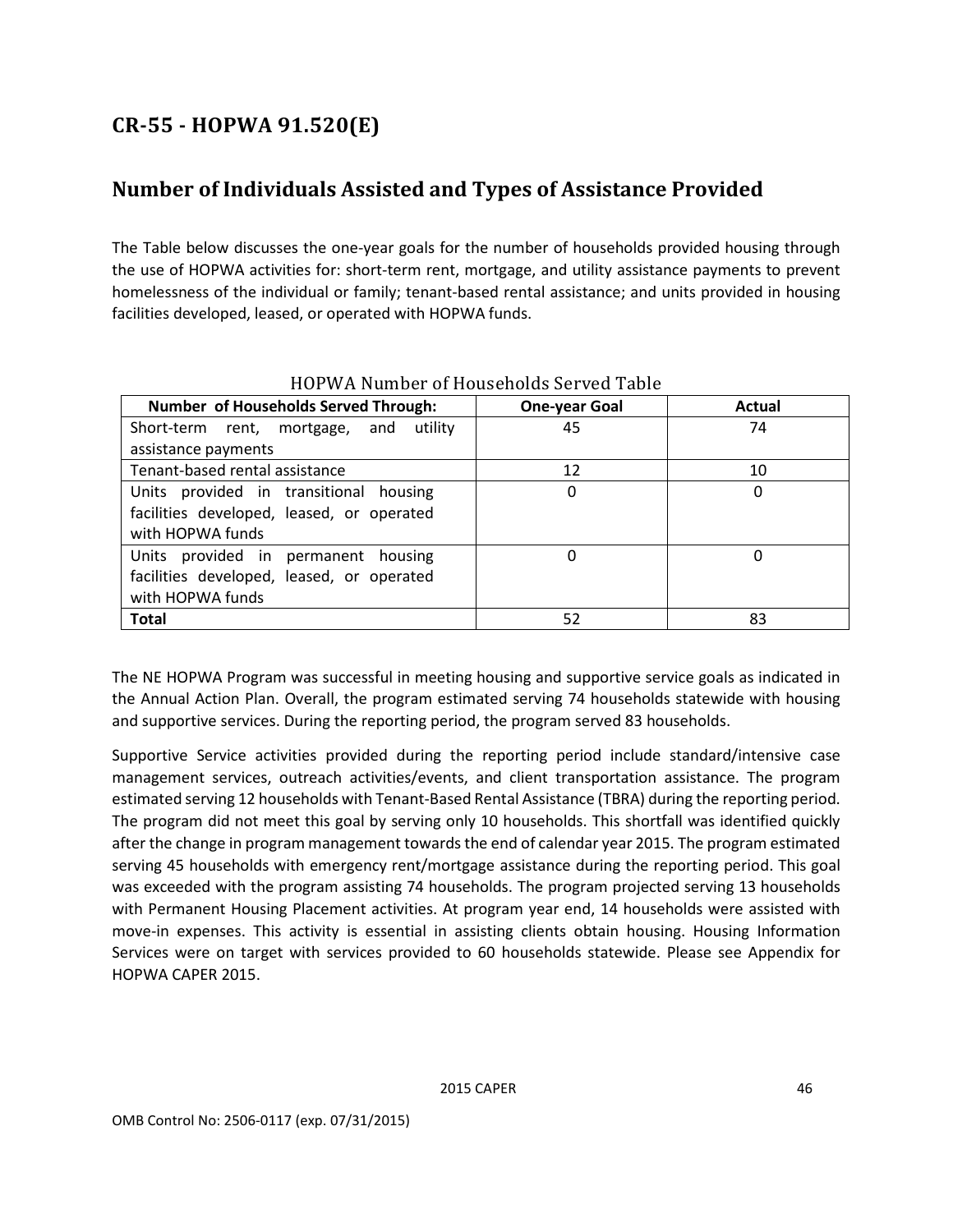### <span id="page-55-0"></span>**CR-60 - ESG 91.520(G)**

#### **ESG Supplement to the CAPER in** *e-snaps*

#### **For Paperwork Reduction Act**

### **1. Recipient Information—All Recipients Complete Basic Grant Information Recipient Name** NEBRASKA **Organizational DUNS Number** 808820138 **EIN/TIN Number** 470491233 **Indentify the Field Office COMAHA Identify CoC(s) in which the recipient or subrecipient(s) will provide ESG assistance** North Central Nebraska CoC **ESG Contact Name Prefix** Ms **First Name** Jodie **Middle Name** 0 **Last Name** Williams **Suffix** 0 **Title** Economic Assistance Administrator **ESG Contact Address Street Address 1** P.O. Box 95026 **Street Address 2** 301 Centennial Mall South **City** Lincoln **State** NE NE NE NE NE **ZIP Code** 68509-5026 **Phone Number** 402471069 **Extension** 0 **Fax Number** 402479286 **Email Address** jodie.williams@nebraska.gov **ESG Secondary Contact Prefix First Name Last Name Suffix Title Phone Number Extension Email Address**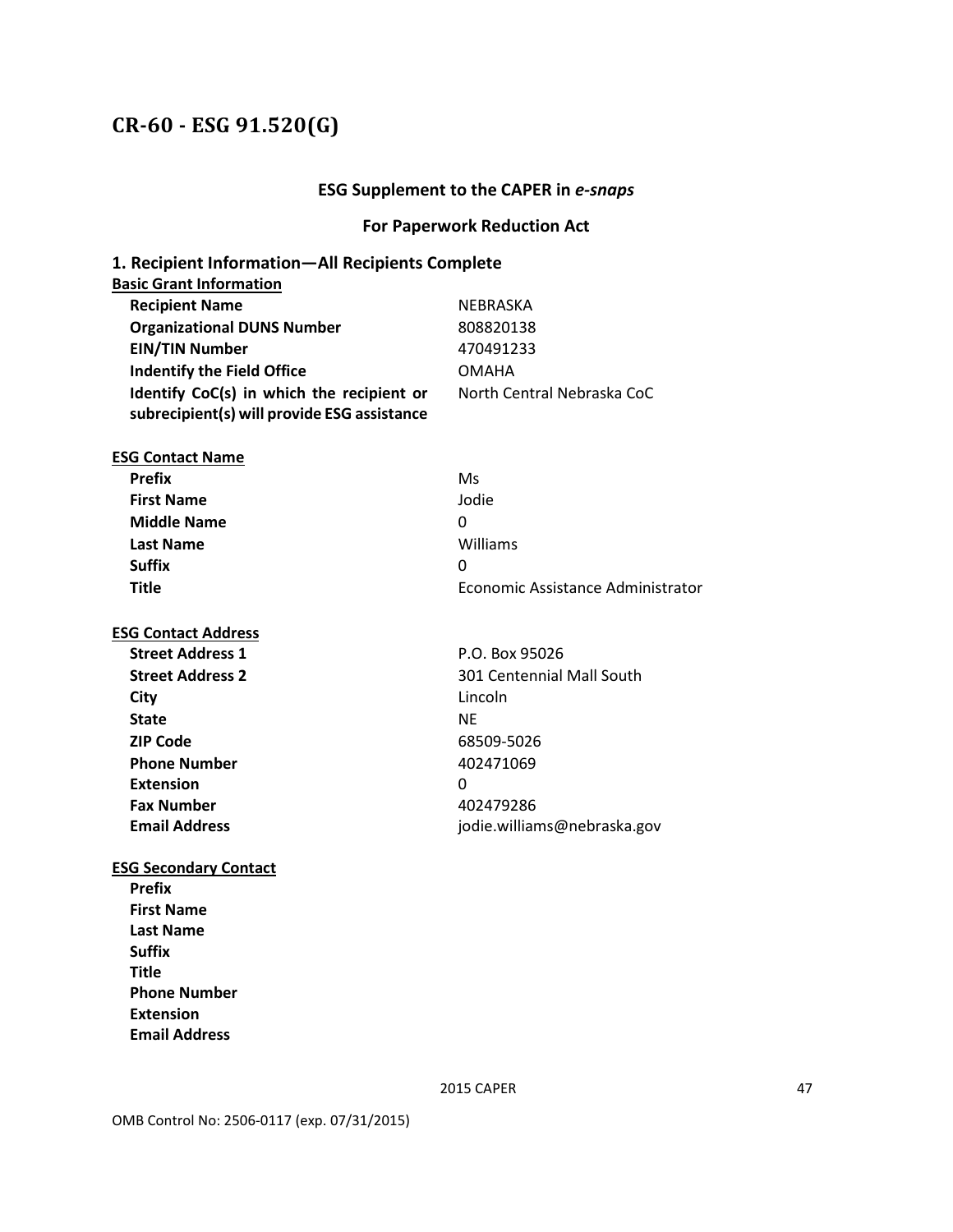#### **2. Reporting Period—All Recipients Complete**

| Program Year Start Date | 07/01/2015 |
|-------------------------|------------|
| Program Year End Date   | 06/30/2016 |

#### **3a. Subrecipient Form – Complete one form for each subrecipient**

**Subrecipient or Contractor Name:** THE DOVES PROGRAM **City:** Gering **State:** NE **Zip Code:** 69341, 0098 **DUNS Number:** 037224370 **Is subrecipient a victim services provider:** Y **Subrecipient Organization Type:** Other Non-Profit Organization **ESG Subgrant or Contract Award Amount:** 32996.88

**Subrecipient or Contractor Name:** BRIGHT HORIZONS **City:** Norfolk **State:** NE **Zip Code:** 68702, 1904 **DUNS Number:** 180424475 **Is subrecipient a victim services provider:** Y **Subrecipient Organization Type:** Other Non-Profit Organization **ESG Subgrant or Contract Award Amount:** 15053.04

**Subrecipient or Contractor Name:** THE CONNECTION HOMELESS SHELTER, INC. **City:** North Platte **State:** NE **Zip Code:** 69101, 4135 **DUNS Number:** 834811622 **Is subrecipient a victim services provider:** N **Subrecipient Organization Type:** Other Non-Profit Organization **ESG Subgrant or Contract Award Amount:** 6734.86

**Subrecipient or Contractor Name:** COMMUNITY ACTION PARTNERSHIP OF MID-NEBRASKA **City:** Kearney **State:** NE **Zip Code:** 68847, 7440 **DUNS Number:** 068662444 **Is subrecipient a victim services provider:** N **Subrecipient Organization Type:** Other Non-Profit Organization **ESG Subgrant or Contract Award Amount:** 127443.51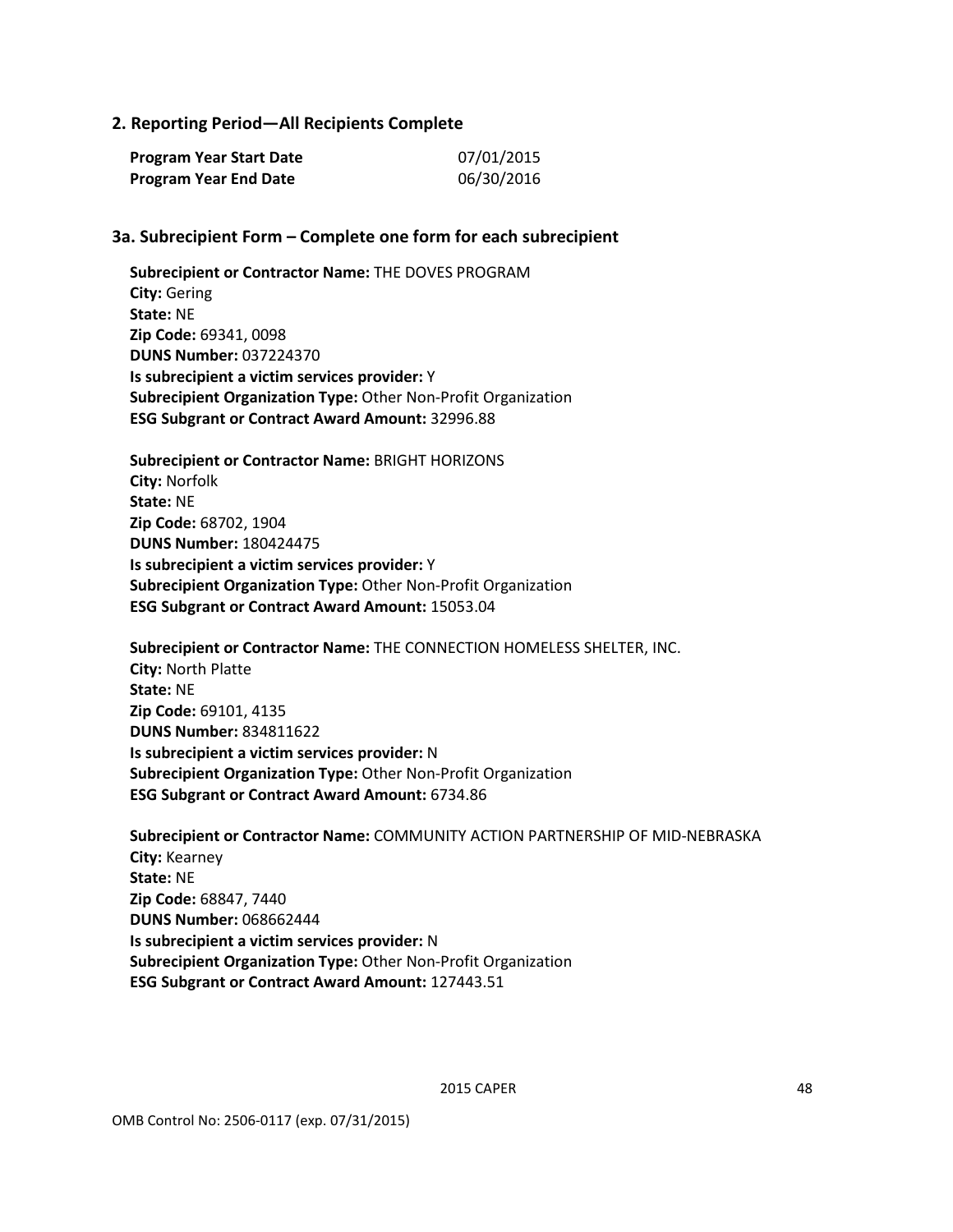**Subrecipient or Contractor Name:** CENTRAL NEBRASKA COMMUNITY SERVICES **City:** Loup City **State:** NE **Zip Code:** 68853, 8110 **DUNS Number:** 084623198 **Is subrecipient a victim services provider:** N **Subrecipient Organization Type:** Other Non-Profit Organization **ESG Subgrant or Contract Award Amount:** 115622.75

**Subrecipient or Contractor Name:** SOUTHEAST NEBRASKA COMMUNITY ACTION COUNCIL, INC. **City:** Humboldt **State:** NE **Zip Code:** 68376, 0646 **DUNS Number:** 022701825 **Is subrecipient a victim services provider:** N **Subrecipient Organization Type:** Other Non-Profit Organization **ESG Subgrant or Contract Award Amount:** 29558.21

**Subrecipient or Contractor Name:** CRISIS CENTER FOR DOMESTIC ABUSE / SEXUAL ASSAULT - 502 **City:** Fremont **State:** NE **Zip Code:** 68025, 5066 **DUNS Number:** 945637023 **Is subrecipient a victim services provider:** Y **Subrecipient Organization Type:** Other Non-Profit Organization **ESG Subgrant or Contract Award Amount:** 37620

**Subrecipient or Contractor Name:** NE NEBRASKA COMMUNITY ACTION COUNCIL, INC - 504 **City:** Pender **State:** NE **Zip Code:** 68047, 5030 **DUNS Number:** 099565921 **Is subrecipient a victim services provider:** N **Subrecipient Organization Type:** Other Non-Profit Organization **ESG Subgrant or Contract Award Amount:** 119763.78

**Subrecipient or Contractor Name:** CIRRUS HOUSE, INC. **City:** Scottsbluff **State:** NE **Zip Code:** 69361, 3106 **DUNS Number:** 805726098 **Is subrecipient a victim services provider:** N **Subrecipient Organization Type:** Other Non-Profit Organization **ESG Subgrant or Contract Award Amount:** 58661.13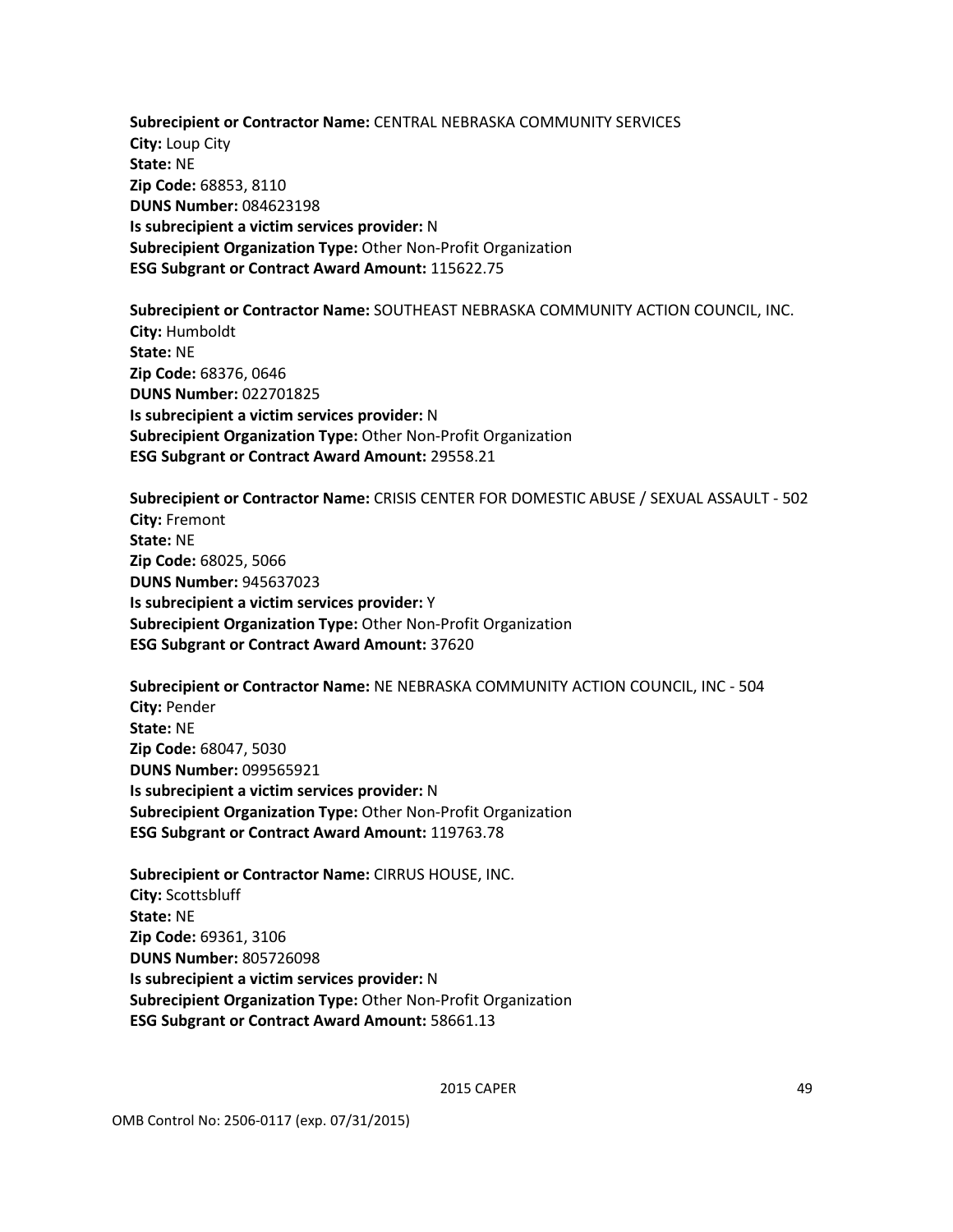**Subrecipient or Contractor Name:** CRISIS CENTER, INC. - 203 **City:** Grand Island **State:** NE **Zip Code:** 68803, 1740 **DUNS Number:** 962445409 **Is subrecipient a victim services provider:** Y **Subrecipient Organization Type:** Other Non-Profit Organization **ESG Subgrant or Contract Award Amount:** 15393.9

**Subrecipient or Contractor Name:** HOPE HARBOR, INC. **City:** Grand Island **State:** NE **Zip Code:** 68801, 6538 **DUNS Number:** 132322673 **Is subrecipient a victim services provider:** N **Subrecipient Organization Type:** Other Non-Profit Organization **ESG Subgrant or Contract Award Amount:** 40714.2

**Subrecipient or Contractor Name:** RESIDENTIAL ASSISTANCE TO FAMILIES IN TRANSITION, INC. (RAFT) **City:** Kearney **State:** NE **Zip Code:** 68847, 7440 **DUNS Number:** 003682241 **Is subrecipient a victim services provider:** N **Subrecipient Organization Type:** Other Non-Profit Organization **ESG Subgrant or Contract Award Amount:** 20779

**Subrecipient or Contractor Name:** CARE CORPS, INC. **City:** Fremont **State:** NE **Zip Code:** 68025, 4903 **DUNS Number:** 962071577 **Is subrecipient a victim services provider:** N **Subrecipient Organization Type:** Other Non-Profit Organization **ESG Subgrant or Contract Award Amount:** 3300

**Subrecipient or Contractor Name:** COMMUNITY ACTION PARTNERSHIP OF LANCASTER AND SAUNDERS COUNTIES **City:** Lincoln **State:** NE **Zip Code:** 68508, 2322 **DUNS Number:** 072910086 **Is subrecipient a victim services provider:** N **Subrecipient Organization Type:** Other Non-Profit Organization **ESG Subgrant or Contract Award Amount:** 47645.27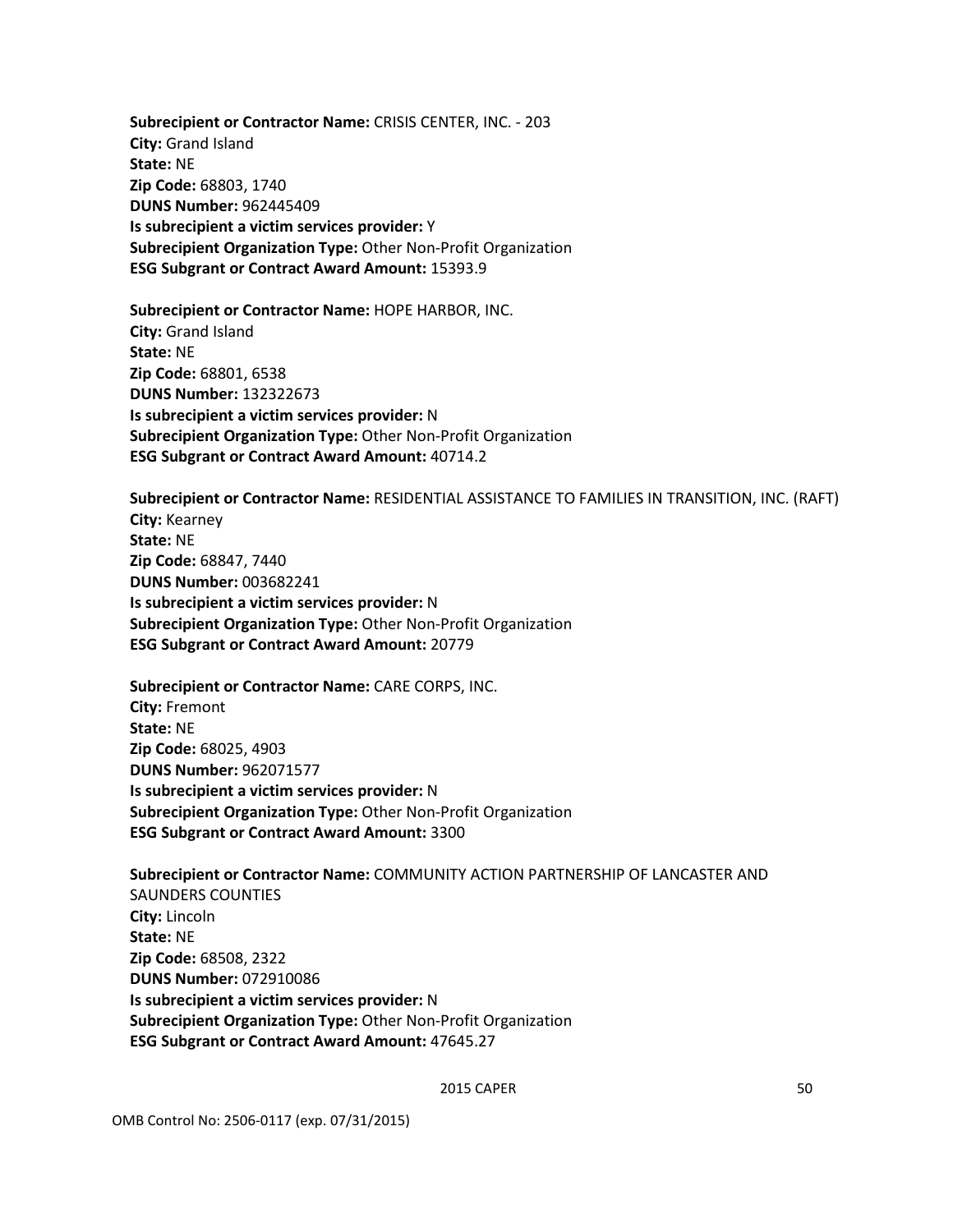**Subrecipient or Contractor Name:** BLUE VALLEY COMMUNITY ACTION **City:** Fairbury **State:** NE **Zip Code:** 68352, 2624 **DUNS Number:** 041737594 **Is subrecipient a victim services provider:** N **Subrecipient Organization Type:** Other Non-Profit Organization **ESG Subgrant or Contract Award Amount:** 161236.13

**Subrecipient or Contractor Name:** Center for Children, Families and the Law - University of Nebraska **City:** Lincoln **State:** NE **Zip Code:** 68588, 0009 **DUNS Number:** 555456995 **Is subrecipient a victim services provider:** N **Subrecipient Organization Type:** Other Non-Profit Organization **ESG Subgrant or Contract Award Amount:** 67407.03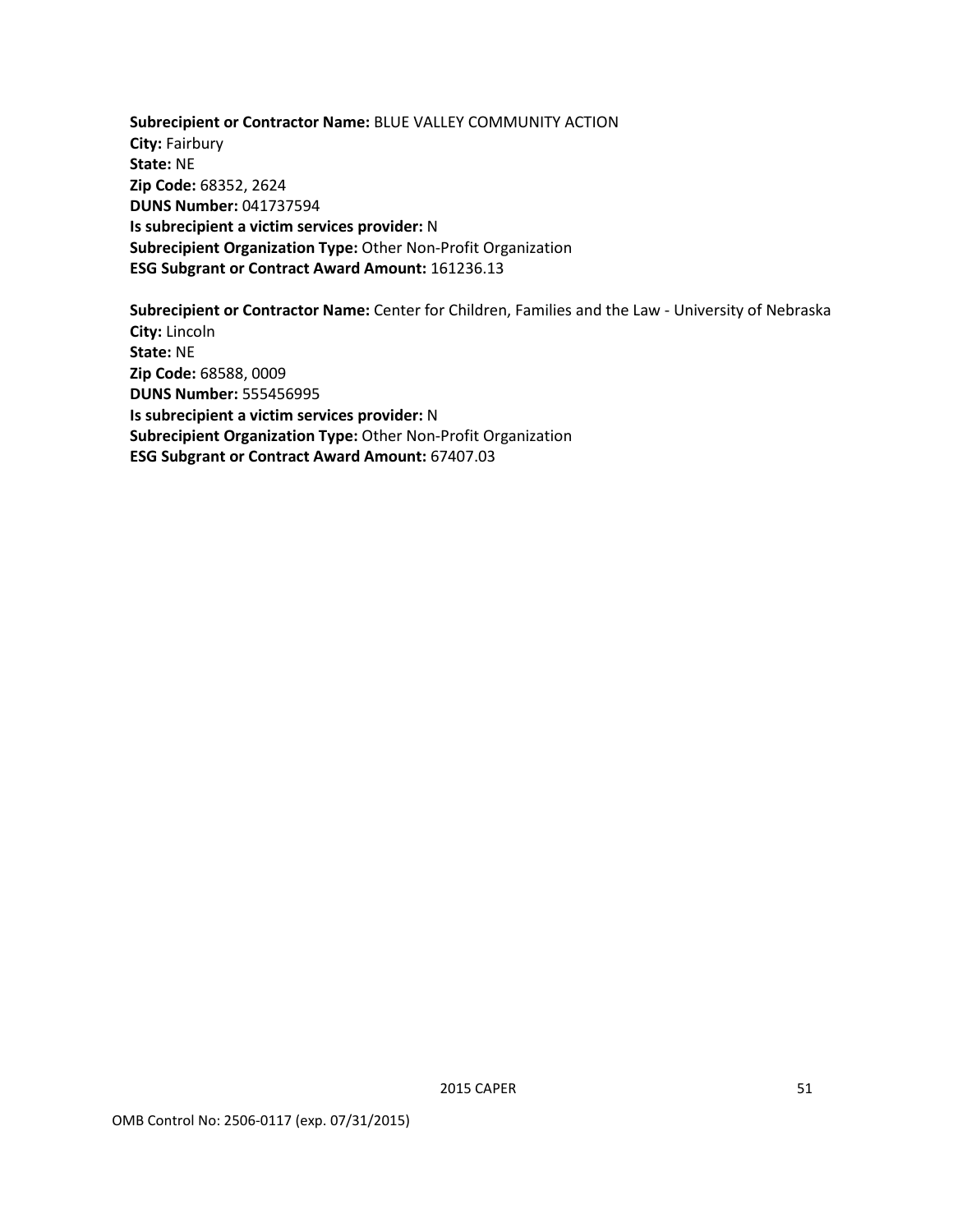# <span id="page-60-0"></span>**CR-65 – ESG: PERSONS ASSISTED**

Please see Appendix for the ESG-CAPER Annual Reporting Tool (eCart). Starting with the 2015 CAPER submissions, per HUD, the information in eCart replaces all data previously collected on screen CR-65. Recipients must attach the eCart to their CAPER submission to fulfill the new requirement and will no longer be required to enter the data manually onto screen CR-65.

#### **4. Persons Served**

#### **4a. Complete for Homelessness Prevention Activities**

| <b>Number</b><br>of<br>in<br><b>Persons</b> | <b>Total</b> |
|---------------------------------------------|--------------|
| <b>Households</b>                           |              |
| Adults                                      |              |
| Children                                    |              |
| Don't Know/Refused/Other                    |              |
| Missing Information                         |              |
| Total                                       |              |

**Table – Household Information for Homeless Prevention Activities**

#### **4b. Complete for Rapid Re-Housing Activities**

| Number<br>of<br><b>Persons</b><br>in | <b>Total</b> |
|--------------------------------------|--------------|
| <b>Households</b>                    |              |
| Adults                               |              |
| Children                             |              |
| Don't Know/Refused/Other             |              |
| Missing Information                  |              |
| Total                                |              |

**Table – Household Information for Rapid Re-Housing Activities**

#### **4c. Complete for Shelter**

| <b>Number</b><br>of<br><b>Persons</b><br>in | <b>Total</b> |
|---------------------------------------------|--------------|
| <b>Households</b>                           |              |
| Adults                                      |              |
| Children                                    |              |
| Don't Know/Refused/Other                    |              |
| <b>Missing Information</b>                  |              |
| Total                                       |              |

**Table– Shelter Information**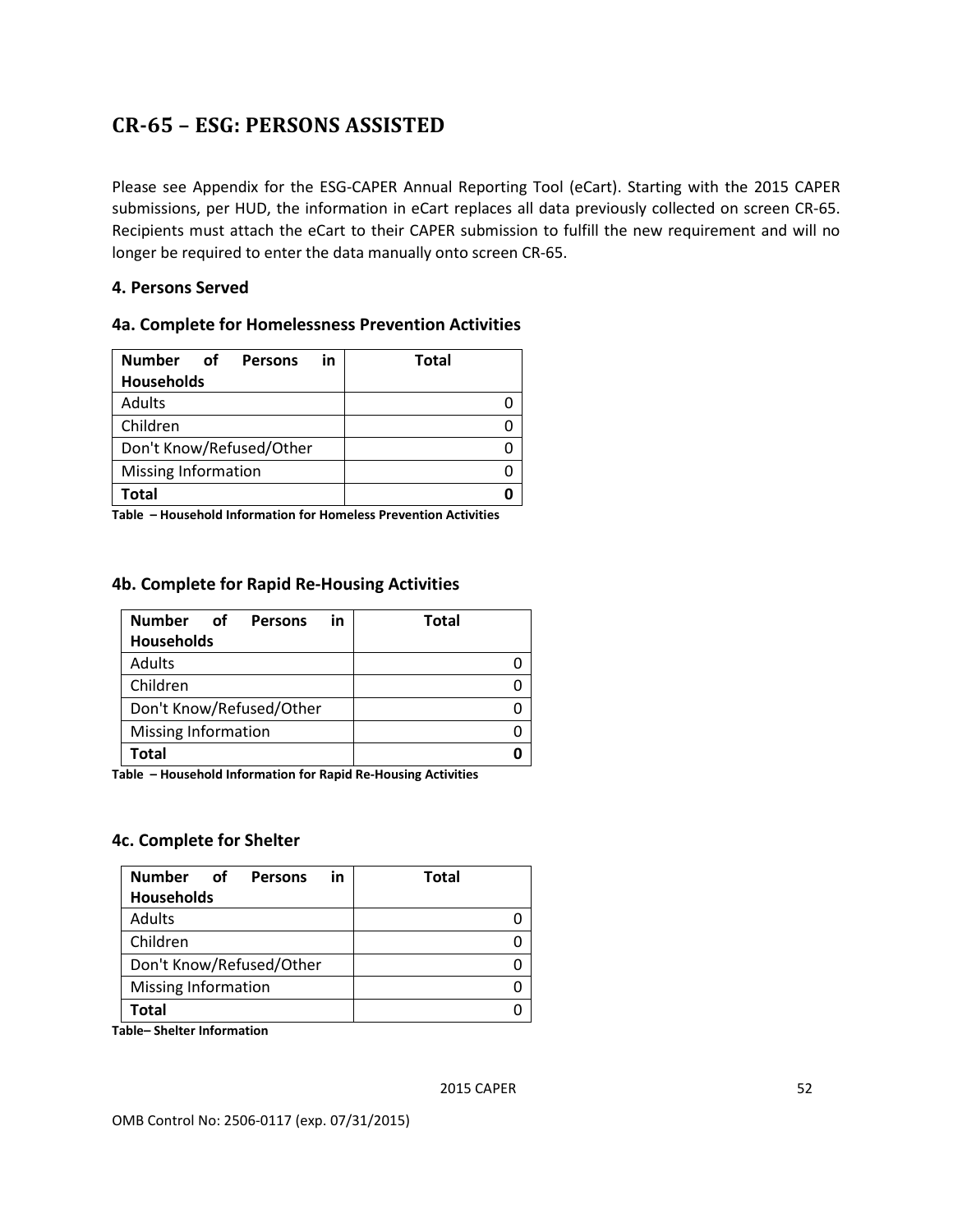#### **4d. Street Outreach**

| <b>Number</b><br>റf<br><b>Persons</b><br>in | <b>Total</b> |
|---------------------------------------------|--------------|
| <b>Households</b>                           |              |
| Adults                                      |              |
| Children                                    |              |
| Don't Know/Refused/Other                    |              |
| Missing Information                         |              |
| Total                                       |              |

**Table – Household Information for Street Outreach**

#### **4e. Totals for all Persons Served with ESG**

| <b>Number</b><br>് റf<br><b>Persons</b><br>in | <b>Total</b> |
|-----------------------------------------------|--------------|
| <b>Households</b>                             |              |
| Adults                                        |              |
| Children                                      |              |
| Don't Know/Refused/Other                      |              |
| Missing Information                           |              |
| Total                                         |              |

**Table– Household Information for Persons Served with ESG**

### **5. Gender—Complete for All Activities**

|                            | <b>Total</b> |
|----------------------------|--------------|
| Male                       |              |
| Female                     |              |
| Transgender                |              |
| Don't Know/Refused/Other   |              |
| <b>Missing Information</b> |              |
| Total                      |              |

**Table - Gender Information**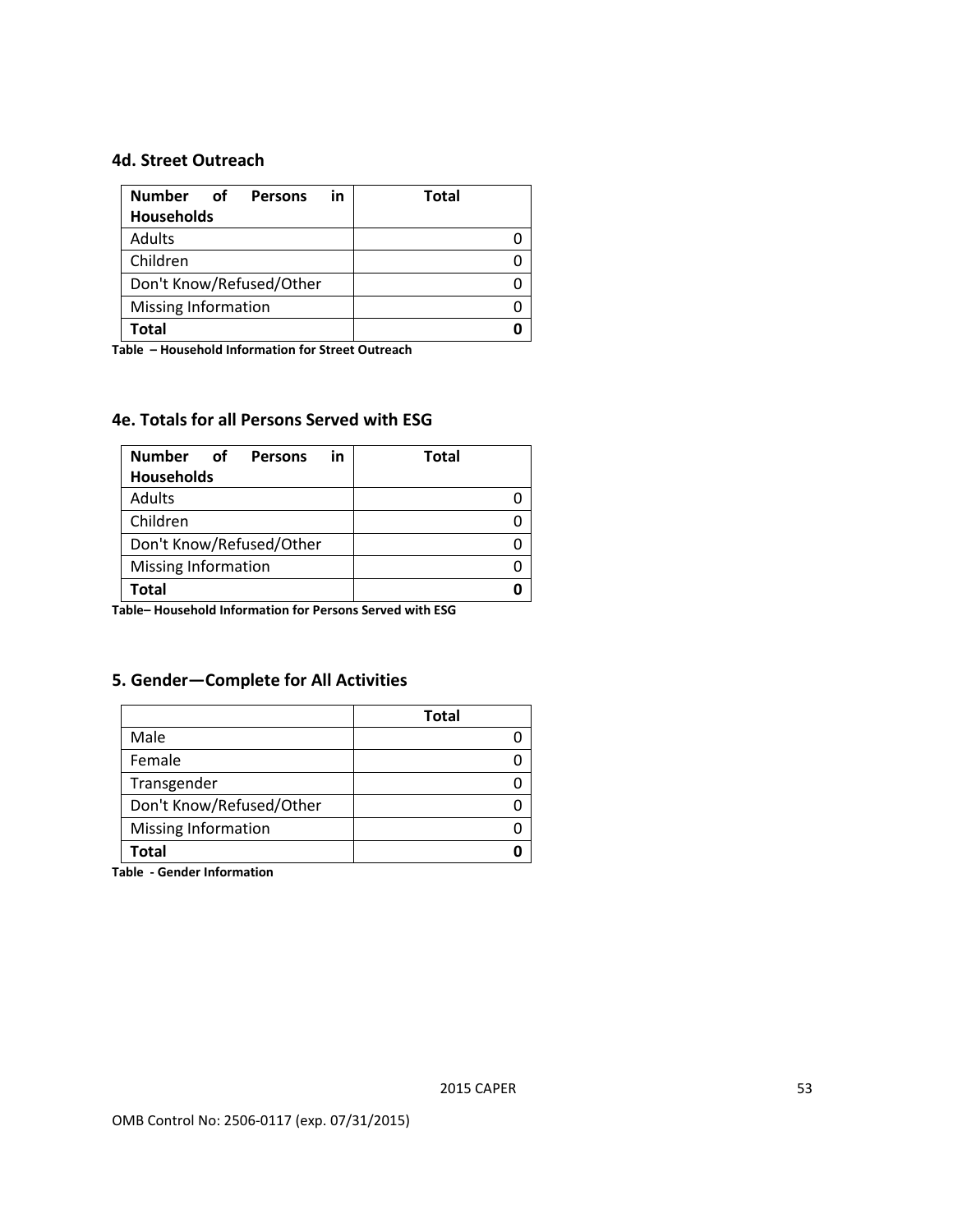### **6. Age—Complete for All Activities**

|                          | Total |
|--------------------------|-------|
| Under 18                 |       |
| 18-24                    |       |
| 25 and over              |       |
| Don't Know/Refused/Other |       |
| Missing Information      |       |
| Total                    |       |

**Table – Age Information**

#### **7. Special Populations Served—Complete for All Activities**

| Subpopulation                     | <b>Total</b> | <b>Total</b><br><b>Persons</b><br>Served-<br>Prevention | <b>Total</b><br><b>Persons</b><br>Served-<br><b>RRH</b> | <b>Total</b><br><b>Persons</b><br>Served in<br><b>Emergency</b><br><b>Shelters</b> |  |
|-----------------------------------|--------------|---------------------------------------------------------|---------------------------------------------------------|------------------------------------------------------------------------------------|--|
| Veterans                          | $\mathbf 0$  | 0                                                       | $\mathbf 0$                                             | $\Omega$                                                                           |  |
| Victims of Domestic               |              |                                                         |                                                         |                                                                                    |  |
| Violence                          | 0            | 0                                                       | 0                                                       | 0                                                                                  |  |
| Elderly                           | 0            | 0                                                       | $\mathbf 0$                                             | 0                                                                                  |  |
| HIV/AIDS                          | $\mathbf 0$  | 0                                                       | $\mathbf 0$                                             | $\Omega$                                                                           |  |
| Chronically                       |              |                                                         |                                                         |                                                                                    |  |
| Homeless                          | $\Omega$     | 0                                                       | 0                                                       | 0                                                                                  |  |
| <b>Persons with Disabilities:</b> |              |                                                         |                                                         |                                                                                    |  |
| Severely Mentally                 |              |                                                         |                                                         |                                                                                    |  |
| Ш                                 | 0            | 0                                                       | 0                                                       | 0                                                                                  |  |
| Chronic Substance                 |              |                                                         |                                                         |                                                                                    |  |
| Abuse                             | 0            | $\Omega$                                                | $\Omega$                                                | 0                                                                                  |  |
| <b>Other Disability</b>           | $\Omega$     | $\Omega$                                                | $\Omega$                                                | $\Omega$                                                                           |  |
| Total                             |              |                                                         |                                                         |                                                                                    |  |
| if<br>(Unduplicated               |              |                                                         |                                                         |                                                                                    |  |
| possible)                         | 0            | 0                                                       | 0                                                       | 0                                                                                  |  |

#### **Number of Persons in Households**

**Table – Special Population Served**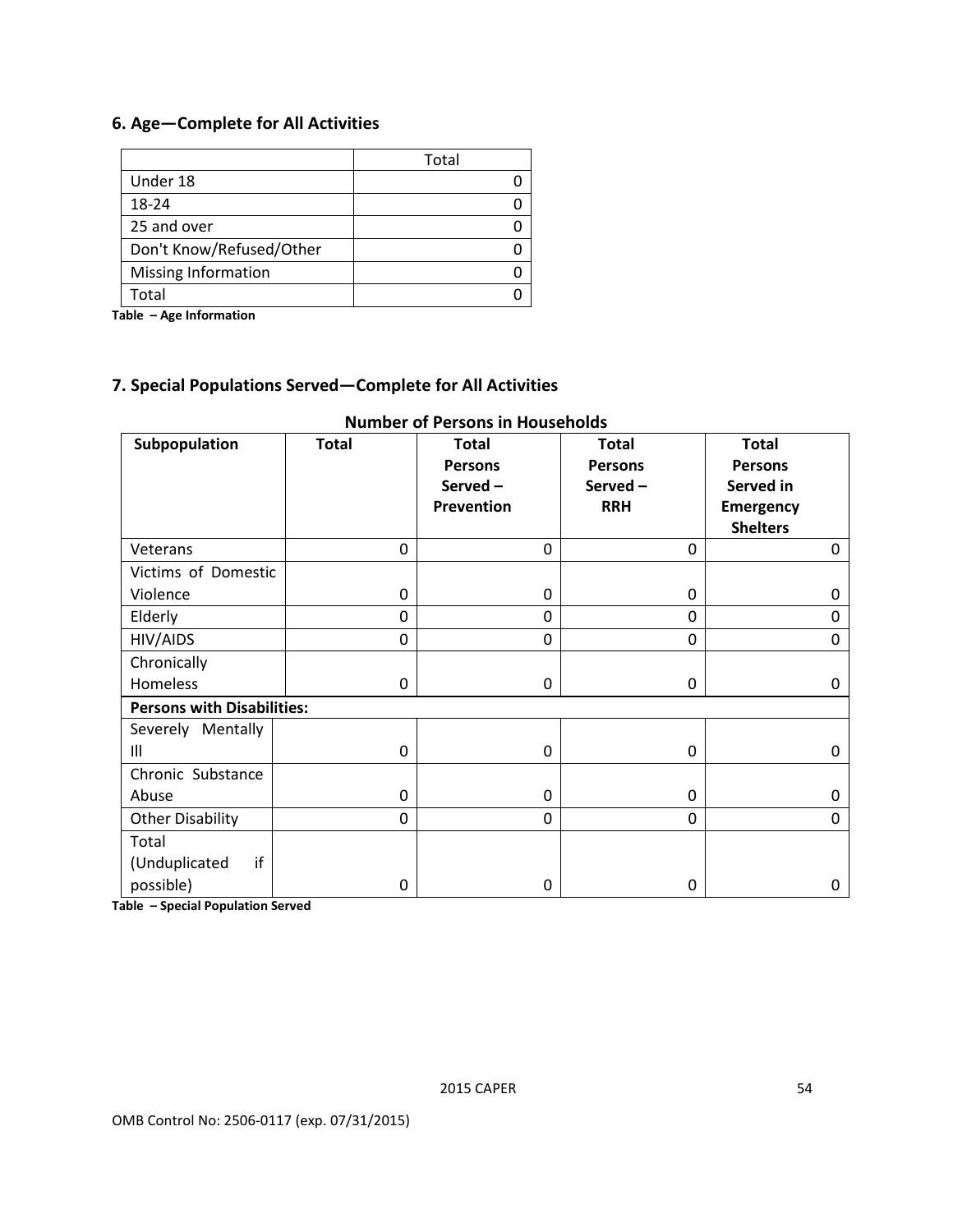# <span id="page-63-0"></span>**CR-70 – ESG 91.520(G) - ASSISTANCE PROVIDED & OUTCOMES**

### <span id="page-63-1"></span>**Shelter Utilization**

| Number of New Units - Rehabbed       |         |
|--------------------------------------|---------|
| Number of New Units - Conversion     |         |
| Total Number of bed-nights available | 187,035 |
| Total Number of bed-nights provided  | 121,381 |
| <b>Capacity Utilization</b>          | 64.90%  |

Shelter Capacity Table

# <span id="page-63-3"></span><span id="page-63-2"></span>**Project Outcomes Data measured: Performance Standards Development in Consultation with the Continuum of Care(s)**

DHHS consults with the CoCs to develop performance standards for homeless services based on previous year's data and goals set by each continuum. As previously noted, shelter capacity utilization rates should continue to increase due to some victim service providers moving from brick and mortar facilities to more flexible hotel/motel emergency shelters and the move to reallocating transitional and emergency shelter programs to Rapid Rehousing programs. See Appendix for further information.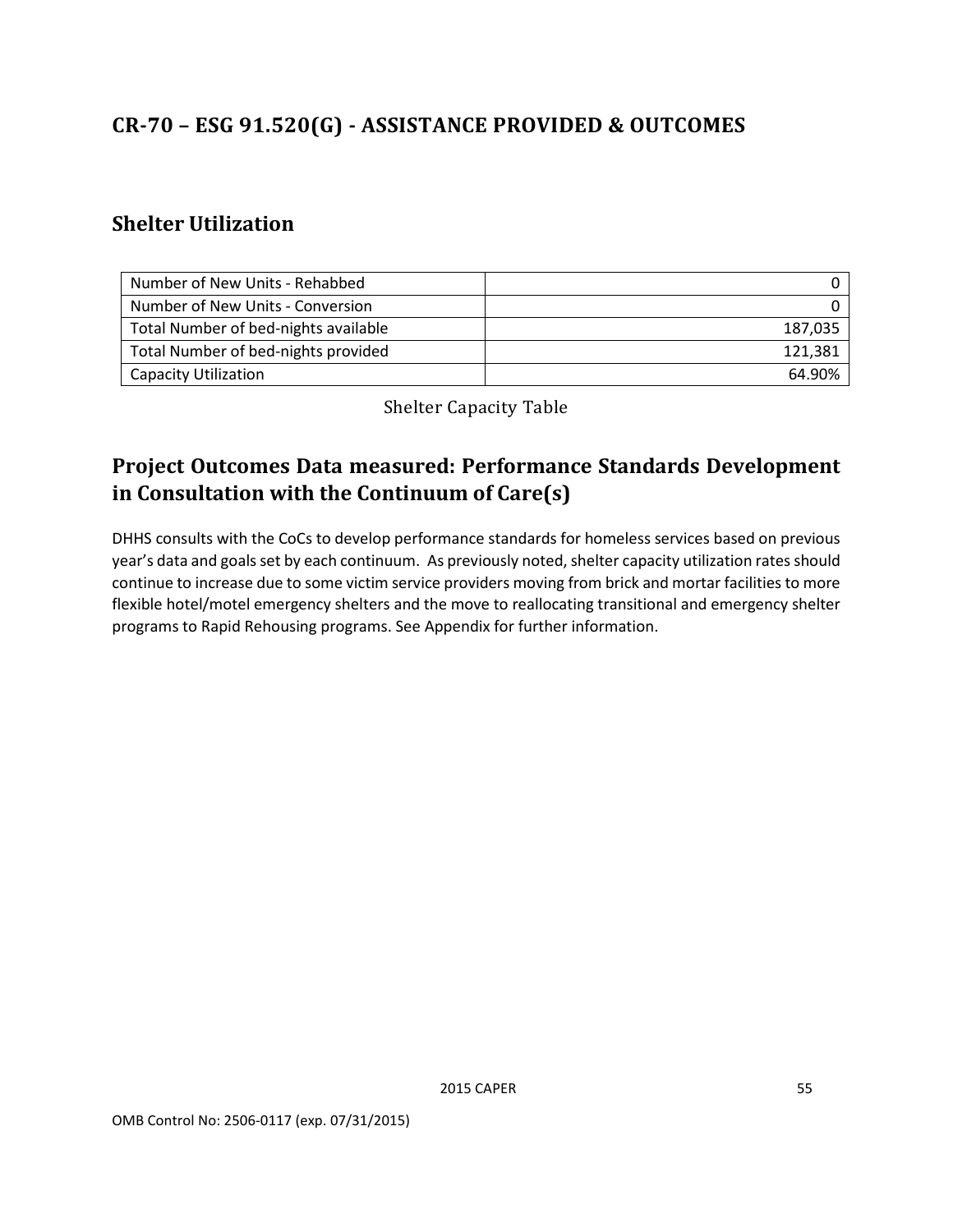# <span id="page-64-0"></span>**CR-75 – EMERGENCY SOLUTIONS GRANT EXPENDITURES**

# <span id="page-64-1"></span>**Homelessness Prevention(11a)**

|                                                      | <b>Dollar Amount of Expenditures in Program Year</b> |      |         |
|------------------------------------------------------|------------------------------------------------------|------|---------|
|                                                      | 2013                                                 | 2014 | 2015    |
| <b>Expenditures for Rental Assistance</b>            |                                                      | 0    | 159,419 |
| Expenditures for Housing Relocation and              |                                                      |      |         |
| <b>Stabilization Services - Financial Assistance</b> |                                                      | 0    | 83,626  |
| Expenditures for Housing Relocation &                |                                                      |      |         |
| <b>Stabilization Services - Services</b>             |                                                      | 0    | 136,441 |
| Expenditures for Homeless Prevention under           |                                                      |      |         |
| <b>Emergency Shelter Grants Program</b>              |                                                      | 0    |         |
| <b>Subtotal Homelessness Prevention</b>              | 0                                                    | 0    | 379.486 |

Homelessness Prevention Table

# <span id="page-64-3"></span><span id="page-64-2"></span>**Rapid Re-Housing (11b)**

<span id="page-64-4"></span>

|                                                      | <b>Dollar Amount of Expenditures in Program Year</b> |       |         |
|------------------------------------------------------|------------------------------------------------------|-------|---------|
|                                                      | 2013                                                 | 2014  | 2015    |
| <b>Expenditures for Rental Assistance</b>            |                                                      | 0     | 55,029  |
| Expenditures for Housing Relocation and              |                                                      |       |         |
| <b>Stabilization Services - Financial Assistance</b> |                                                      | 3,646 | 52,450  |
| Expenditures for Housing Relocation &                |                                                      |       |         |
| <b>Stabilization Services - Services</b>             | 0                                                    | 0     | 74,620  |
| Expenditures for Homeless Assistance under           |                                                      |       |         |
| <b>Emergency Shelter Grants Program</b>              |                                                      | 0     |         |
| <b>Subtotal Rapid Re-Housing</b>                     | O                                                    | 3,646 | 182.099 |

Rapid Re-Housing Table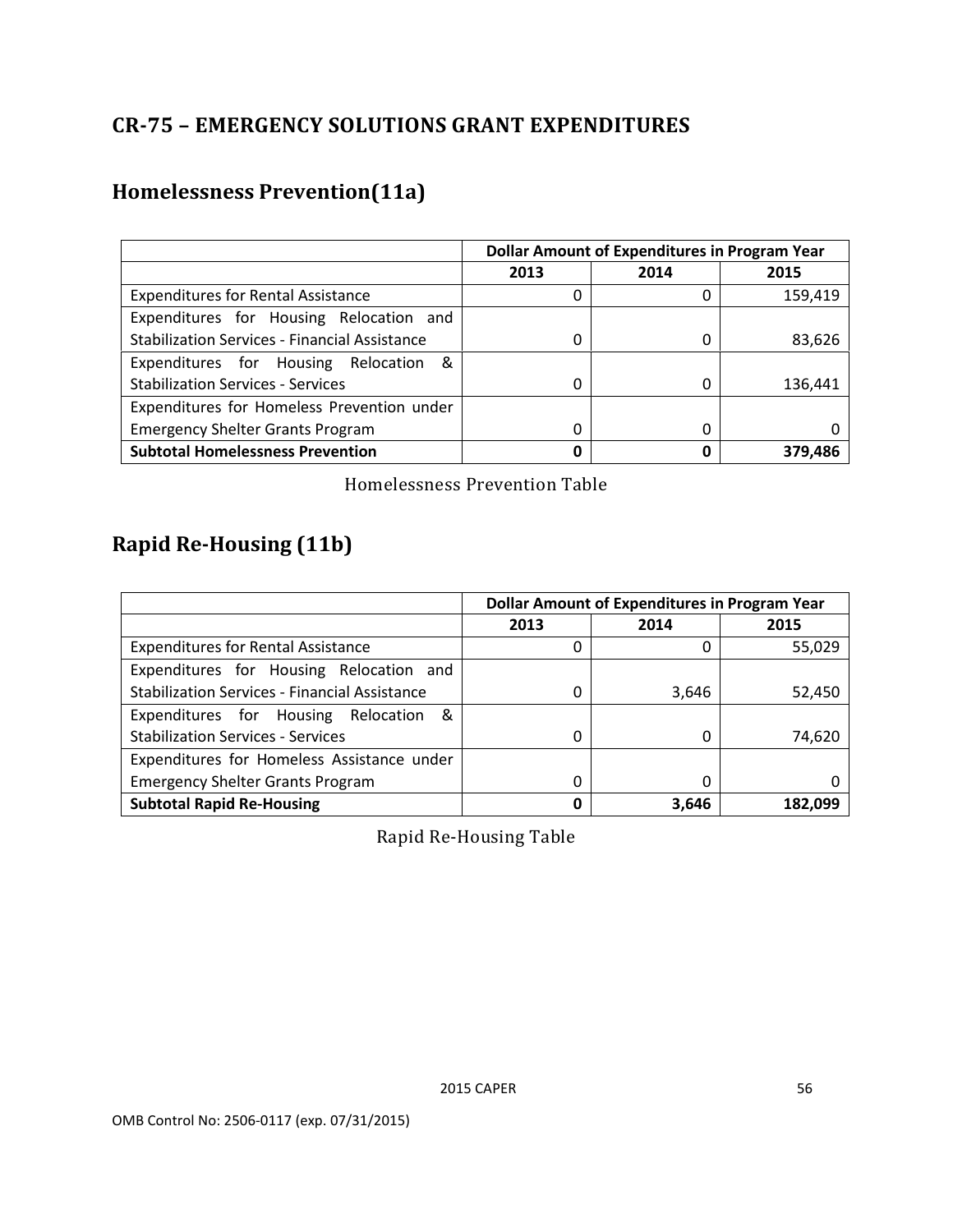# <span id="page-65-0"></span>**Emergency Shelter (11c)**

|                           | <b>Dollar Amount of Expenditures in Program Year</b> |        |         |
|---------------------------|------------------------------------------------------|--------|---------|
|                           | 2013                                                 | 2014   | 2015    |
| <b>Essential Services</b> |                                                      | 0      | 96,447  |
| Operations                |                                                      | 22,596 | 78,468  |
| Renovation                |                                                      | 0      |         |
| Major Rehab               |                                                      | 0      |         |
| Conversion                |                                                      | 0      |         |
| <b>Subtotal</b>           |                                                      | 22,596 | 174,915 |

Emergency Shelter Table

# <span id="page-65-2"></span><span id="page-65-1"></span>**Other Grant Expenditures (11d)**

|                        | <b>Dollar Amount of Expenditures in Program Year</b> |        |         |  |
|------------------------|------------------------------------------------------|--------|---------|--|
|                        | 2014<br>2013<br>2015                                 |        |         |  |
| <b>HMIS</b>            |                                                      |        | 116,174 |  |
| Administration         |                                                      | 20.620 | 55,573  |  |
| <b>Street Outreach</b> |                                                      |        |         |  |

Other Grant Expenditures Table

# <span id="page-65-4"></span><span id="page-65-3"></span>**Total ESG Grant Funds (11e)**

<span id="page-65-5"></span>

| <b>Total ESG Funds</b><br><b>Expended</b> | 2013 | 2014   | 2015    |
|-------------------------------------------|------|--------|---------|
| 955,109                                   |      | 46,862 | 908,247 |

Total ESG Funds Expended Table